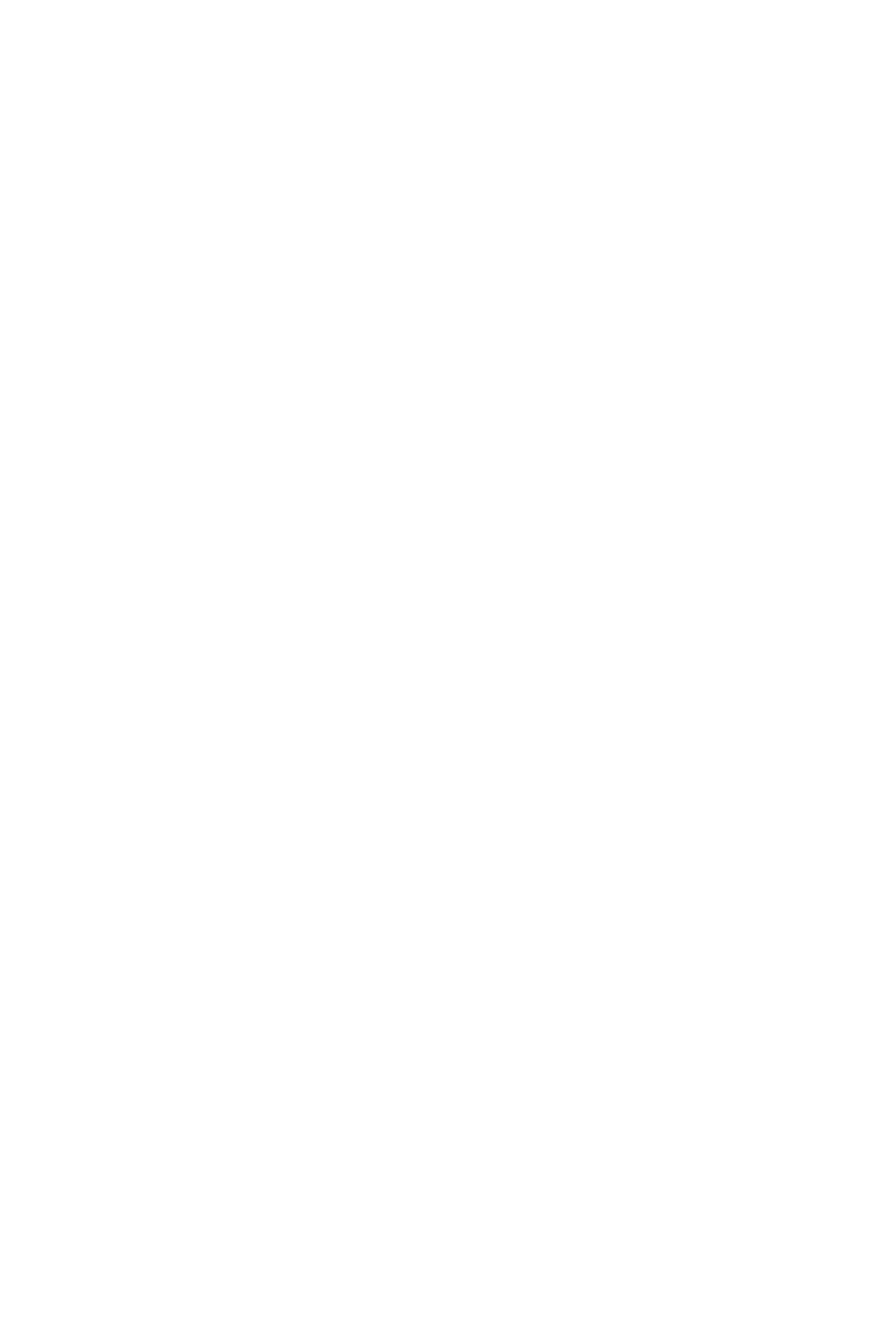## Table of contents

|                  | Preface                                                                         | 5              |  |  |
|------------------|---------------------------------------------------------------------------------|----------------|--|--|
| 1                | <b>Introduction</b>                                                             | $\overline{7}$ |  |  |
|                  | Empowering farmers in value chains                                              | 7              |  |  |
|                  | Ownership, entrepreneurship and voice                                           | 8              |  |  |
|                  | Power to the shareholder!                                                       | IO             |  |  |
|                  | Farmers as shareholders: cooperatives vs. corporations?                         | $_{II}$        |  |  |
| $\boldsymbol{2}$ | <b>Cases</b>                                                                    | I <sub>4</sub> |  |  |
|                  | Case 1 Divine Chocolate Company: from fair trade start-up to                    |                |  |  |
|                  | mainstream player                                                               | I4             |  |  |
|                  | Case 2 Kuyichi: breaking into the fashion jeans market                          | 19             |  |  |
|                  | Case 3 Cafédirect: taking on the competition                                    | 23             |  |  |
|                  | Case 4 Nshili Tea Corporation: bringing processing closer to home               | 27             |  |  |
|                  | 3 Analysing the experience, drawing out lessons                                 | 32             |  |  |
|                  | The corporate perspective                                                       | 49             |  |  |
|                  | The farmer perspective                                                          | 49             |  |  |
|                  | Access to information and chain transparency                                    | 50             |  |  |
|                  | Chain empowerment and farmer influence                                          |                |  |  |
|                  | The donor perspective                                                           |                |  |  |
|                  | Financing farmer shareholding                                                   |                |  |  |
|                  | Sustaining farmer shareholding                                                  |                |  |  |
|                  | Success factors in the start-up and expansion phases                            |                |  |  |
|                  | Shareholding in good and bad times, more questions than answers                 |                |  |  |
|                  | References and websites                                                         |                |  |  |
|                  | Annex                                                                           |                |  |  |
|                  | 1<br>Answers to common questions about shareholding and farmer<br>organizations | 60             |  |  |
|                  | <b>Acknowledgements</b>                                                         | 63             |  |  |
|                  | About the authors                                                               | 63             |  |  |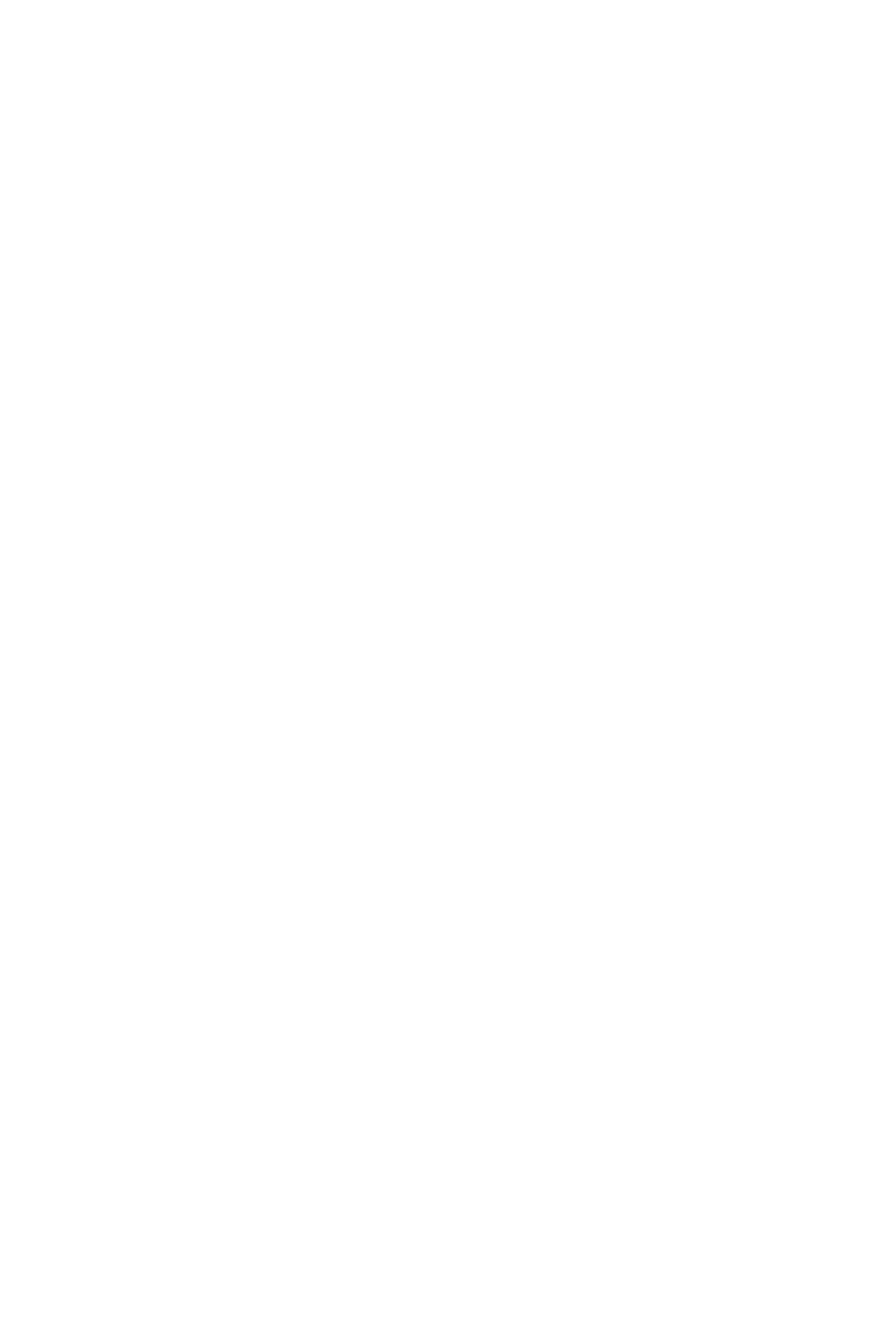## **Preface**

One of the big challenges in achieving the Millennium Development Goals is giving rural communities access to economic opportunities in a global economy. Equally challenging is the question if it is possible for small-scale farmers in developing countries to co-own marketing and sales organizations in developed countries. Does this assure better income and development opportunities than other value chain models, such as contract production for multinational corporations?

At Agrofair, we have more than ten years of experience as a farmer co-owned fresh fruit import and marketing company in Europe. Agrofair has been successful in bringing the first fair-trade bananas to the European market and generating stable income and social premiums for small-scale farmers in several countries. Agrofair has seen its sales volumes reach the  $\epsilon$ 60 million mark and most major supermarkets throughout Europe carry fresh fair trade fruit in their assortment. Most of our farmer cooperatives have become reliable and professional partners, complying with all the quality and logistic requirements of premium customers.

With more than 15 member producer organizations and ethical investors as shareholders, the influence on the company of each individual farmer is of course limited, but nevertheless real as long as the common objectives are concerned. Sharing dividends is particularly a token of sharing together the success and ownership of the company.

Of course, we have also firsthand experience with many issues and questions specific to a farmer co-owned company, some of which are also inherent to any cooperative organization. Should the company be open to new participants, when existing owners fear a dilution of their share? Is there enough coherence between suppliers of different products? Is the social aspect of the company not threatening the commercial success and financial viability at times? Can the company take decisions quickly enough if everybody wants to participate in decision taking? And perhaps the most important in times of economic adversity: Is the company competitive enough to face the discipline of the market?

I believe that it is possible to have practical solutions for these issues. Producer owned companies can and do play important roles. Perhaps the most important lesson is that they have to behave as real commercial and professional companies instead of as semidevelopment organizations with a "donor logic".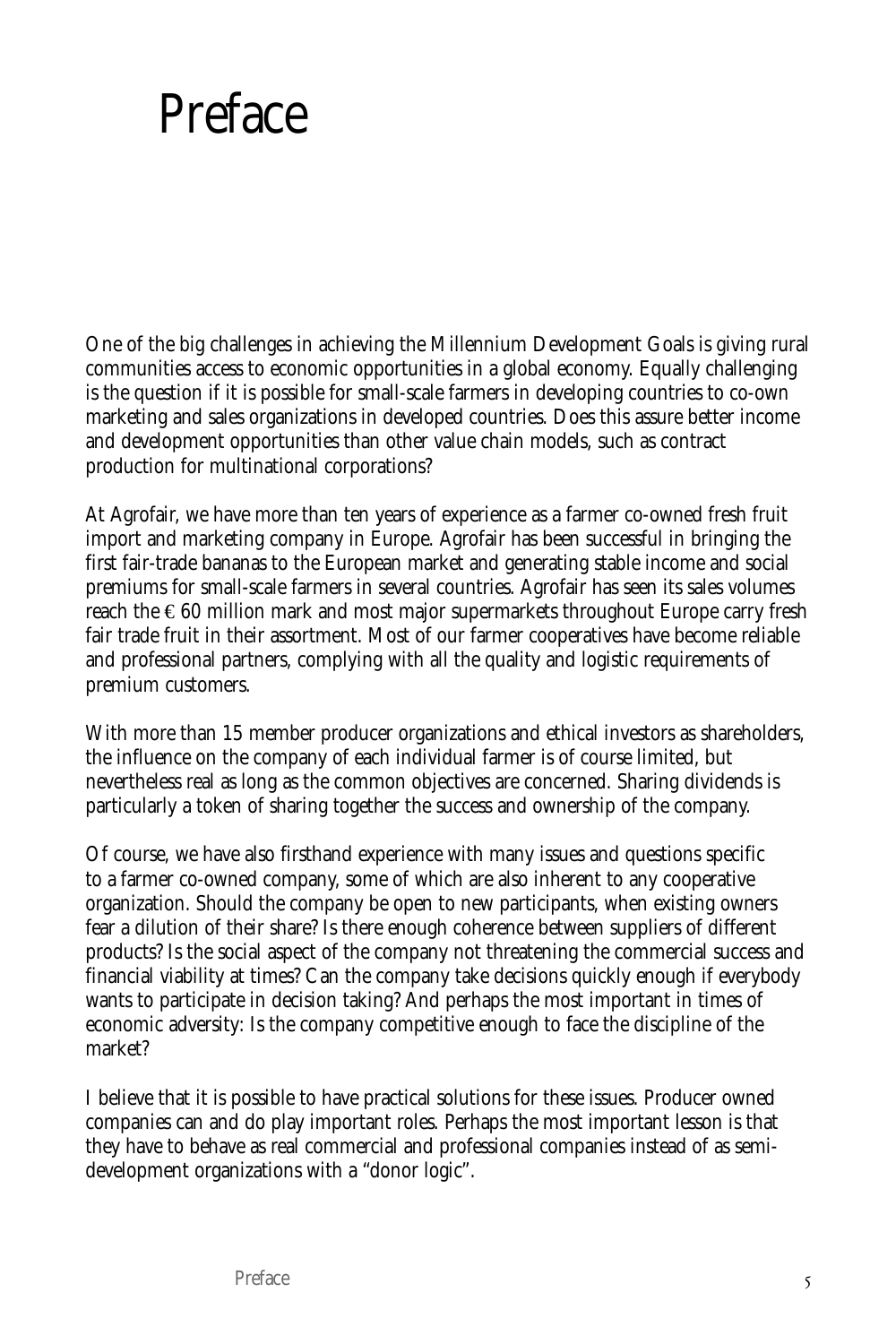It is certainly the merit of this bulletin that for the first time a serious effort has been made to pull together the experiences of four different producer (co-) owned companies and evaluate the significance from a commercial and development perspective. It is important reading for policy makers, programme officers of donors and ethical investors. The subject is even more interesting and relevant in the present time in which unbridled shareholder capitalism combined with excessive risk-taking have wreaked such socioeconomic havoc.

The experiences presented in this bulletin should encourage us to think about how we can reshape a globalizing economy and distribute its revenues in a more equitable way.

Hans-Willem van der Waal Managing Director, Agrofair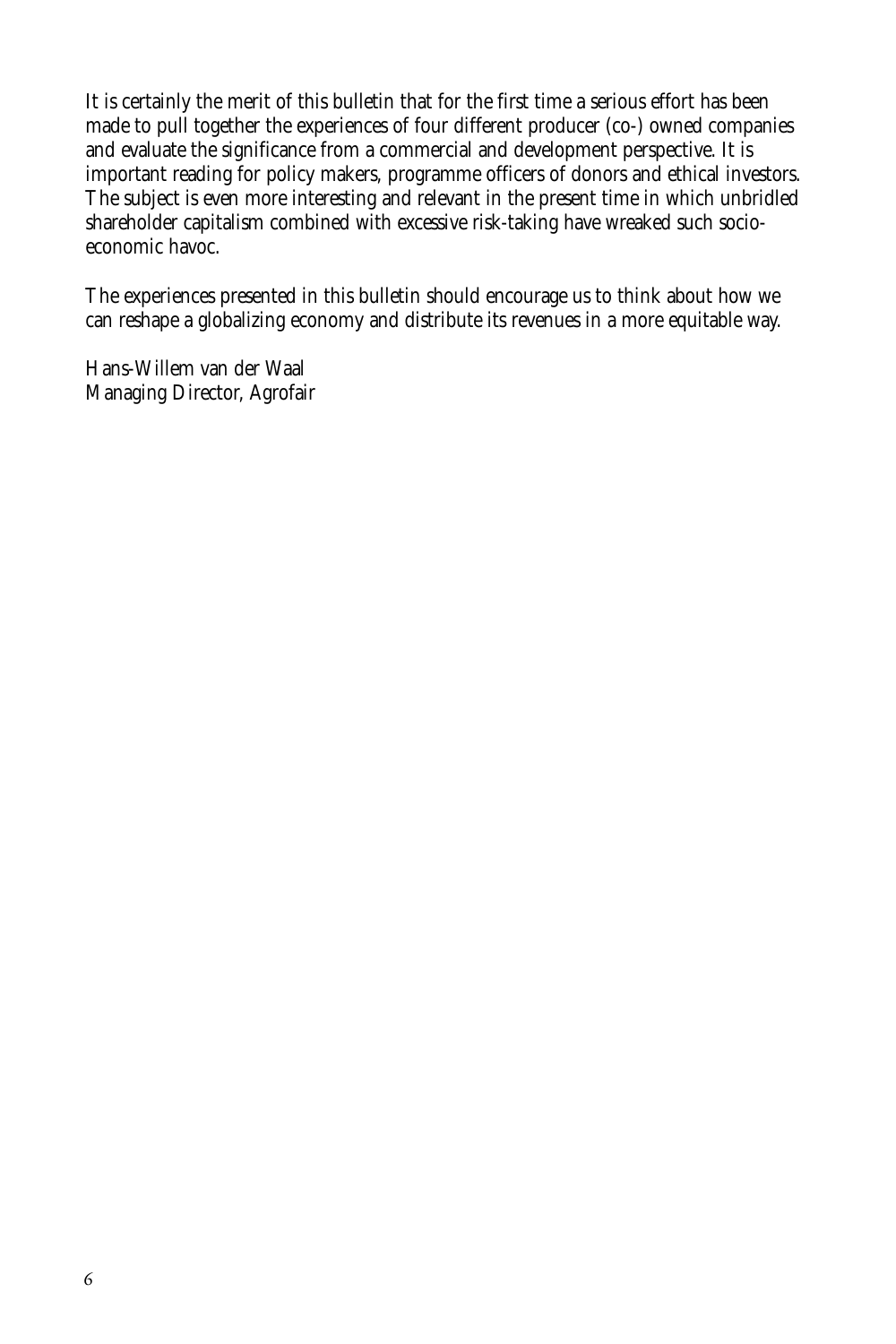## **<sup>1</sup>** Introduction

## **Empowering farmers in value chains**

Farmers and farm households around the globe are being increasingly affected by market dynamics. For example, the effect of large scale processing of maize into biofuels in the United States of America is increasing food prices in Mexico. Fertilizer prices rise with increasing prices for crude oil, making these inputs less accessible to farmers in Burkina Faso and other African countries. Prices between agricultural commodities become more and more connected, causing high volatility in both farmer and consumer prices.

Global restructuring in agrifood markets take place and the demand for food is increasing worldwide. Consumer diets and consumption patterns are changing quickly in emerging economies (e.g. China and India), imposing new demands that can hardly be met by supply. Procurement systems become more globalized in order to meet these demands. Sourcing is done beyond traditional boundaries and food has never been as 'mobile' as it is these days.

Such rapid changes in the structure and governance of national and regional agrifood markets in developing countries affect the ability of agriculture to contribute to economic growth and sustainable development. Small-scale agriculture, that supports the livelihoods of the majority of rural poor is poorly prepared for these changes (Berdegué *et al.*, 2008).

Subsistence farmers often referred to in literature hardly exist in reality. Any farmer producing a little surplus that he or she sells to a local trader becomes part of a value chain. Value chains come in many forms and can be simple or complex. Farmers are the foundation of these agrarian chains and supply raw or primarily processed produce to the next actor in the chain. Farmers often play additional roles in a chain. They get organised, create alliances with other chain actors and advocate for better and more stable prices. In other words, farmers are not passive farmers but have many options to influence the value chains in which they are involved.

The book *Chain Empowerment* (Peppelenbos, 2007) identifies two basic strategies that groups of farmers use to improve their incomes: vertical and horizontal integration. Vertical integration means taking on additional activities going up the value chain: processing or grading produce, for example. Horizontal integration means becoming more involved in managing the value chain itself. This is done by farmers improving their access to and management of market information, increasing their knowledge of the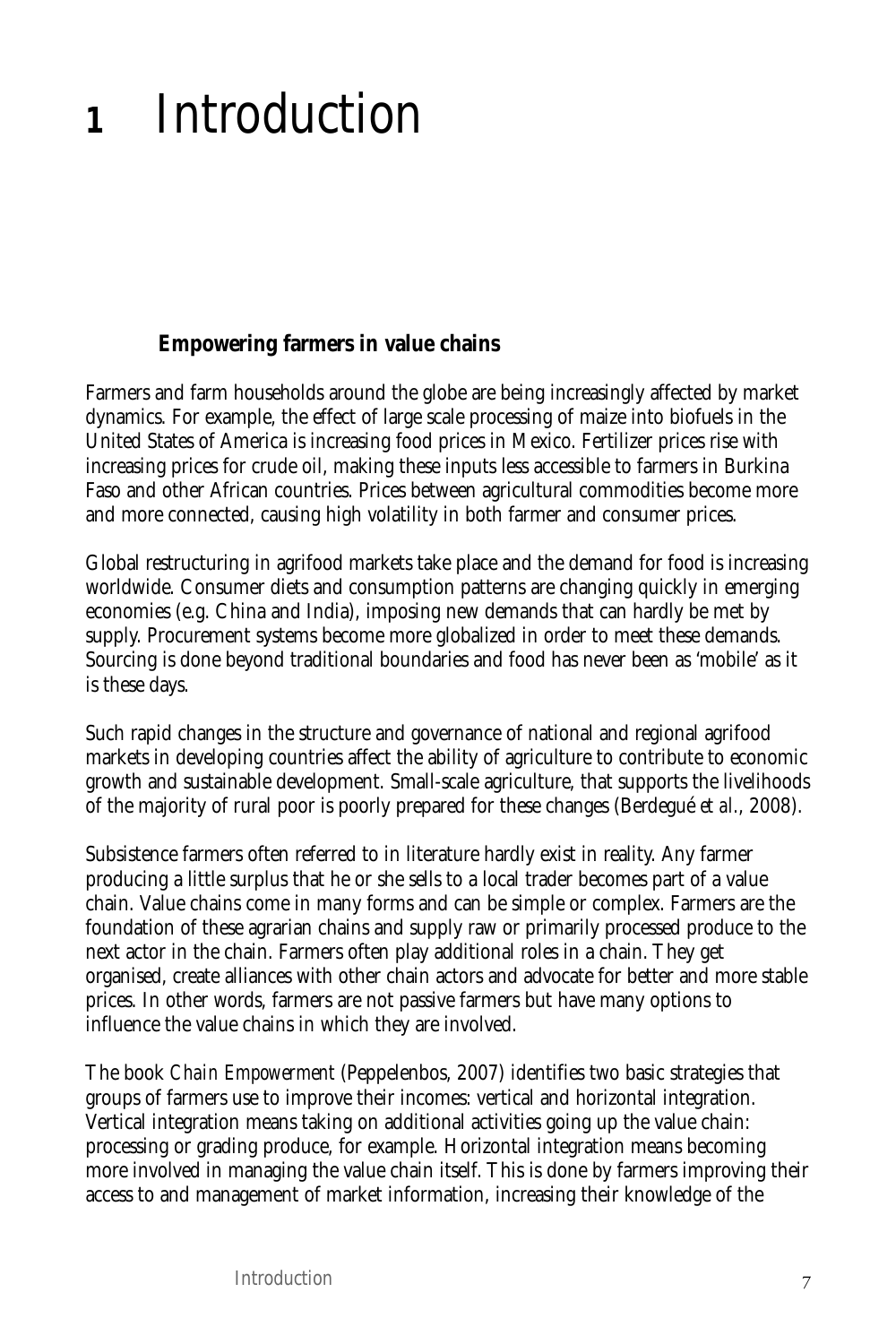market, their control over contracts, or their cooperation with other actors in the chain (Peppelenbos, 2007).

Horizontal integration is about farmers exercising their influence on decision making processes with other actors in the chain. The level of influence remains relatively low in informal or non-formalized arrangements. In such cases, farmers' bargaining power is determined by the quality and volume of their produce, competition by other farmers, their level of organization and experience with deal making and other strategic decisions. In non-formalized environments, influence by farmers on value chain coordination remains weak, with unpredictable results in terms of advocacy of farmers' interests.

Formalizing horizontal integration is achieved through contracts between farmers and private enterprises, such as supply contracts and contract farming. These arrangements get ample attention in value chain development initiatives and the pros and cons for farmers are well documented. Contracts and contract farming generally reduce transaction costs, reduce imbalances in production and improve markets for credits, inputs and services. But negative side effects may occur including farmers' indebtedness and increased dependency on the contracting firms. In fact, influence by farmers remains restricted to the momentum of contract negotiation. Farmers have little formal influence once contracted. In times of dispute or dissatisfaction, farmers will often breach the contract and sell their produce elsewhere – referred to as side-selling. That side-selling occurs more frequently in situations were there are no formal procedures, or contracts, to guide decision making.

Systematic influence by farmers on decision making processes in value chains requires formalization of their voice. In contrast to informal, voluntary arrangements or *ad hoc* contracts where influence is weak, corporate level influence can be achieved through shareholding. Shareholding is defined as the holding of shares in a corporation (for more details see Annex 1. Answers to Common questions about shareholding and farmer organizations). Holding refers to ownership, which implies a legal right to influence corporate decision making processes, notably during shareholders' meetings. A shareholder is a part owner of a corporation whose ownership interest is represented by shares of stock in the corporation. Shareholders – also called stockholders – have rights conferred by state law, the bylaws of the corporation and by a shareholder's agreement, if one has been adopted. These rights include attending annual shareholders' meetings, voting during election of directors and receiving dividends.

In small businesses, owners often wear many hats – shareholder, director, officer and employee – with the result that distinctions between these legal categories become blurred. Shareholders have the potential to profit when the company does well, but also the potential to lose money if the company does poorly.

## **Ownership, entrepreneurship and voice**

Ownership plays a crucial role in enterprise development. Specifically, ownership assigns residual rights of control and residual rights of income (Hansmann, 1996). We all consider entrepreneurship important for economic development, but little scholarly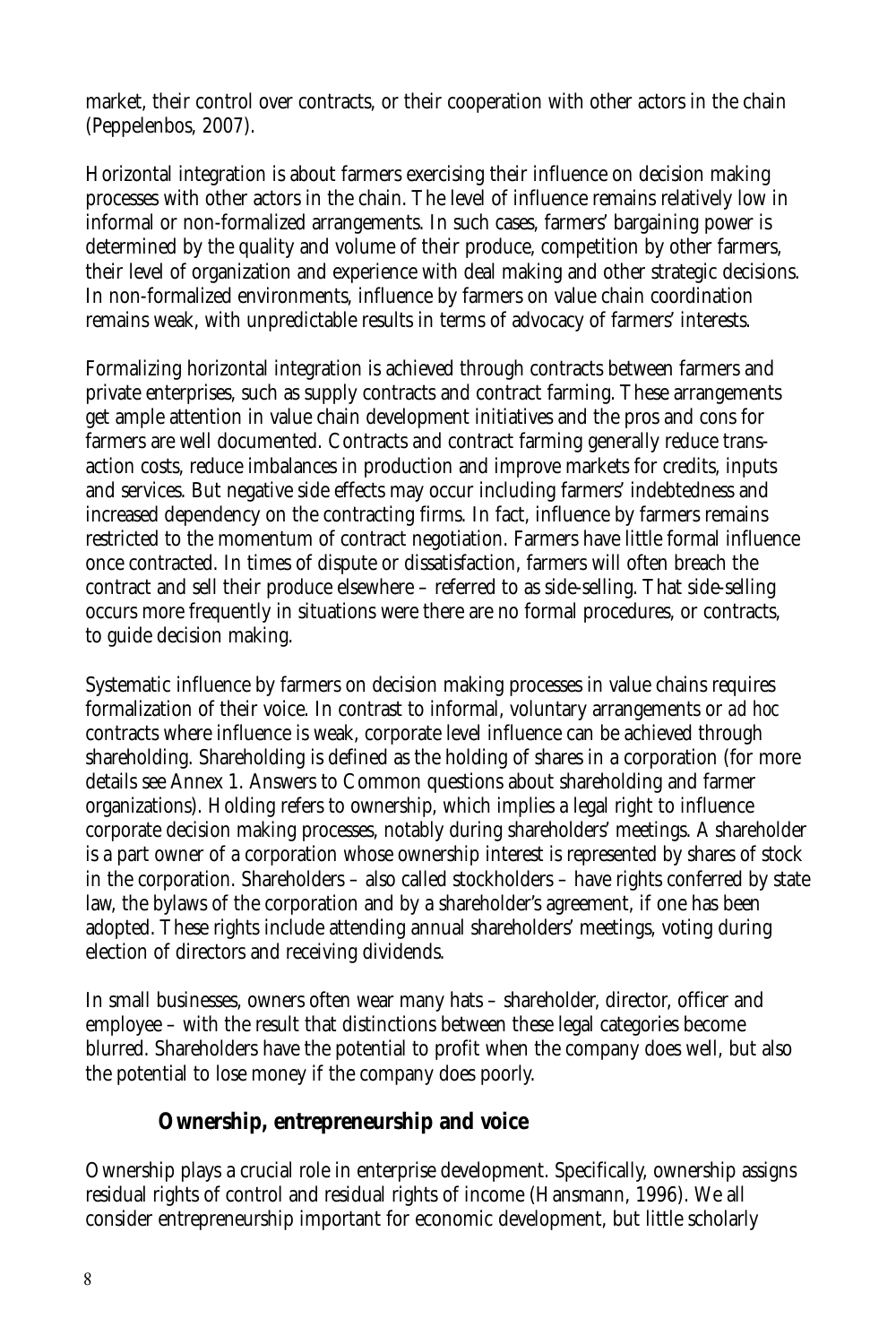attention has been given to the issue of entrepreneurship in firms that are partially owned by farmers.

Entrepreneurship is a function rather than an attribute of economic actors, and it is expressed through ownership and control over assets (Bijman and Doorneweert, 2008). The entrepreneurship function consists of three different roles: ownership, decision control and decision management. Decision control is about ratification and monitoring, while decision management concerns initiating and implementing activities. The three roles can reside in one person, in an enterprise with a single owner (such as a farm), or can be distributed over different people in a complex organizational structure, as shown in figure 1.

|                                                  | $\leftarrow$ Entrepreneurship function $\rightarrow$ |                 |                      | Type of firm |  |
|--------------------------------------------------|------------------------------------------------------|-----------------|----------------------|--------------|--|
| Ownership and control:<br>(Owner/Manager)        |                                                      |                 | Single<br>Proprietor |              |  |
|                                                  |                                                      |                 |                      |              |  |
|                                                  |                                                      |                 |                      | Limited      |  |
| Ownership:                                       |                                                      |                 | Control:             | Liability    |  |
| <b>Shareholders</b>                              |                                                      | <i>Managers</i> |                      | Company      |  |
|                                                  |                                                      |                 |                      | (Ltd)        |  |
|                                                  |                                                      |                 |                      |              |  |
| Decision                                         |                                                      |                 | Decision             | Public       |  |
| Ownership:                                       | control:                                             |                 | management:          | Limited      |  |
| <b>Shareholders</b><br><b>Board of Directors</b> |                                                      |                 | <b>Managers</b>      | Company      |  |
|                                                  |                                                      |                 |                      | (Plc)        |  |

### **Figure 1 Entrepreneurship functions divided**

Source: Bijman and Doorneweert, 2008.

When decision control and decision management are divided between the firm's governing bodies, the owners have fully delegated decision management. This permits the managers to take decisions over asset deployment without bearing any financial risk. These managers will make decisions that favor the majority of shareholders' interests. However, management of decision processes becomes increasingly complex with increasing numbers of shareholders and diversity of interests. All kinds of procedures are introduced to enhance transparency and the ability of shareholders to evaluate the managers' decisions. Managers may deviate from shareholders interests if control mechanisms are relaxed and shareholders are not able to assess management.

Through making structural linkages in decision-making between owners and managers, the entrepreneurship function will be brought together. In practice this is seen in the case of activist shareholders who demand influence over decision-making at the board room level. It also applies to cases where managers demand a mandate from shareholders for decisions that are fundamentally important to the firm (Bijman and Doorneweert, 2008).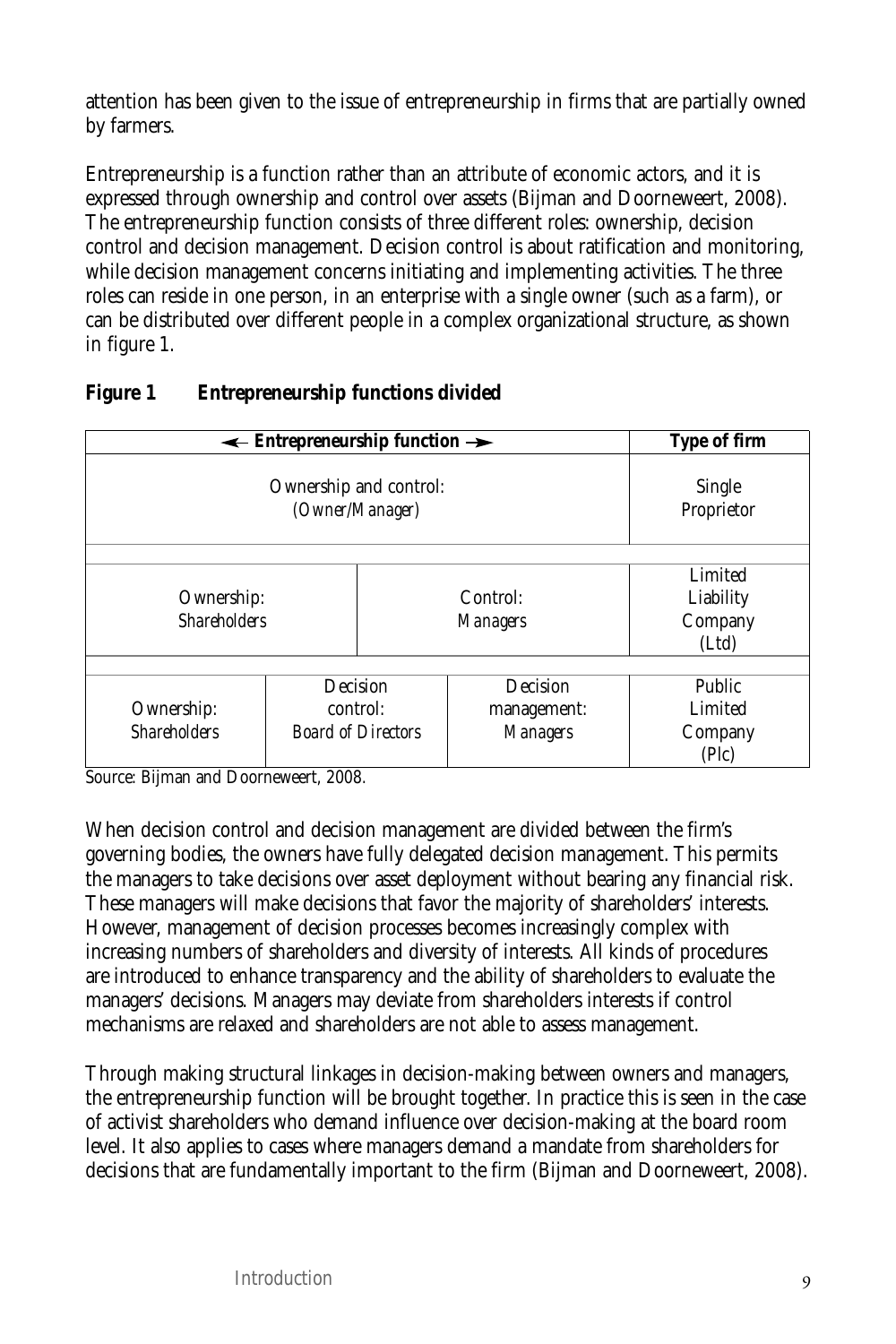Farmers as shareholders can therefore influence corporate decision making, but effectiveness of their influence depends on the organization of the firm and the complexity of shareholding. In complex organizations, farmers as shareholders will require a representation in the board to empower their voice. In case of complex shareholding, farmers will have to own considerable volumes of shares in order to claim a seat on the board. Structural linkages between the owners, board and management of the firm are key to the efficiency and effectiveness of entrepreneurship. These linkages, including the roles and responsibilities of all parties, have to be glass clear to everybody. Only then will entrepreneurship – essential to the performance of the firm – be properly embedded.

### **Power to the shareholder!**

There is increasing debate regarding the way in which power should be allocated under corporate governance systems. Large corporations characteristically have a diverse group of shareholders who have little role in the day-to-day operation of these corporations.

The debate has received renewed attention due to recent proposals and commentary advocating a devolution of power from boards to shareholders. It is commonly accepted – usually expressed in written form in the constitution or charter of corporations – that the business of the corporation is to be managed by the board of directors. The board then delegates power to executives, who delegate managers, who give instructions to employees. There is an assumption that, because of the separation of ownership and control in the modern corporation, shareholders should settle for a risk-assuming role in the corporation, leaving it to the directors to control the management of the corporation. (McConvill, 2006).

But, contrary to this assumption that ruled corporate governance for decades, shareholders of many large corporations can exert more influence on corporate governance. They are concerned with general performance, corporate social responsibility, remuneration schemes for the board members and larger transactions affecting the integrity of the firm. Shareholder concerns played a part in dismantling apartheid in South Africa through divestment. In the past two years, several electric power companies in the US have bowed to shareholder requests of publishing climate risk reports.

According to Bebchuk (2004), providing shareholders with the power to intervene can significantly address important governance problems. In particular, shareholder power to make rules-of-the-game decisions, for example to amend the corporate charter or change the state of incorporation, would ensure that corporate governance arrangements change in ways that serve shareholder interests. Shareholder power to make game-ending decisions to merge, sell all assets, or dissolve would address managers' excessive tendency to retain their independence. A regime with shareholder power to intervene could in principle improve corporate governance.

But shareholders may not always contribute to the long-term sustainability of a firm. Short-term, individual interests may prevail over long-term corporate sustainability. Shareholder influence must therefore be limited to strategic decision-making and refrain from intervening in operational management. There will always be a grey domain in the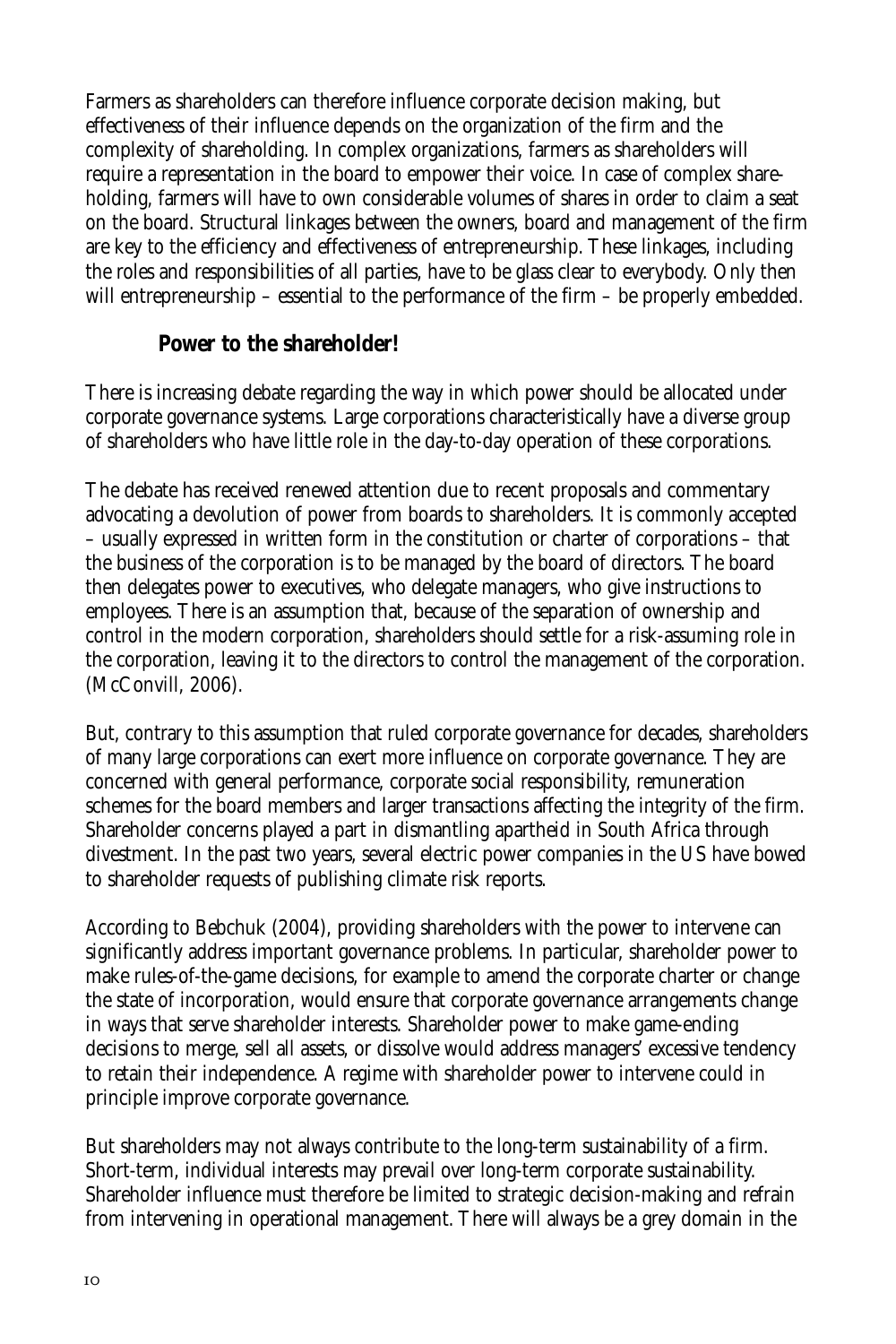governance of firms where tension can arise from conflicting views or interests between shareholders, boards and managers. Detailed references to the roles and responsibilities of different parties will contribute to resolving these tensions, but a specific conflict management procedure, defined at early stages of evolution of the firm, is helpful to enhance the stability of the firm.

## **Farmers as shareholders: cooperatives vs. corporations?**

Facilitating farmers' shareholding in agribusiness companies is gaining popularity among planners and practitioners of social corporate responsibility in enterprises. Published literature on the subject is, however, amazingly scarce. On the contrary, literature is abundant on issues such as farmers' cooperatives and farmers' marketing associations. These organizational structures differ from the concept of farmers as shareholders in several respects:

- Cooperatives and associations are fully owned by their members.
- They have a purpose of service delivery and not of profit making.
- Cooperatives and associations frequently benefit from membership fees, contributing to their financial sustainability.
- They are in principle democratic civil organisations and not corporate entities.

A cooperative is often characterized by three essential organizational elements: userbenefit, user-control and user-owned (Barton, 1989). Thus, in the classical cooperative, ownership is grounded in use transactions rather than in capital investments (Bekkum and Bijnam, 2006).

The classical cooperative distributes benefits on the basis of use. That is, even when a dividend is paid on shares, this dividend is not performance based. An example of this is seen in this book in the Cafédirect case. Bekkem and Bijnam (2006) argue that there is logic to this ownership arrangement. The controlling principle of any enterprise is that of pursuing owner interests. In the publicly listed company this is shareholder value; in the classical cooperative it is use value.

The concept of farmers as shareholders implies that individual or organized farmers own shares in an agribusiness company. This company can be – for example – a farm input supplier, a processing company or a trading company procuring produce from the farmers (as described in Chapter 2, Case 1. Divine Chocolate). The farmer or farmers' organisation exercises influence through the ownership of shares, be it during annual shareholders' meetings or when elected in the Board of the business corporation. The latter will normally only apply in case of a large shareholding portfolio or majority shareholding.

The existing literature concerning farmers as shareholders reflects four potential advantages, though some of these need further documented evidence:

### **1 Influencing company governance and negotiating price policy**

Shareholders are the ultimate owners of a company and have a right to vote over strategic decisions. The extent of influence by shareholders and principles of decision making through voting are defined by the articles of establishment of the company. In case of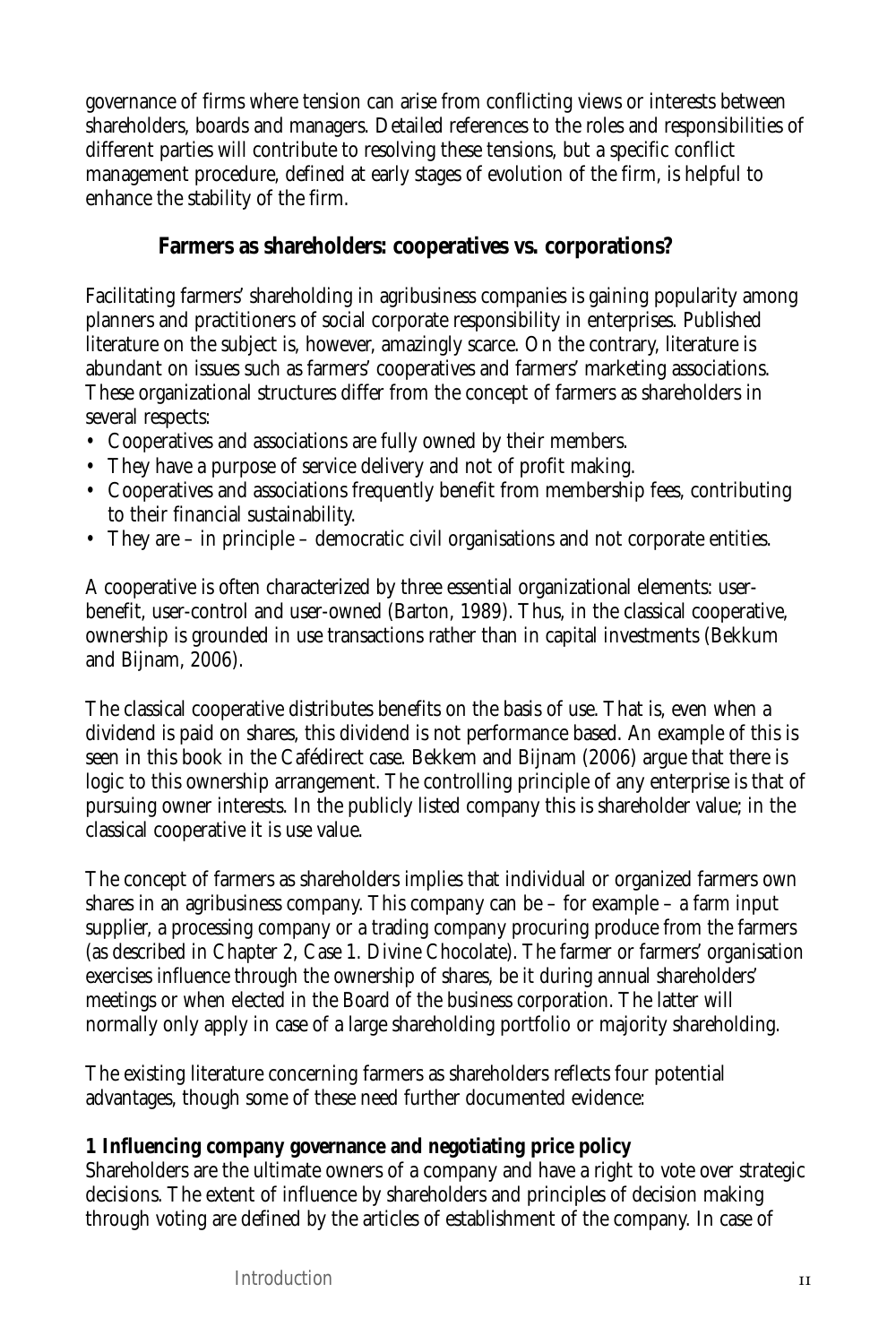significant shareholding, farmers or their organizations may claim a seat on the board of directors. Shareholders can use their right to vote during annual shareholders meetings on issues addressing the general price policy of a company, but they can not interfere in dayto-day operations. Negotiations are therefore limited to corporate policy issues. See the side box on North-western Bee Keepers Association for an example.

## **2 Benefit sharing**

This means the profit of the company is reinvested in growth or distributed as dividends among shareholders in proportions equal to their shares. Farmers can benefit from dividends on their investments, which generates additional revenues. Returning to the North-western Bee Keepers example, the Association uses most of its dividends to finance its administrative and logistical costs. Another shareholder of NWB Products Ltd, the Uchimukula Trust, uses its dividends to support needy community development projects (e.g. rural clinics, community schools) and to supplement the funding of NWBA skills training activities (Source: personal communication).

### **3 Access to credits and other farm-related services**

Farmers can obtain bank loans through deposits of their shares-certificates that are used as collateral. Access to credit for inputs as well as access to services can improve with shareholding, as the example of Kenyan tea factories below indicates:

Kenya has a successful smallholder tea sub-sector with over 350,000 farmers as of the year 2000. Together they contribute about 60% of total tea production in Kenya. As a result of liberalisation policies in agriculture, previously government owned tea factories were put in the hands of tea farmers whose companies undertake tea collection and processing. These tea factories are also responsible for procurement of inputs on behalf of farmers as well as the management of farmers' proceeds from tea sales. By gaining ownership of the processing factories, farmers participate in profit sharing, are able to concentrate on better tea farming methods, confident that their tea business is in good professional hands. Other benefits include the availability of fertiliser on credit (Source: Santacoloma and Rottger, 2003)

#### **4 Binding farmers to a procurement/marketing company, assuring quality control in the value chain**

An agribusiness company that depends on the supply of produce from farmers benefits from farmers as shareholders because of their economic and technical interdependence. This potential advantage applies especially in open markets dominated by independent traders and where side-selling (i.e. sales to competitors) is common.

At this point, many readers may have questions about the specifics, benefits and possible risks of owning shares. For answers to the most common questions about shareholding, see Annex 1.

This bulletin is written for people who want to learn more about the challenges and opportunities of 'farmers as shareholders', that is, including small-scale farmers' groups and associations in the ownership of companies that add value and market their produce.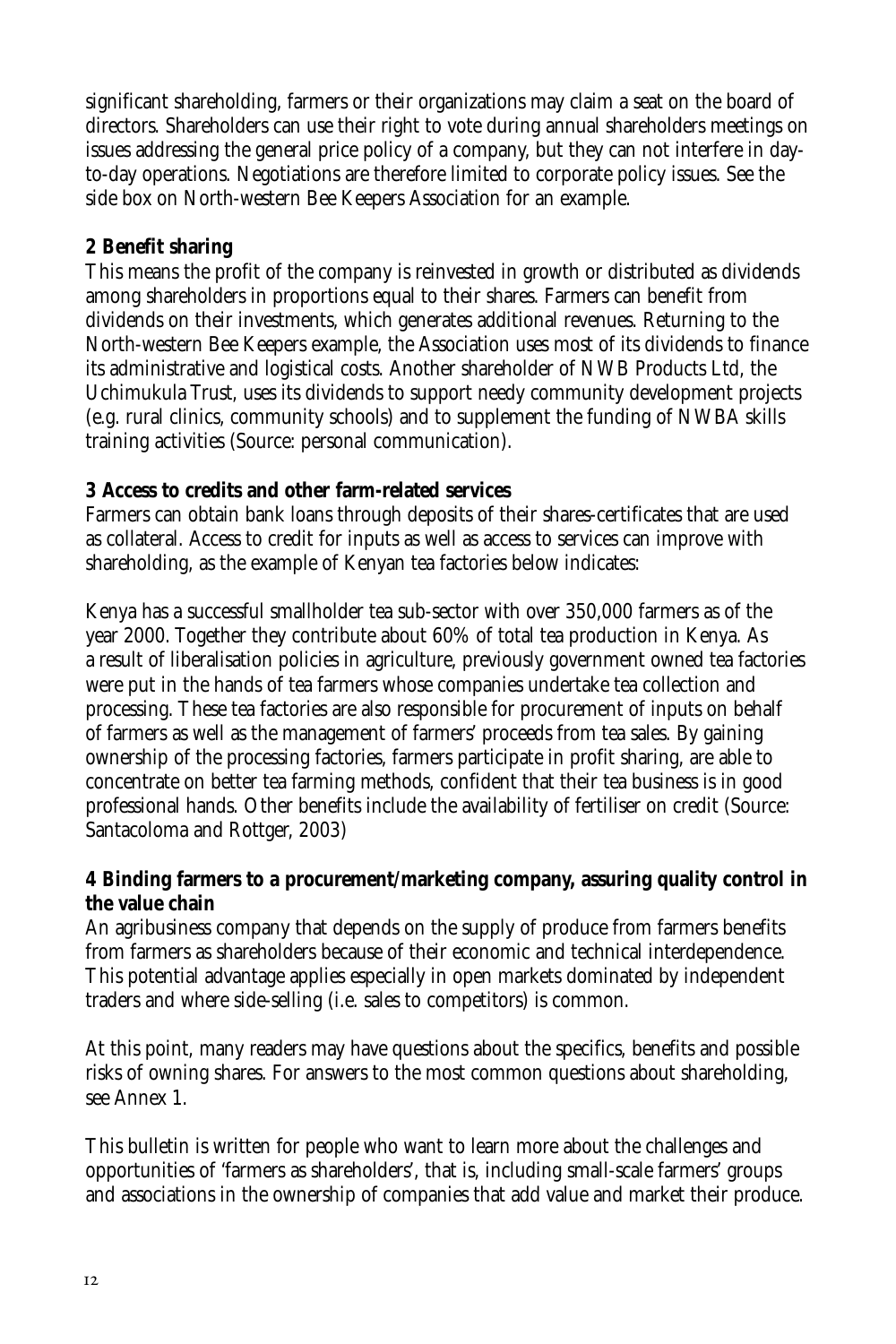Farmapine Ghana Ltd (FGL) is located in Ghana's main pineapple growing area and was formed in 1999 to cater for the technical, marketing and financial needs of the members of five pineapple growing cooperatives. Cooperatives own 80 percent of the shares of the company and the remaining 20 percent is owned by two former pineapple exporters. The company includes about 160 farmers and has contracted over 60 out-growers. In 2003 about 12,000 tonnes of pineapples were exported to Europe and the USA.

Farmapine ensures that farmers adopt good agronomic practices to enhance yields and fruit quality. With the assistance of the Directorate of Agricultural Extension Services, Farmapine trains farmers on planting, fertilizer and chemical application, pest and disease control and overall management of the plant to ensure that quality fruits are produced. Field visits are conducted bi-weekly to ensure that farmers are adopting good agricultural practices. As a result, the percentage of exportable fruits from farmers' fields has increased from 30 to 45 percent within two years. (Source: Alexandra Rottger (ed) 2004).

Following the general overview of the issues and prospects presented in this chapter, Chapter 2 provides four detailed cases which examine the 'state of the art' in this complex area. The cases look at farmers' organizations who produce cocoa, coffee, tea and organic cotton, in two Africa countries (Ghana and Rwanda) and Peru, in South America. The emphasis is on how they became shareholders in companies that market their product in the north, the challenges faced and benefits gained for the different parties involved. To round out the picture, brief examples of another marketing initiative in India known as Zameen, and additional background on the work of TWIN Trading are provided.

In Chapter 3, the authors provide a synthesis of experience and offer insights into the different motives for promoting shareholding by farmers. After presenting the perceptions of different stakeholders – the companies, the donors and the farmers' organizations – as described in the cases, a section is devoted to the all-important issue of sustainability (for shareholding by farmer organizations).

At the end, there are annexes that provide answers to several common questions on farmers as shareholders, and a list of selected websites where the reader may go to get current news on the many organizations and fair trade companies discussed in the book.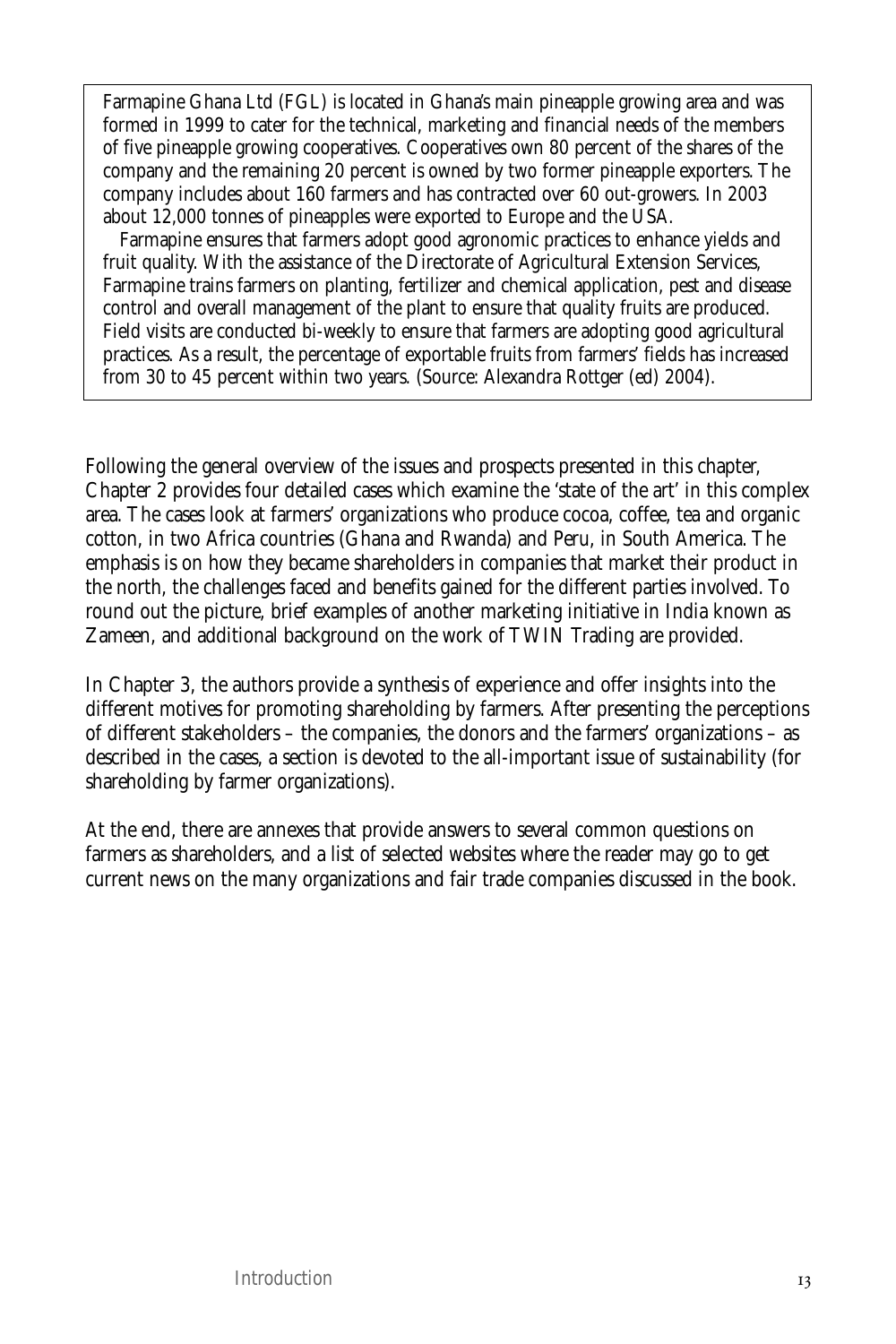## **<sup>2</sup>** Cases

## **Case 1 Divine Chocolate Company: from fair trade start-up to mainstream player**

Divine was set up in 1998 as the Day Chocolate Company by the Ghanaian Kuapa Kokoo Farmer's Union, producing fair trade cocoa beans, and TWIN UK, a farmer-owned membership organization dedicated to developing fair trade supply chains for cocoa and other commodities. Three other partners were involved: The Body Shop, Christian Aid and Comic Relief. On 1st January 2007, Day Chocolate changed its name to Divine Chocolate Ltd. On February 14th 2007 Divine Chocolate Inc. was launched in the USA.

Divine Chocolate Ltd. annual turnover grew in 8 years to nearly US\$ 19 million in 2007. Divine has an average annual sales increase of 26%. In 2007 sales grew by more than 19%, making a pre-tax profit of US \$1.3 million. Over the last 9 years Divine sold more than US\$ 71.5 million worth of chocolate. In a highly competitive chocolate market these are excellent results for a new entrant.

**Kuapa Kokoo Farmer's Union**

In 1992, as part of the marketing reforms that were introduced in the cocoa sector in Ghana, the liberalization of internal marketing started. This resulted in the introduction of private licensed buying companies as competitors to the state-owned monopoly in buying cocoa from farmers. A number of leading farmers, including a visionary farmer representative on the Ghana Cocoa Board, Nana Frimpong Abrebrese, saw the opportunity to organize farmers to take on the internal marketing function. Supported by TWIN Trading with start-up finance plus operational and financial advice) they set up a farmerowned buying company, Kuapa Kokoo Ltd.

In 1995 the Kuapa Kokoo Farmer's Union was established. This farmer's union is a democratically elected union of primary societies with an executive council of local leaders. It has grown quickly from the original 22 farmer groups, or village-based societies, with 2,200 members, to its current registered membership of 48,854.

Throughout the years the Kuapa Kokoo group developed into a complex organization, with a number of different bodies and committees managing key aspects of its operations and mandate (Figure 2).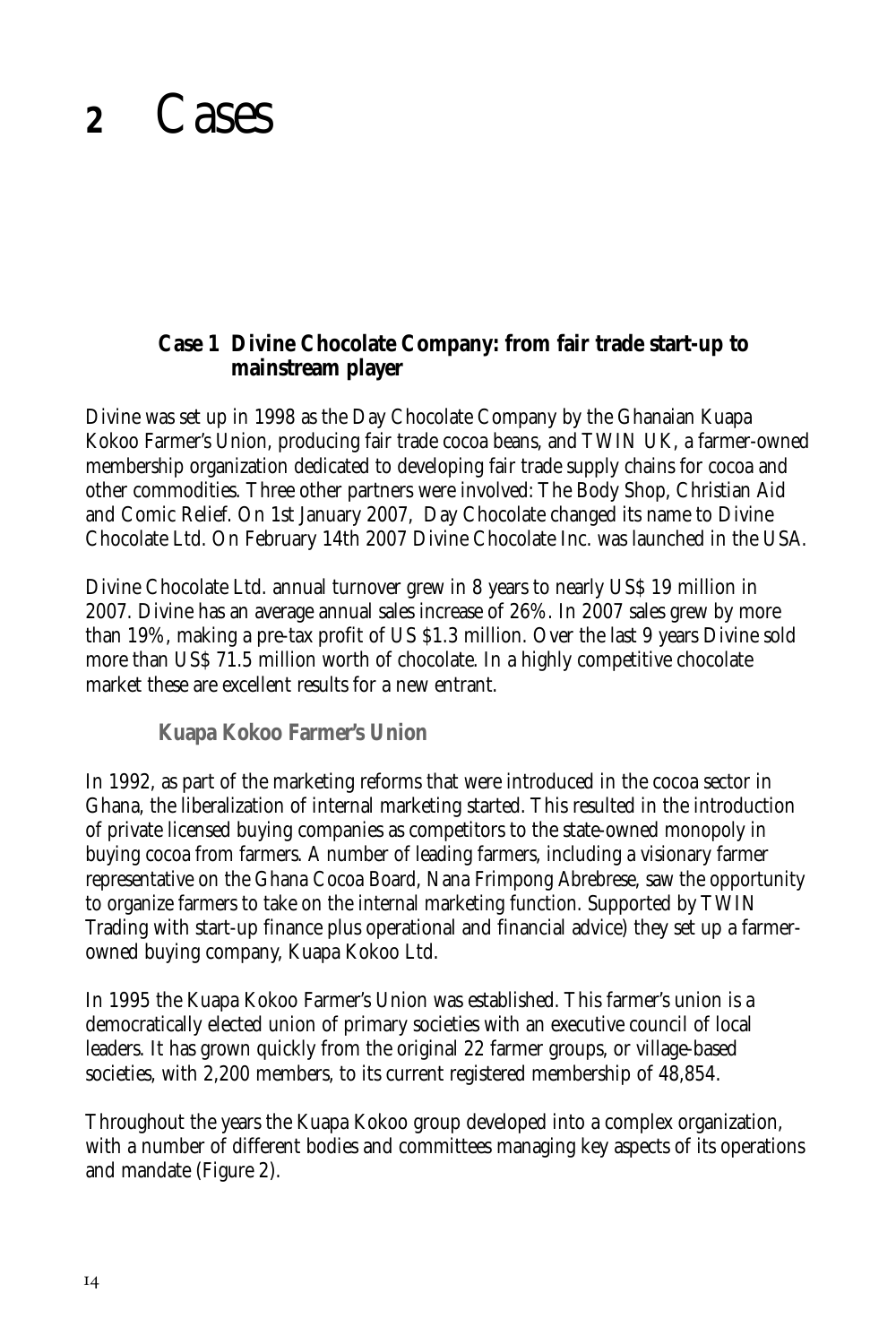#### **Figure 2 Kuapa Kokoo's organization and resource flow**



**A niche in the mainstream market**

During an annual meeting in 1997, the Kuapa Kokoo farmers voted to invest in making and marketing their own brand of chocolate bar. The aim of the venture was to increase profits from their cocoa, and increase their knowledge of the [European] chocolate market. Such a venture would position the farmers' union higher up on the value chain.

Rather than aiming for the niche market, where most fair trade products were placed, they would aim to produce a mainstream chocolate bar to compete with other major brands in the UK. A Divine milk chocolate bar, launched in October 1998, made it onto supermarket shelves by Christmas of that year.

Two years later, in 2000, the Department for International Development (DFID) guaranteed a bank credit line from a major UK commercial bank for £400,000 to Divine Chocolate. This was the first time this kind of financial instrument had been used by a UK Government department for development purposes.

The bank guarantee enabled Divine Chocolate to access start-up finance at a competitive rate. It also meant that Kuapa Kokoo could own a significant quantity of shares (33%) of the company, giving them Board representation, a say in how the company is run and a (greater) share of any profits.

The Body Shop used to own 14% of the shares, but donated these to Kuapa Kokoo when L'Oréal took over the Body Shop in 2006. As a result, KKFU owns nearly half (45%) of the company.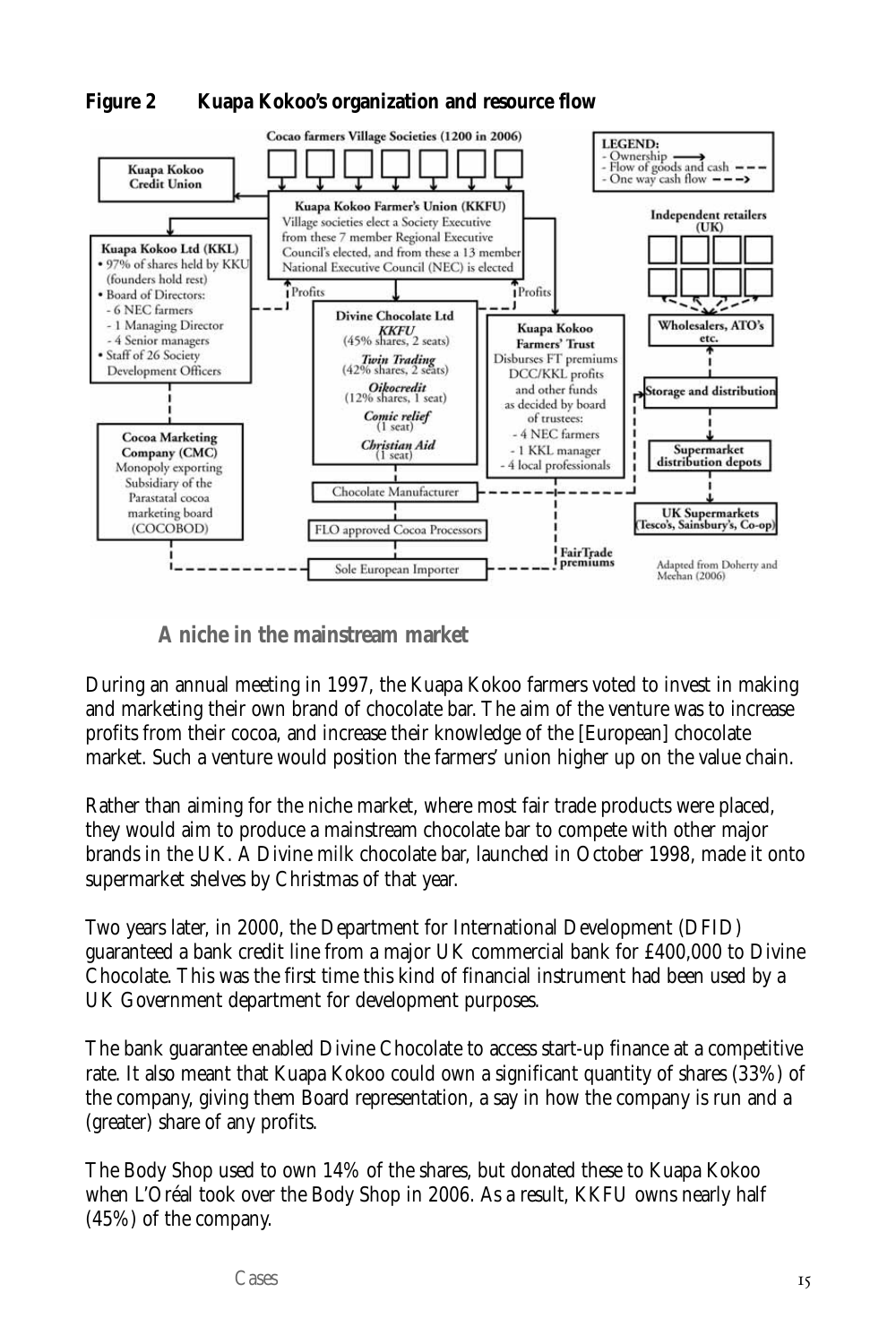## **Box 1 Shareholder details for Divine Chocolate Company**

The company started in 1998 and issued 99 ordinary shares and some preference shares which went to the international NGO Christian AID. Owners of the ordinary shares were: KKFU 33%<br>TWIN Trading 52% **TWIN Trading** The Body Shop International 14% In 2006 a shift occurred in shareholding when the Body Shop pulled out, donating its shares to Kuapa Kokoo Farmers Union. Presently the shareholders are: KKFU 45% TWIN Trading  $42\%$ <br>Oikocredit 12% Oikocredit

#### **Governance**

Divine's Board consist of 13 seats divided between the shareholders: (KKFU – 2 seats, TWIN – 2 seats, Oikocredit – 1 seat, Comic relief – 1 seat, Christian Aid – 1 seat) and 6 independent board members. These independent board members have different backgrounds. Some come from the British chocolate manufacturing industry while others are people with a strong financial background. The independent board members bring added value to the board, e.g. the representatives from the chocolate industry offer their knowledge in strategic decision making, bringing vital business experience not present among the NGO's, churches and the farmers.

KKFU is the major shareholder in the Divine Chocolate Company. Its representatives (the Chairman and Managing Director) are also involved in strategic decision-making and have seats in the Board. Managing a US \$30 million business in Ghana means their input in Divine's Board is appreciated. Divine's London-based managing director has direct and regular contact with the Ghanaian shareholders.

**Significant benefits for the farmers**

Divine doesn't just pay a fair trade prices for this cocoa it buys. Divine also invests 2% of the turnover in a support programme that has assisted the farmers' organization and helped build their business. Equally important, for the past three years the farmers have enjoyed dividends from the brand they own.

KKFU receives a minimum price of US\$ 1,600 per tonne of cocoa beans and also pays a 'social premium' of US\$ 150 per tonne. In Ghana farmers are assured a fixed price. Kuapa Kokoo farmers have received part of the fair trade premium in terms of small cash bonuses.

During 2007 KKFU received US\$ 338,000 in farmer support and US\$ 213,000 in fair trade social premiums. The total tonnes of beans sold to Divine in 2007 was 1,420.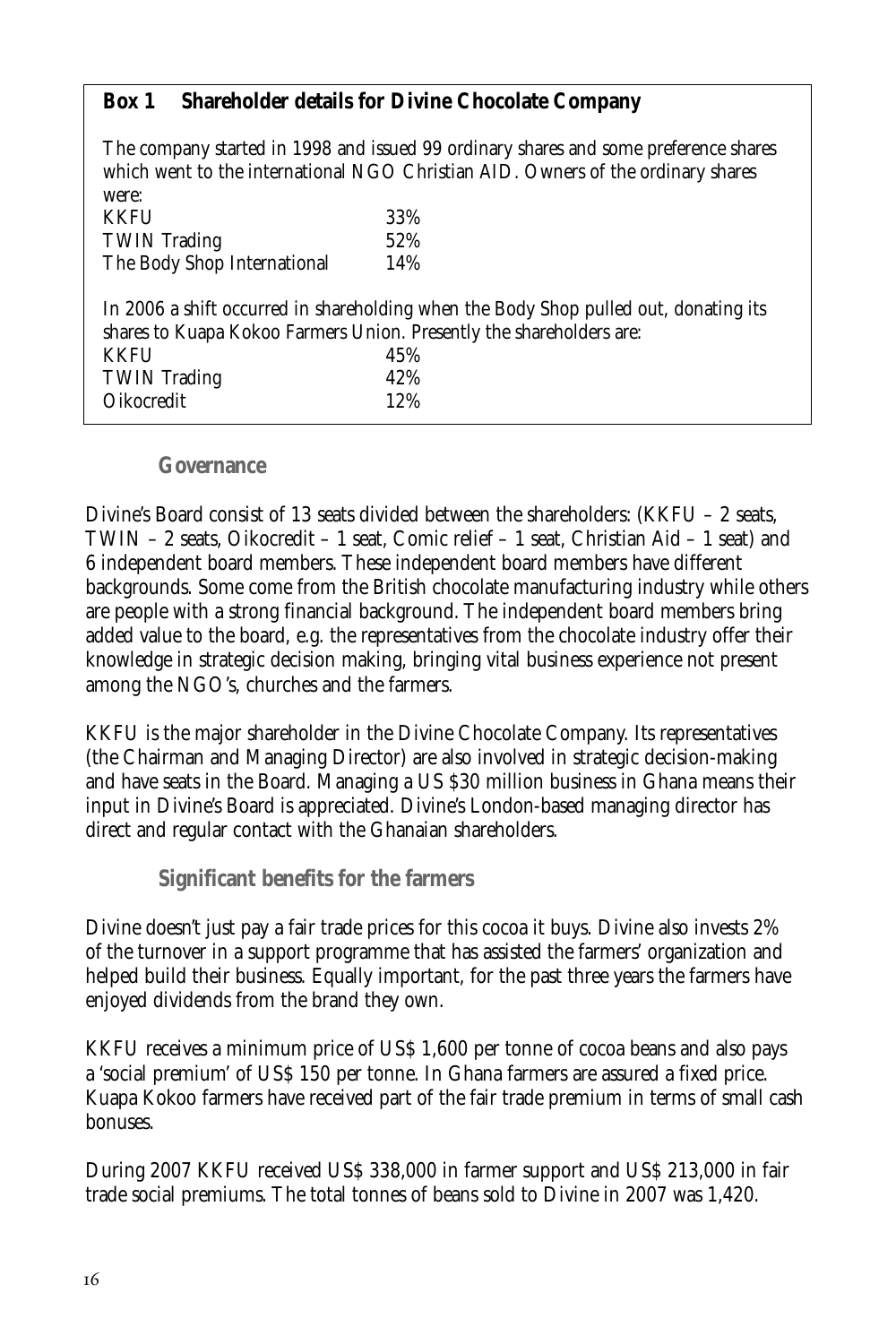## **Box 2 Stakeholders and their role in Divine's success**

Each of the initial and actual partners was chosen to increase market access for Divine and raise consumer awareness (e.g. among Christian Aid's 250,000 members in UK/Europe).

#### *Third World Information Network (TWIN)*

TWIN is known for setting up the fair trade beverage company Cafédirect (see Box 5). TWIN does not have an 'exit strategy' from Divine. Giving 100% ownership and control to KKFU is considered unhealthy and nor is this the ambition of KKFU. Selling it to a third party, e.g. a venture capitalist or a major chocolate maker, won't work either because their interests would be different and would harm the mission of Divine. TWIN's intent is to stay in the business and continue be a catalyst in the venture.

#### *Oikocredit*

Oikocredit is today one of the largest financiers of the microfinance #sector worldwide. They are also one of the few ethical investment funds which finances development projects in the South for the benefit of disadvantaged and marginalized people. Oikocredit gives loans instead of donations.

Since 2006, financial backing by Oikocredit and Lutheran World Relief is helping Divine expand in the American market. They are a shareholder (12%) and have a seat on the Board.

Divine's decision to enter the US market brought new financial risks and huge marketing challenges. Divine approached Oikocredit to discuss the financing of its expansion plans in the US. Oikocredit agreed to invest US\$ 750,000 in the new US Company to fund management capacity, distribution, infrastructure and brand marketing. In addition Oikocredit agreed to invest a further US\$ 850,000 in Divine UK for working capital essential to finance growth in the UK.

### *Body shop*

Although the Body Shop, after it was taken over by l'Oreal, stepped out of the venture, they had a crucial role in the early success of Divine as a high-profile retail distributor. From the start, The Body Shop allowed Divine to sell its products in Body Shop's 256 stores.

### *Comic Relief*

Comic Relief is a British charity organization, also involved in pro-poor business. It is well recognized by consumers and commonly associated with something 'positive and fun.' The benefits of partnership with Comic Relief lies mainly in its positive connotation, brand integrity and its good connections with the BBC and network of British comedians. It supported Divine in marketing its product through advertising on television and celebrities' endorsement of the product.

### *Christian Aid*

The partnership with Christian Aid, an international aid agency, has been crucial for the success of Divine. Christian Aid is an advocacy agency of 41 sponsoring churches in Britain and Ireland, and is part of the world-wide church community. Christian Aid has 250,000 members actively supporting the organization, providing Divine access to a large and valuable network of consumers.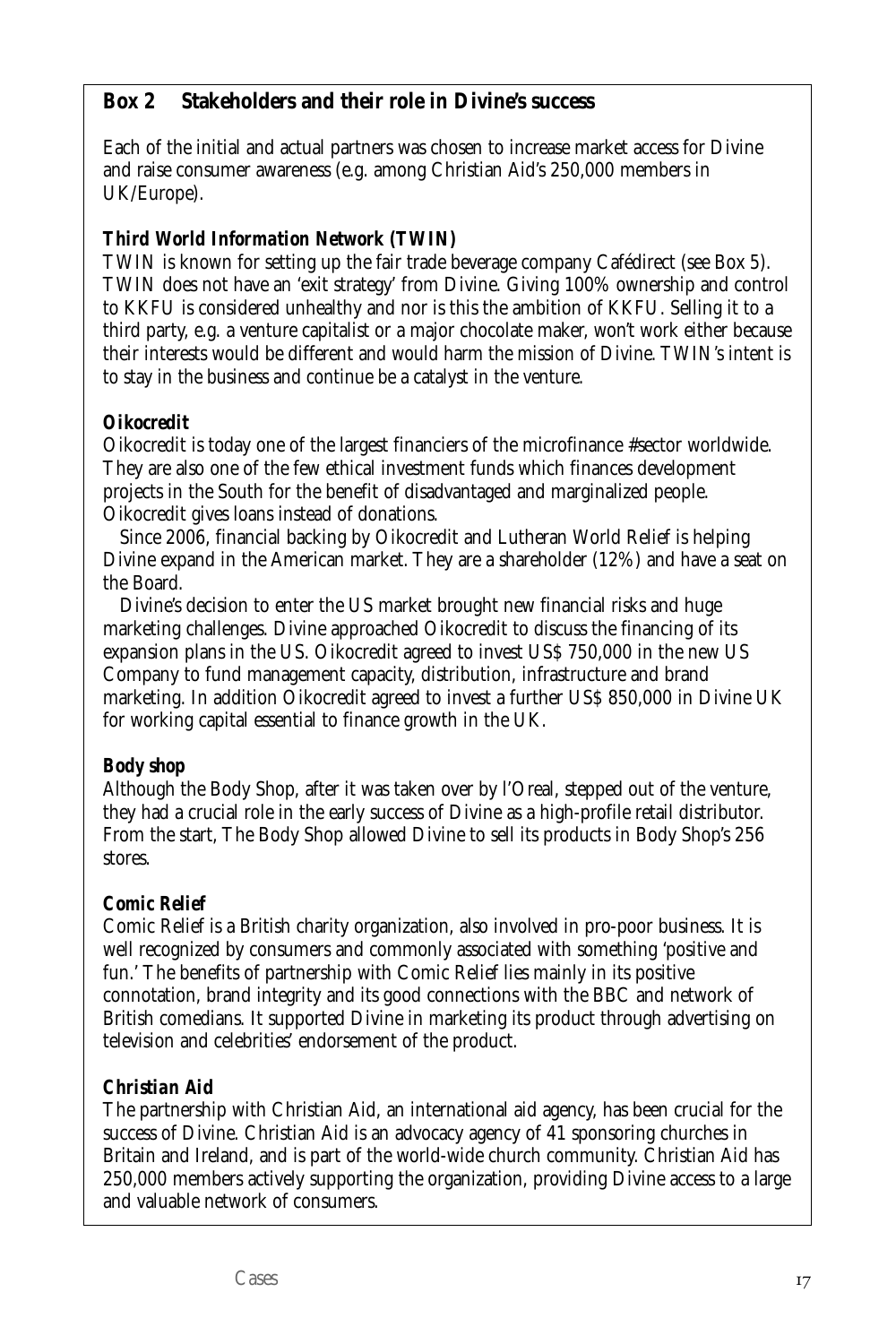As shareholders, the farmers also receive a share of the profits from Divine's booming chocolate sales. In 2007, having paid off all outstanding debt and offset the original setup costs, the first dividend was paid to Kuapa Kokoo of US\$ 82,250, with each member receiving direct payment of US\$1. A similar dividend was paid in 2008. For the farmers, the fact that dividends have been paid each of the last three years has been very much appreciated and in their point of view the most important advantage of being shareholder at the moment.

The fair trade social premium has been allocated to the Kuapa Kokoo Farmers Trust (KKFT) which has used the money to fund activities such as the construction of water wells, schools, medical facilities and supporting women's income-generating projects.

In the 10 years after Divine was established (1998 to 2007) it contributed more than US\$ 1.22 million to a farmer support and development programme (see table below), managed by TWIN. The largest part of this funding has been allocated to Kuapa Kokoo in the form of a Producer Support and Development Programme.

| <b>Year</b>   | <b>Turnover</b><br>(UK£) | <b>Tonnes cocoa</b> | Value<br>of cocoa | Premium paid<br>(US\$) | <b>Divine support</b><br>(UK£) |
|---------------|--------------------------|---------------------|-------------------|------------------------|--------------------------------|
|               |                          | purchased           | (USS)             |                        |                                |
| 1998/99       | 103,590                  | 18                  | 28,736            | 2.694                  | 1,450                          |
| 1999/00       | 468.600                  | 49                  | 78.880            | 7.395                  | 6,560                          |
| 2000/01       | 1.014.946                | 109                 | 174.096           | 16,322                 | 14,209                         |
| 2001/02       | 894.087                  | 100                 | 159,328           | 14,397                 | 12,517                         |
| 2002/03       | 2.138.142                | 258                 | 412.304           | 38.654                 | 29.934                         |
|               | 1.832.476                | 245                 | 391.264           | 36.681                 | 25.655                         |
| 2003/04       | 5.586.239                | 782                 | 1.251.445         | 117.323                | 78.207                         |
| 2004/05       | 7.673.293                | 997                 | 1.594.704         | 149.504                | 153.456                        |
| 2005/06       | 8.988.071                | 1.211               | 1.937.792         | 181.658                | 179.751                        |
| 2006/07       | 10,702,500               | 1,420               |                   | 213,000                | 214,050                        |
| <b>Totals</b> | 39,401,944               | 5,189               | 6,028,549         | 777,628                | 715,789                        |

#### **Table 1 Divine Chocolate annual turnover and other financial details**

Note: UK £1 = US\$ 1.58

This commitment to assisting farmers reflects Divine's underlying business model that recognises the importance of reinvesting in the farmers that have contributed to the development of the business and to secure the supply to Divine.

The general aim of this funding is to contribute to the development of Kuapa Kokoo in a sustained way, in line with the growth of Divine's business, and specifically to strengthen key aspects of the organization. These aspects include governance and democracy, business efficiency – including planning and quality control – and member participation and empowerment, such as support to women's groups.

In recent years the programme has funded the core costs of Kuapa Kokoo's Research and Development department, which is responsible for farmer education and training,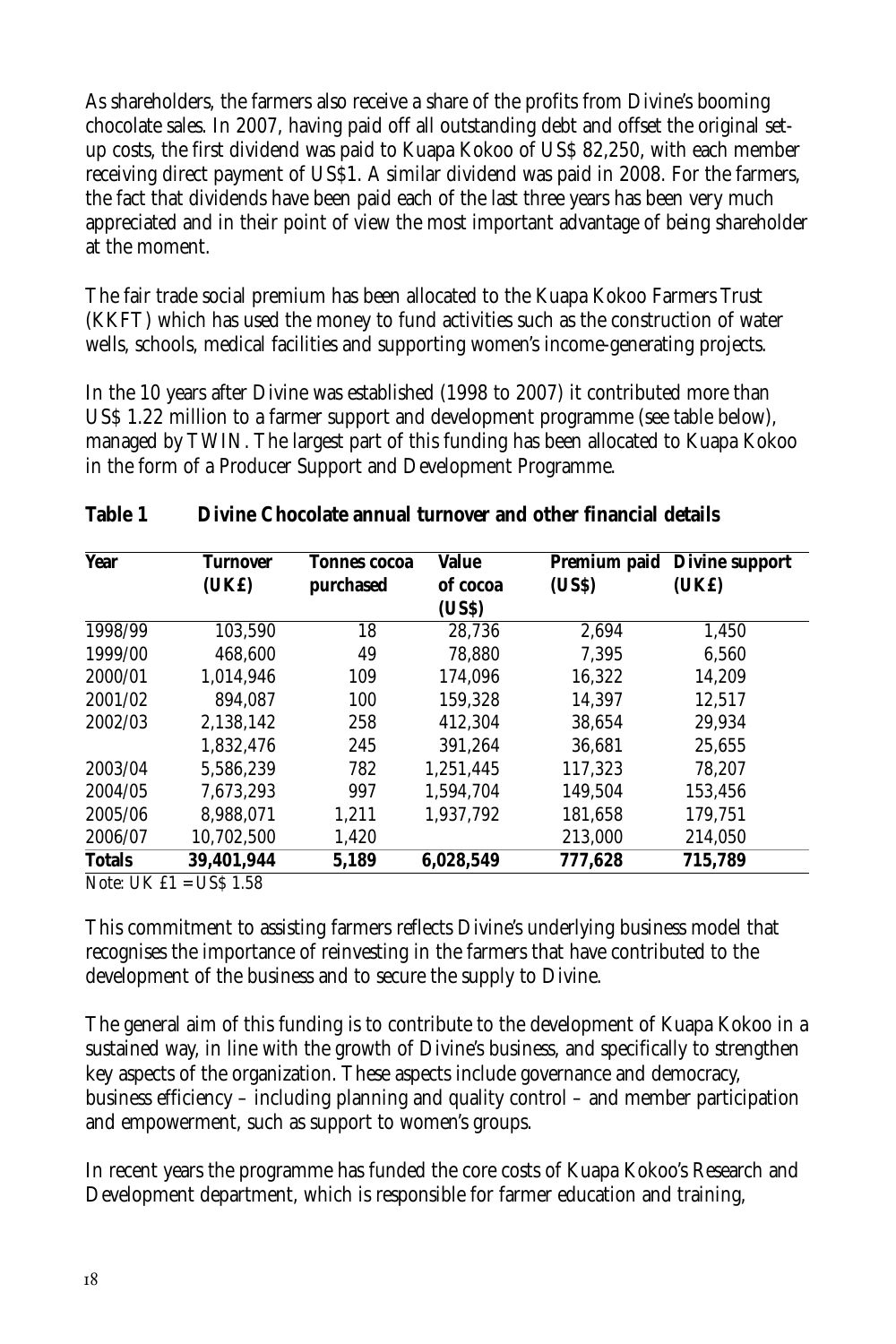promoting membership participation and women's empowerment, and strengthening governance and democracy within the organization. This programme is therefore critical to the sustainability of Kuapa Kokoo's business and organization and enables it to respond to the ever changing external business environment as well as the organization's changing needs and priorities.

By starting out with a very strong roster of shareholding partners, sound financial footing (including a first-ever loan guarantee from DFID) and a powerful market entry for large quantities of cocoa butter (via the Body Shop), Divine Chocolate had many advantages that other (fair trade) start-ups should try to emulate. Not least of these is the very powerful Ghanaian cocoa producing partner – Kuapa Kokoo – which virtually guarantees an uninterrupted, and growing supply of top quality raw material. Divine further capitalises on this advantage with effective communications and a highly competent team of marketing experts, based in the UK and USA.

If you haven't yet tried a Divine chocolate bar, you haven't tasted *real* chocolate (see photo section).

## **Case 2 Kuyichi: Breaking into the fashion jeans market**

## **Company history**

Kuyichi is a Dutch fashion brand that designs, produces and distributes organic and fair trade jeans and fashion clothing. Kuyichi was launched in 2001 and has contributed to an increase in organic farming and improvement of social awareness in textile factories.

The mission of Kuyichi is to be an innovative and global brand that designs, produces and distributes fair trade jeans and fashion. Kuyichi showcases their 'Style Conscious' concept to other brands. Kuyichi is proving that fair trade products can be successful, in respect to style, quality and design.

Stores offering Kuyichi clothes (see photo section) are primarily found in Europe, while shifting to global availability. In 2007, in Lelystad in the Netherlands, the first Kuyichi outlet was opened. Kuyichi jeans are now available in more than 650 shops in 13 countries worldwide.

Solidaridad, a Dutch NGO and founder of Oké Bananas and Max Havelaar coffee, has been the initiator of Kuyichi. The idea was to introduce organic cotton in the European clothing market. Having experience with developing fair trade organic coffee and fruit businesses in Latin America, Solidaridad was concerned about extreme use of pesticides, and poor working conditions/very low wages in the cotton industry, causing pollution, serious health effects, and poverty amongst the indigenous population and factory workers. Solidaridad attempted to change this by convincing the big players in the Dutch fashion industry to use organic cotton, in order to improve living and working conditions in developing countries. However, none of the major brands was interested, so Solidaridad started its own fashion brand. This is how Kuyichi was born.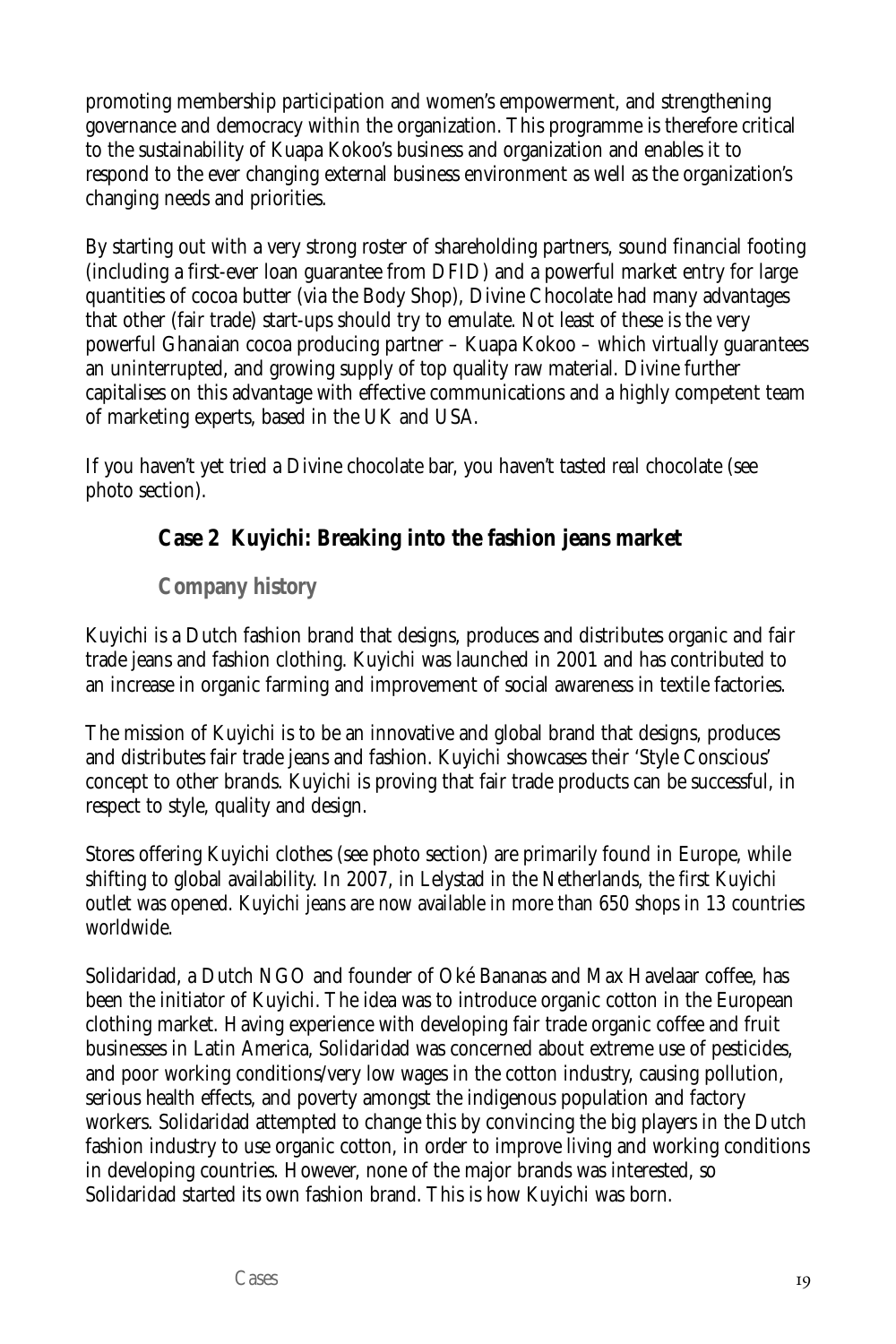## **Breakthrough**

The four founders of Kuyichi, which include Solidaridad, Foundation Stimulans, Triodos and the Association of Kuyichi Producers, started out each owning 25% of the shares. The start-up capital of US\$ 670,000 was raised among Foundation Stimulans, Solidaridad, and Icco/Oikocredit. Triodos Innovation Fund and Cordaid provided a second round of equity, of another US\$ 670,000 in 2004.

The ambitions of the founders turned out to be too high. Management problems made the first years for Kuyichi very difficult. Another major oversight was the extended time required to position a new brand in such a competitive market, which is in fact rather normal in the apparel industry.

To keep the company solvent, additional capital was needed, requiring new investors to be brought in. An important turning point in this respect has been the involvement of the Triodos Innovation Fund. When Triodos Innovation Fund became a new investor they demanded an accountability report and screening of the whole company. Triodos also appointed a financial director. The financial director is responsible for the internal organisation, initiating an internal auditing system, long-term financial analyses and transparency towards shareholders.

Kuyichi is now owned by six partners (see table 2) who share the vision of stimulating trade (instead of giving aid) to help reduce poverty. Three of the shareholders are Dutch NGO's, two others are (ethical/social) investment funds and the sixth one is a farmers union called the Association of Kuyichi Producers.

Two unique selling points of Kuyichi are organic cotton and smallholders being shareholders of the company. Kuyichi encourages farmers and processors to become share-

| <b>Shareholder</b>        | Role                                                  | % shares owned           |
|---------------------------|-------------------------------------------------------|--------------------------|
| Solidaridad               | Dutch non-governmental foundation, with expertise     | 33%                      |
|                           | in the fields of fair trade and the environment.      |                          |
|                           | Solidaridad is known for introducing other fair trade |                          |
|                           | products such as Max Havelaar coffee, Oké Bananas     |                          |
|                           | and Eko-Oké fresh tropical fruits. Solidaridad is the |                          |
|                           | catalyst and founder behind Kuyichi.                  |                          |
| <b>Triodos Innovation</b> | Triodos Bank is an independent European bank          | Triodos                  |
| Fund B.V. and             | registered in The Netherlands. Their funds are        | <b>Innovation Fund:</b>  |
| Triodos Ventures B.V.     | invested in enterprises that are environmentally      | 32%                      |
| are social investment     | friendly, socially responsible and/or use innovative  | <b>Triodos Ventures:</b> |
| funds of Triodos Bank     | business approaches.                                  | 5%                       |
| <b>ICCO</b>               | Dutch foundation for development cooperation.         | 9%                       |
| <b>PPM Stimulans</b>      | Dutch social financing foundation.                    | 5%                       |
| The Association of        | See description below.                                | 16%                      |
| Kuyichi Producers/        |                                                       |                          |
| Cordaid                   |                                                       |                          |

### **Table 2 Kuyichi's shareholders and their roles**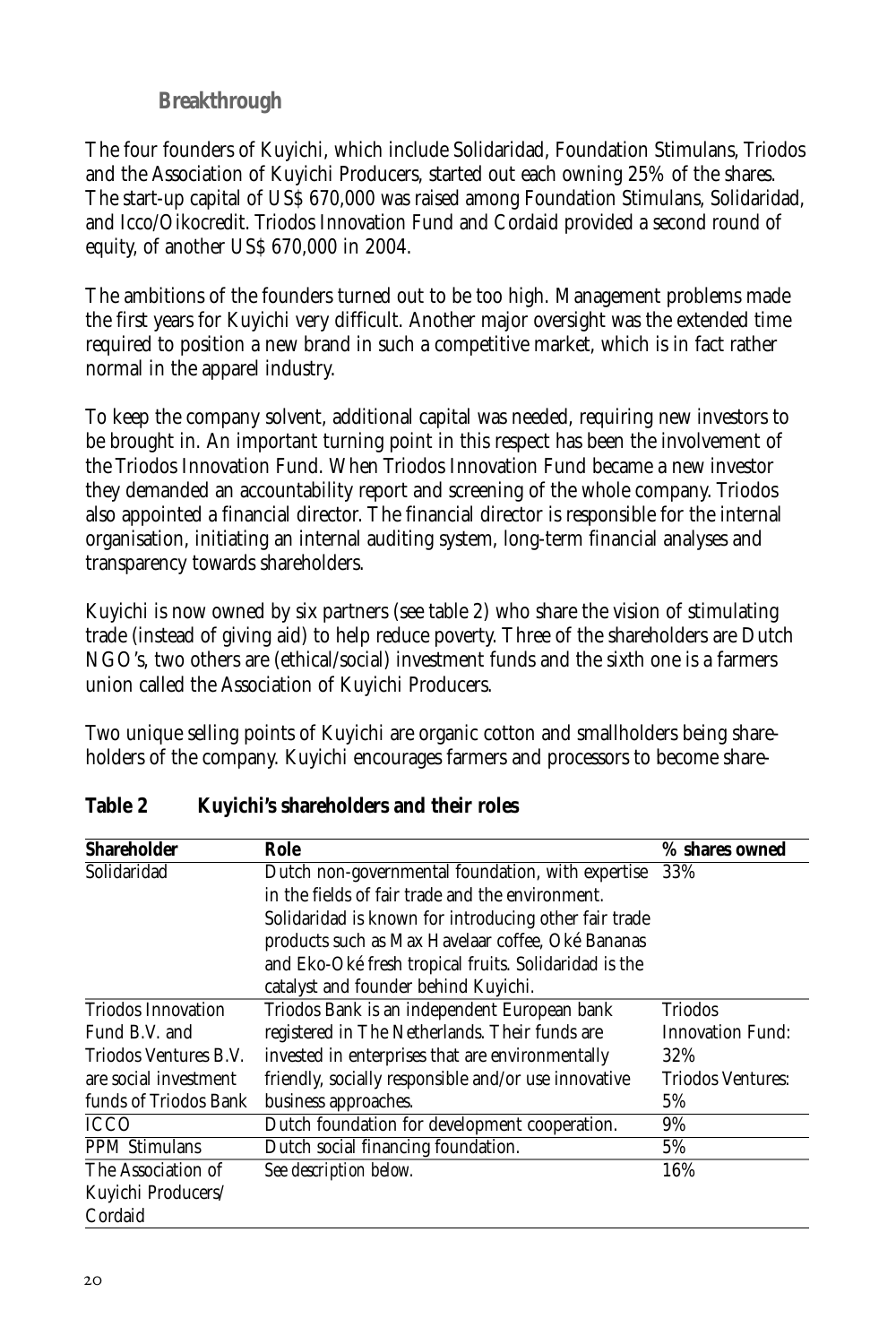holders. Their belief is that shared responsibilities and profits make business relationships more durable.

Kuyichi seeks out cotton farmers such as Oro Blanco (see box 3) and small-scale processors as shareholders. The aim is for such farmers and processors to become members of the Association of Kuyichi Producers (AKP), which holds shares on behalf of its members. This Association was initially allocated 25% of the company's shares.

**Screening new members via the 'waiting room'**

Kuyichi was reluctant to accept new members immediately because of uncertainties. Would they be able to supply good-quality cotton? Would they turn out to be good business partners? Kuyichi also plans to bring in other groups of farmers and processors. Allocating all the shares immediately would reduce Kuyichi's flexibility and tie it to a particular group of suppliers – who might turn out to be unreliable.

To address these concerns, Kuyichi created a 'waiting room' for aspiring shareholders who are expected to join the Association once they prove their worth. In the AKP identified potential future shareholders are 'parked' and given an opportunity to prove themselves as strong, structural partners of Kuyichi. After a certain time and after demonstrating their capability they will be accepted as official shareholders after investing their capital.

This waiting list now includes Oro Blanco, which is a group of smallholder cotton farmers in Peru, and Fashion Company Sahel, a jeans factory located in Tunisia. The aim is to have 5 or 6 members within two years. These new members will be from other major cotton-producing regions such as India, China and Turkey.

**Selection of AKP members**

As mentioned the members are farmer cooperatives, sewing factories or suppliers of fabrics. Members are not only individual cotton farmers.

The three steps to achieve membership are:

- First step: stable business relation with Kuyichi for at least one year, this means suppliers have to be able to deliver both quality and volume.
- Second step: use of certified organic cotton in yarn and fabrics used in garments.
- Third step: become SA 8000 certified. *For details, see: http://www.sa-intl.org/ index.cfm?fuseaction=Page.viewPage&pageID=473*

It is important that the motivation to get certified comes from the members themselves. In principal Kuyichi supports the aspirant member in the certification process.

The AKP owns 16% of the shares (in 2009) which are held in trust by Cordaid. Purchase of the shares was financed by Cordaid, a Dutch development organisation, with a loan of US\$ 770,000. The AKP is expected to repay the loan, at 6% interest, over a 10-year period with instalments from dividends. In years when there are no dividends, no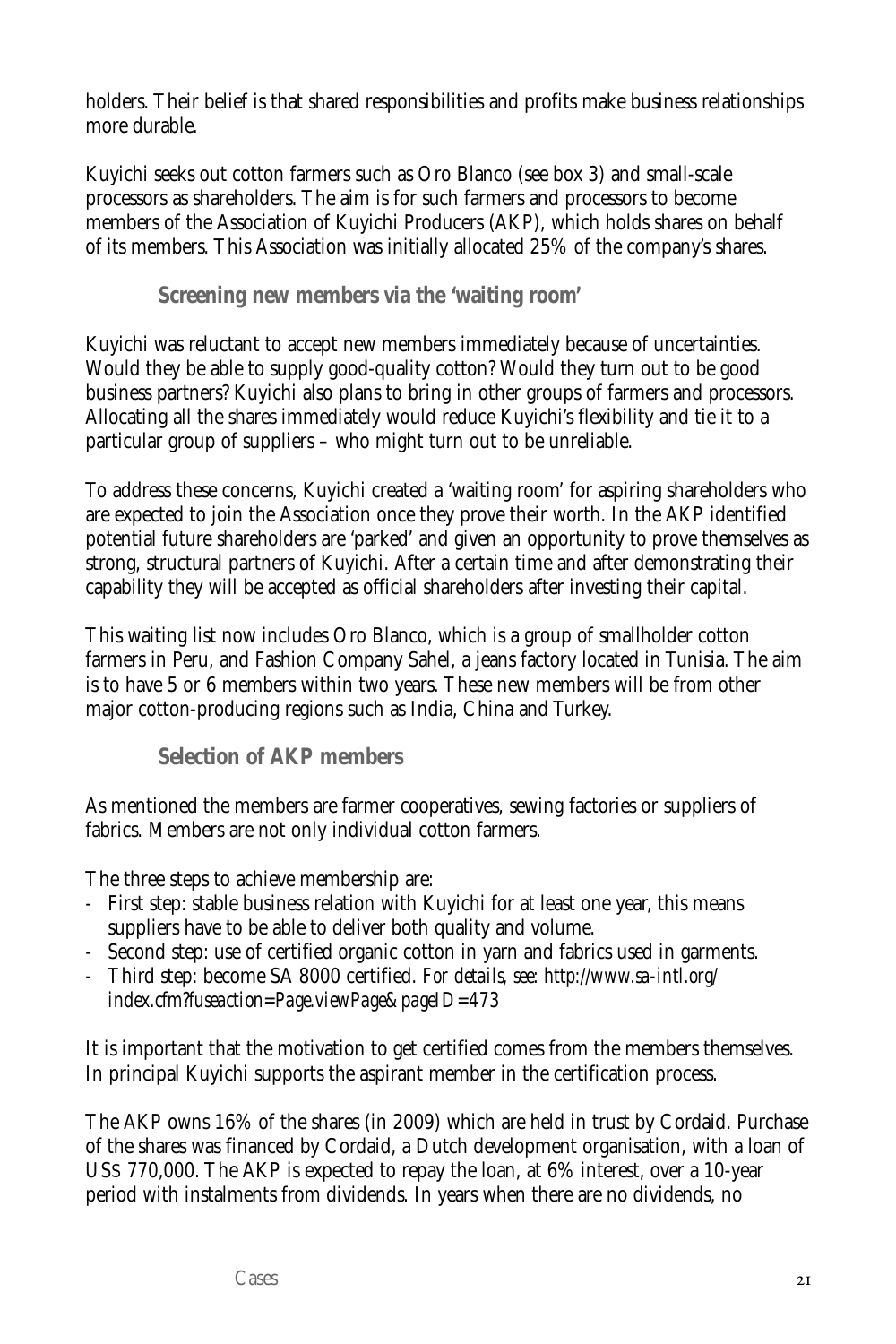#### **Box 3 What is Oro Blanco?**

Launched in 2000, Oro Blanco is part of Solidaridad's global initiative to produce and market organic, fair trade cotton products. Solidaridad hopes Oro Blanco will be a business model for the sustainable production and commercialization of organic cotton.

Oro Blanco is a joint venture of Solidaridad and small farmers in the Cañete Valley, 150 km south of Lima, Peru. The farmers grow organic cotton of high quality on a small scale, with a total of 260 hectares under organic management. The cotton fibre is transformed into yarn and the entire production process meets European Union regulations for organic cotton. The yarn is marketed through Oro Blanco. Oro Blanco farmers get a higher price for their produce because of the premiums paid to them for organic and fair trade cotton.

In 2006, 30% of company shares were transferred to the organic cotton farmers. Solidaridad, as co-owner of Oro Blanco, still owns 70% of the shares.

In 2008 Oro Blanco sold 9 tonnes of cotton yarn to companies who produce clothes for Kuyichi. During the previous six years (from 2001 to 2007) a total of 30 tonnes of cotton yarn was sold. Equally important for Oro Blanco are the agreements of number of items they will sell to Kuyichi.

Oro Blanco guarantees its farmers a minimum price and the purchase of all the harvested cotton. The minimum price is significantly higher than the average price offered on conventional cotton market. During the last four years of operation, Oro Blanco paid farmers between 25 to 35% more per *quintal* [1 quintal equals 100 pounds] of cotton than for conventional cotton. Farmers also receive management advice from Oro Blanco on organic agriculture methods and how to operate within competitive markets. With a guaranteed return on their investments and increased technical skills, the farmers earn more stable incomes and become self-reliant.

In addition to higher prices, farmers also receive:

- Regular technical assistance.
- Access to cash and inputs.
- Assistance with quality control.
- Support with marketing, development, and sale of products.

instalments have to be paid. If AKP is not able to fully repay the loan, an extension might be considered. Cordaid can also decide to take back the shares.

Gonzalo la Cruz, managing director of Oro Blanco, is the president of the AKP and has represented the Association since October 2005. He believes that within Kuyichi, smallholder interests are a lower priority than environmental issues and promoting the organic cotton clothing market. Kuyichi is still in a process of reducing costs in order to compete in a difficult market. Organic cotton from Peru is more expensive than both conventional and organic cotton from India and Turkey. Manufacturing costs in Peru are also much higher than in Tunisia or Turkey for example.

To stay in business, Kuyichi has been obliged to source cotton from growers other than Oro Blanco, and produce it's clothes in other countries. Although this policy is not in the best interest of Oro Blanco as a shareholder, from the company's perspective it is necessary in order to be competitive. However, because Oro Blanco is a shareholder, Kuyichi still sources 10% of its cotton from them.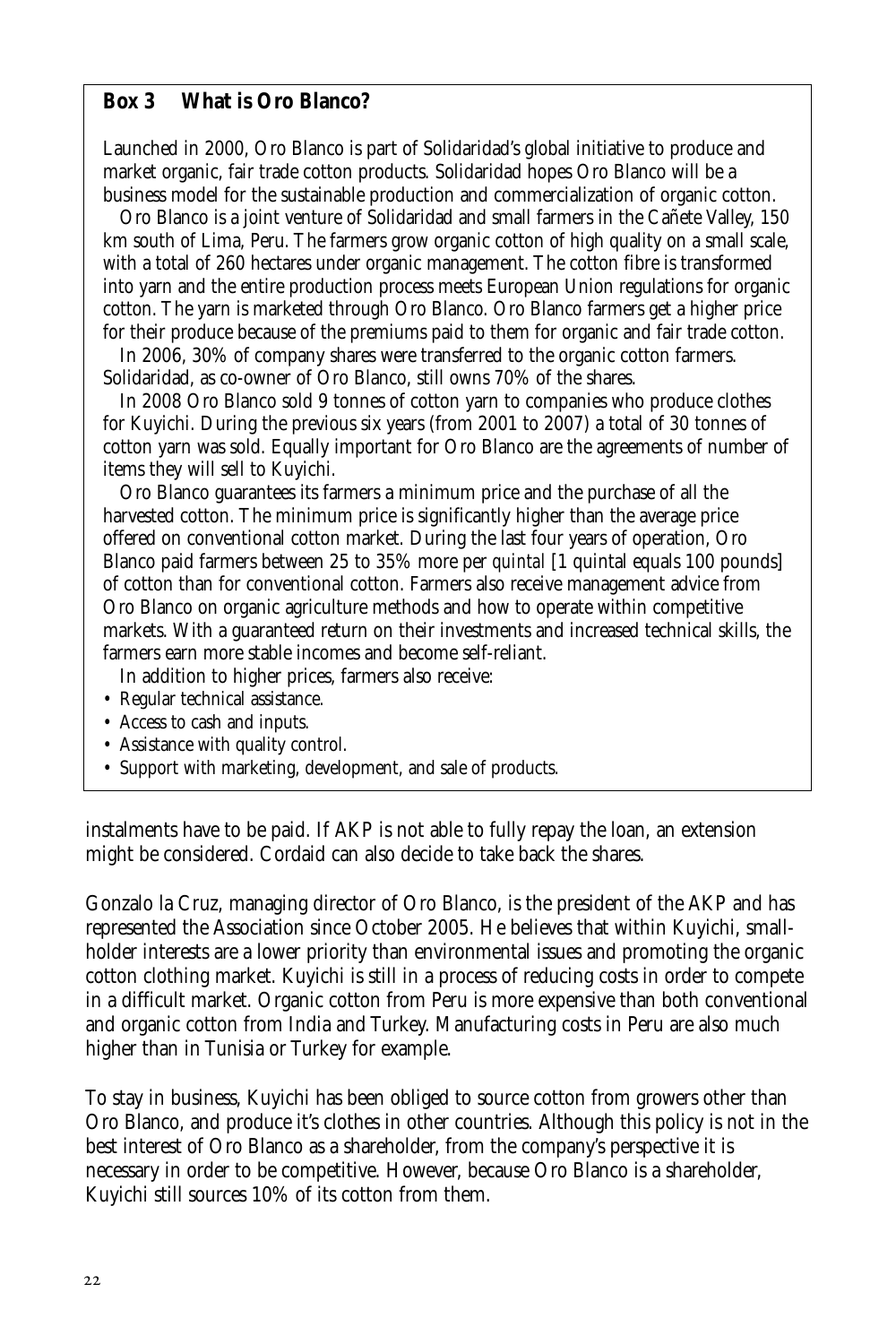Although AKP is not yet fully operational, the value of the association is significant. Aside from potential profits (they have just reached the break-even point so no dividends have been paid to date) other benefits are:

- members are part of an exciting international brand;
- members learn about new innovations and technologies;
- exchange of experiences.

One key lesson from this case is the great importance of starting off with a strong management team and good business practices in place. Lack of these brought problems with Kuyichi's initial development. A positive point is the value of experimenting with new ways to assess, and encourage potential shareholding partners – the 'waiting room' concept – which is unique to Kuyichi. Taking a long-term view, and making the necessary commitment in the difficult process of making major changes to the global cotton growing industry is also key to Kuyichi's eventual success.

While Oro Blanco continues to improve it's production, there is optimism on the Kuyichi side that pricing of organic clothing from Peru will become low enough to compete with other regions. One important lesson – for all involved – is that one does not jump into a highly competitive market [like fashion jeans] without 'deep pockets' i.e. enough capital to set up a strong marketing campaign to win a healthy market share. This is something that TWIN was more successful in doing with Cafédirect and Divine Chocolate. However, it must be said that, fair trade coffee and chocolate bars are not in the same consumer bracket as high-priced fashion blue jeans.

## **Case 3 Cafédirect: taking on the competition**

The collapse of the International Coffee Agreement in 1989 sent market prices plunging, putting the livelihoods of millions of smallholder farmers around the world in jeopardy.

In response, three coffee growing communities – in Peru, Costa Rica and Mexico – each shipped a single container of coffee, lent on trust, to the UK. The beans were roasted and sold through church halls, charity shops and at local events. Cafédirect was born!

Cafédirect is the innovative result of a decision by Oxfam, Equal Exchange, Traidcraft, and Twin Trading to bypass the conventional market and buy coffee directly from disadvantaged growers in developing countries. Today Cafédirect works with 39 grower organizations in 13 developing countries, encompassing more than 250,000 farmers (see photo section).

Cafédirect has been a pioneer in ethical business practice. They began trading three years before the Fair Trade Foundation mark was first used in the UK and they were the first coffee brand to carry the mark.

Cafédirect's largest sales channel is via the major UK food retailers, accounting for nearly 65% of their total sales. The strongest growth however is in the out-of-home sales sector, which grew by an average of 33% per year to £5.6 million in 2008. Cafédirect's turnover in 2008 was £22.3 million, up 1% on 2007. The company's profit before tax improved from £705,000 in 2007 to £901,000 in 2008.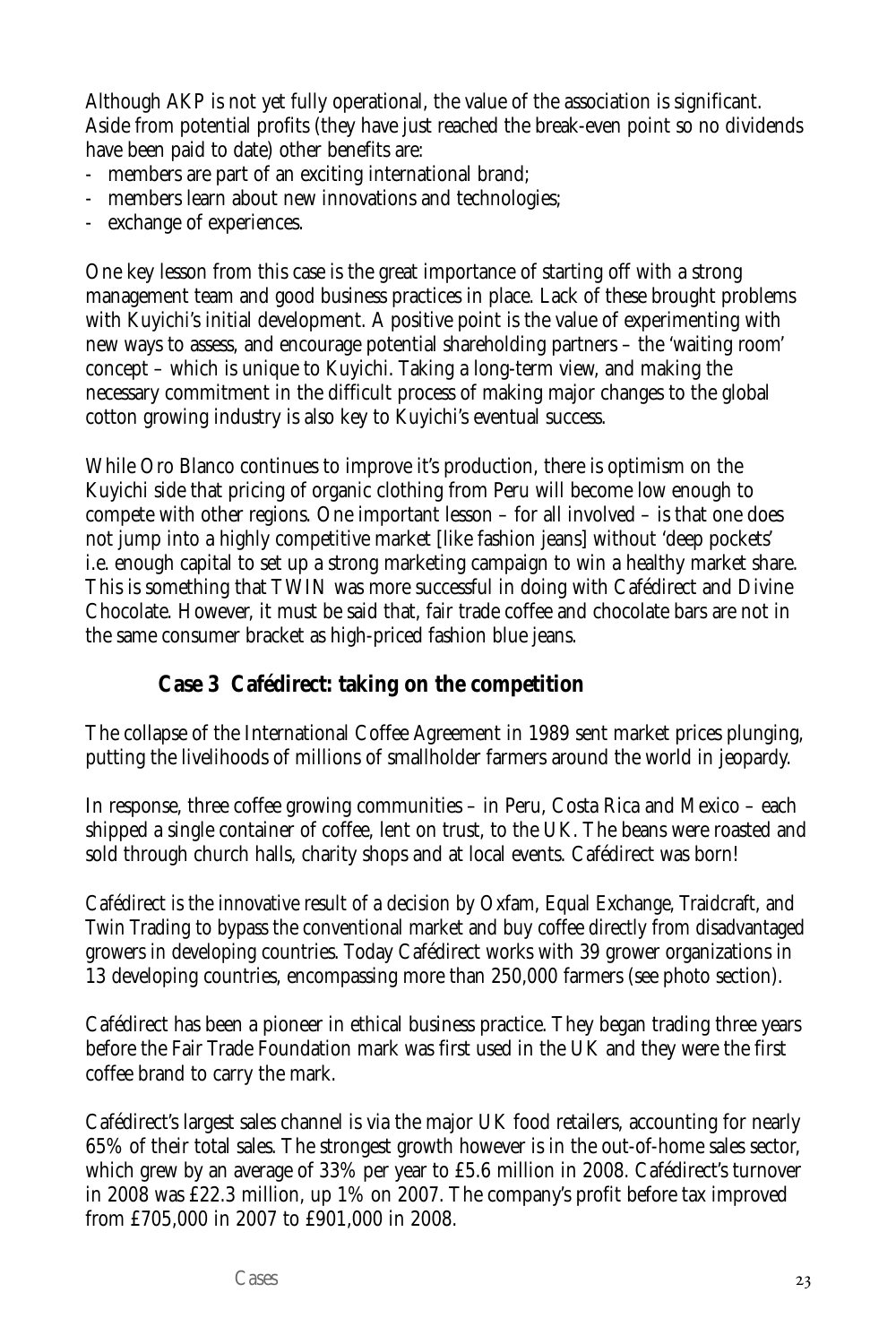Together, Oxfam, Equal Exchange, Traidcraft, and Twin Trading founded Cafédirect. Until 2004 they were the only shareholders, each owning 25% of the company's shares. The coffee cooperatives were coffee suppliers of Cafédirect. Their numbers grew rapidly to around 30. In order to scale-up promotion/marketing for the brand, money was needed. The money was raised through a public share offering.

Currently Cafédirect's market share is under pressure from an increasingly competitive environment. Consumers with ethical concerns have come to see fair trade products as a brand, rather than a certification, and seem to assume that all fair trade companies and products are similar.

**Cafédirect goes public**

In 2004, Cafédirect successfully executed a big public share issue (thus becoming a publicly listed company), raising £5 million from 4,500 investors. The decision to issue shares was guided by a wish for more inclusive ownership. The opportunity enabled coffee growers, consumers, employees and founders to buy shares in the company. Grower cooperatives now play a key role in every aspect of Cafédirect, from governance to product design. They own part of the company (4.9%<sup>1</sup>) and have 20% representation on the Cafédirect board. Not all the cooperatives have the same amount of shares.

| <b>Shareholders</b>         | <b>Number of shares</b> | % of total |
|-----------------------------|-------------------------|------------|
| Twin Trading Ltd            | 907,500                 | 10.1       |
| Traidcraft plc              | 905,000                 | 10.1       |
| Equal Exchange Trading Ltd. | 903,000                 | 10.0       |
| Oxfam Activities Ltd.       | 903,000                 | 10.0       |
| Cafédirect Producers Ltd.   | 440,000                 | $4.9*$     |
| Rathbone Nominees           | 322,650                 | 3.6        |
| Consumers (Public)          | 3,813,967               | 51.3       |

### **Table 3 Ownership of Cafédirect shares**

 $*$  the Board is considering increasing this proportion to 25% or even 30%, to give farmers more ownership of the business.

No other shareholder owns more than 3% of the company's shares. The company limits the number of shares in which a shareholder has an interest to a maximum of 15% of the company's ordinary shares.

Cafédirect's shares are traded on a 'matched-bargain' basis where buyers and sellers who have registered are matched when shares become available. The share price is agreed between buyers and sellers via Brewin Dolphin.2 The most recent price paid for Cafédirect shares was £1.10.

<sup>&</sup>lt;sup>1</sup> 4.9% equals 440,000 shares (valued at £1.10 each), divided between 39 cooperatives.

<sup>&</sup>lt;sup>2</sup> Brewin Dolphin is the UKs largest private client investment manager, with approximately £20 billion under management. People interested in trading Cafédirect shares must contact their registrars.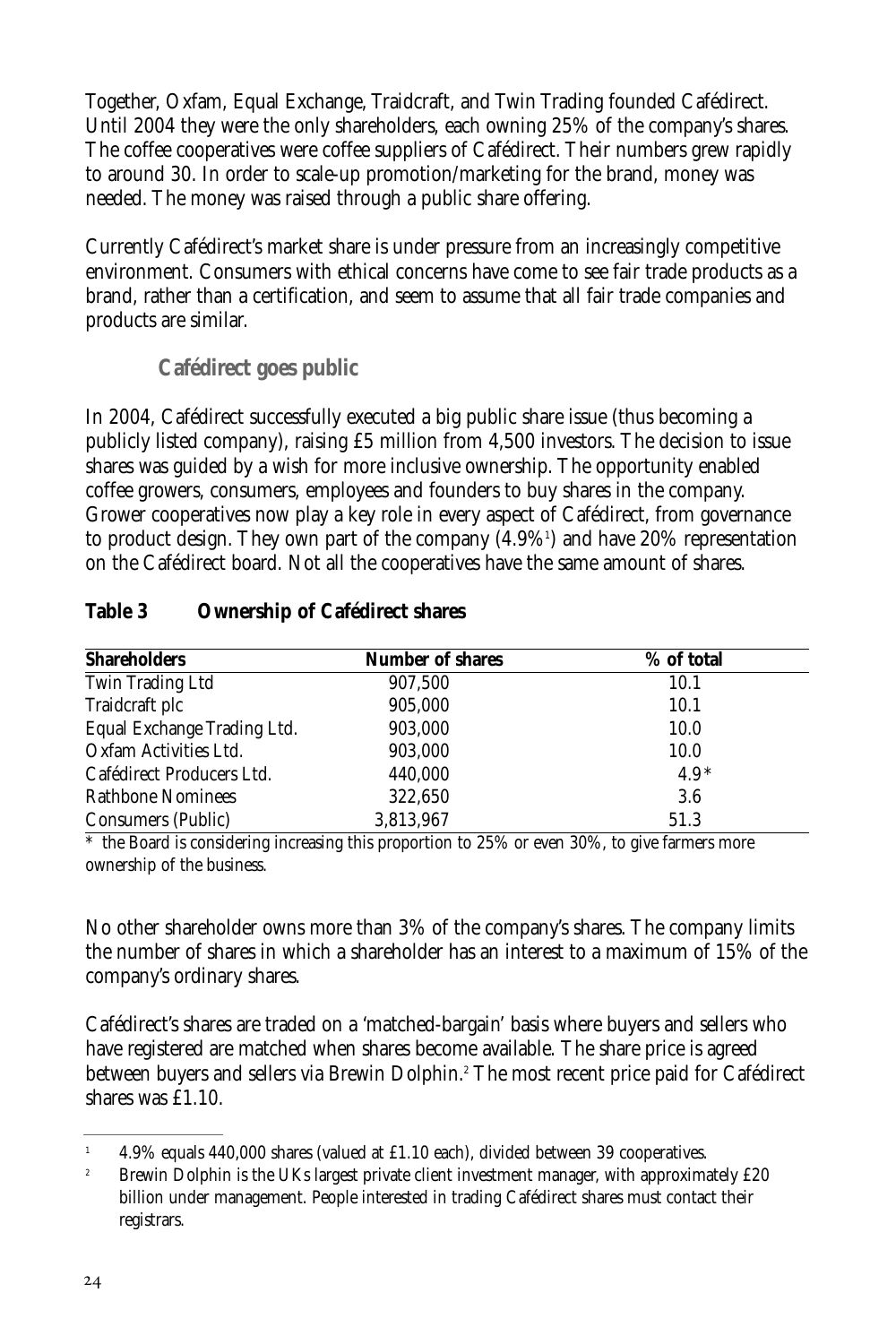Of the 440,000 shares, 110,000 are held in trust by the company founders. These shares are reserved for new cooperatives that are invited by the board to join Cafédirect. The most important criteria is the added value of the coffee variety to the product portfolio of Cafédirect. In practice, cooperatives rarely buy or sell shares.

Financial gains are not considered, because dividends have never been paid. Nor are there any rights related to the number of shares the farmer organizations have. They all have one vote. Between them they decide where to allocate the money from the Producer Partnership Programme such as the cooperatives with the highest needs for capacity building.

#### **Governance**

At the time of the public share issue in 2004, a new board structure was put in place and consists of:

- Non executive chair
- Chief executive
- Finance director
- 2 Independent non executive directors
- 2 Producer directors
- 1 Guardian nominee director
- 1 Consumer director.

## **Box 4 Profile of a Cafédirect supplier**

COCLA\* is a member organization of the Cafédirect Producer Ltd. It owns 33,000 shares. A Peruvian, Raul del Aquila, is COCLA's president. The farmer organizations appointed him as one of their two representatives in the Board. Re-elected to the Board twice, Raul del Aquila earned the members votes because of his broad knowledge and many years of experience in the coffee sector. Raul de Aguila states that most of the farmer organizations do not aspire to own more shares because owning more shares does not necessarily mean more financial benefits. Dividends have never been paid.

For COCLA the most important reason to be a shareholder is the prestige they get at their local home market in Peru. By being part of Cafédirect, they must comply with the quality of Cafédirect's Gold Standard which opens marketing channels to other countries. The membership also gives COCLA access to funds and bank credit.

Meetings with the other farmers organizations is an excellent opportunity to exchange ideas, experiences and market information.

COCLA's member coffee farmers main concern is producing and selling more quality coffee for which they get a better price selling through Cafédirect. Other reasons to be a shareholder are to have a representative on the board, to be aware of what is going on in the company and to have some decision making power in the future of Cafédirect.

\* Central De Cooperativas Agrarias Cafetaleras Cocla Ltda' (see list of websites)

**'Guardians' share** 

In Cafédirect there is one 'Guardians' share, held by the Guardian Share Company Ltd. This company is equally owned by the four founders of Cafédirect (Equal Exchange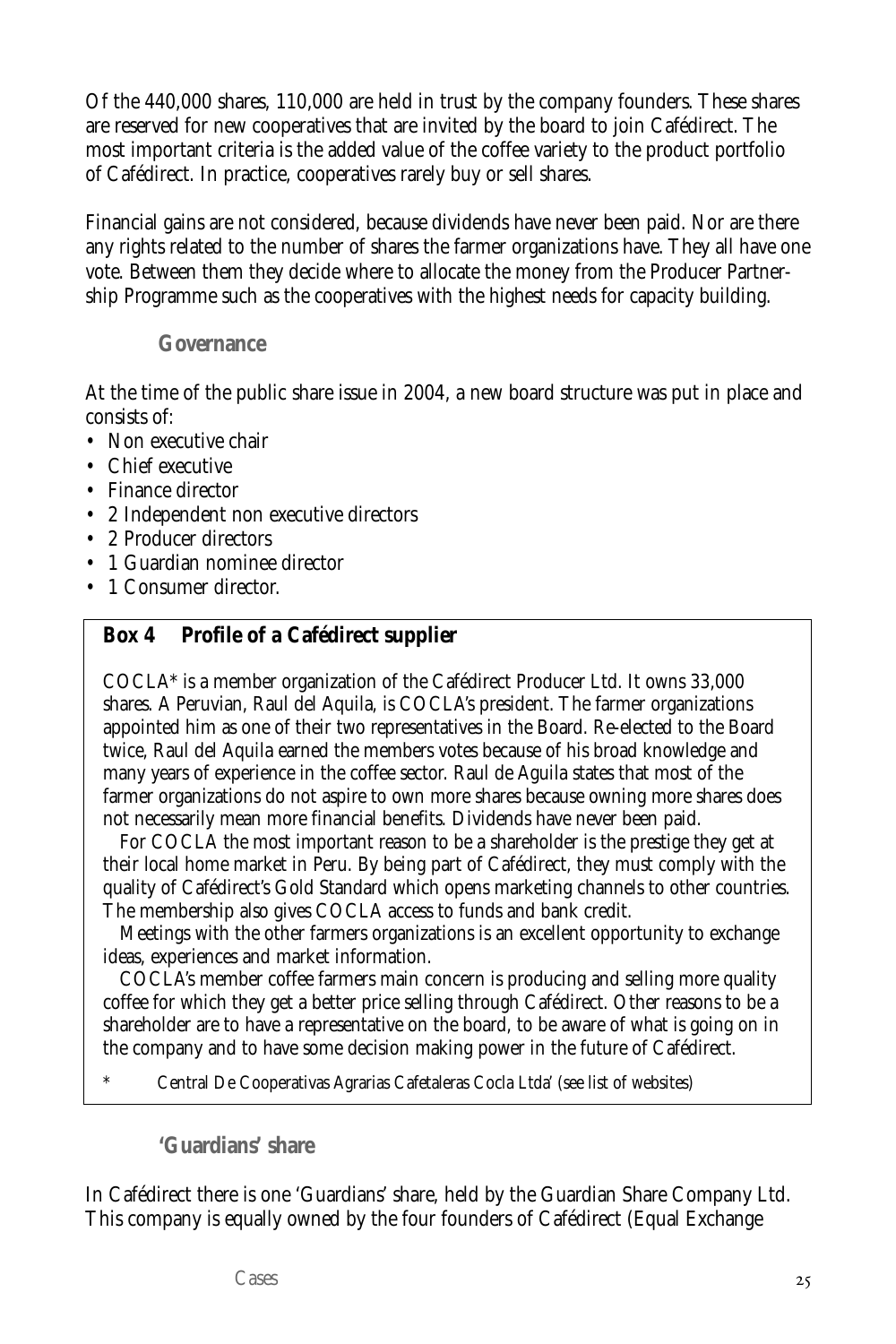#### **Box 5 TWIN leads the way**

Established in 1985, TWIN (Third World Information Network) is the leading alternative branding company in the UK. TWIN is a farmer driven membership organization owned and guided by its farmer partners and individual experts, combining their expertise and experience to realize fair trade goals.

TWIN's membership includes 24 farmer cooperatives in 8 countries, encompassing a grass-roots network of over 1000 co-ops, which represent more than 163,000 farmer families. Additionally, there are 13 individual members with wide experience in the world of business and development.

TWIN develops new businesses that capture greater value for its members – both financial and as well as political. To capture value in the global supply chain, farmer partners need to have much greater visibility and awareness among consumers. Recognizing this, TWIN has been instrumental in developing the leading fair trade brands in the UK. By reinventing the business rules TWIN has had a significant influence on changing UK attitudes to food sourcing policies and helped establish and grow the fair trade market in the UK.

TWIN's first venture with a fair trade product and ethical retailers was Cafédirect, launched in 1991. The coffee which was produced and marketed through Cafédirect was the first quality fair trade product to reach a mainstream market in the UK.

In 1998 TWIN launched the Divine Chocolate Company, to create a fair trade brand for cocoa farmers in West Africa. In the 1990s TWIN supported the development of Kuapa Kokoo, a cocoa farmer organization in Ghana. The members of Kuapa Kokoo have become shareholders of the Divine Chocolate Company. TWIN's third venture was through collaboration with the Dutch fair trade partner Agrofair. This resulted in the setup of Agrofair UK in 2001 to market fresh fruit to retailers in the UK. TWIN's latest venture is the Liberation Nut Company, a 100% fair trade nut company.

TWIN's involvement in these businesses helps to ensure a continuing balance between challenges at the farmer and at the consumer level; on the one hand the companies have to be competitive in the consumer market, raise awareness and build consumer support for fair trade, while on the other hand they need to follow the standards by which fair and conventional trade is judged.

TWIN works closely with their brand partners and supports them by delivering contractual responsibilities, effective communication through the supply chain and support for investment in farmer organizations. TWIN's work has four essential components:

- strengthening farmer organizations by their Producer Partnership Programme.
- marketing and market access of fair trade products for farmer organizations.
- networking, information and knowledge generation to influence policy debates and to increase market awareness amongst farmer partners.

What makes TWIN's model unique and key to its success, is TWIN's long-term relationships with farmer organizations. Unlike many other traders, farmers do not see TWIN as just a client. For them TWIN is a trustworthy partner which has earned its reputation for working with farmer groups in both good and challenging times.

Trading Ltd., Oxfam Activities Ltd., Traidcraft plc and Twin Trading Ltd.) and Cafédirect Producers Ltd., and has the right to nominate a director to the company's Board. Its consent is also required for the appointment of the Chair of the Board and for any changes to the company's Gold Standard.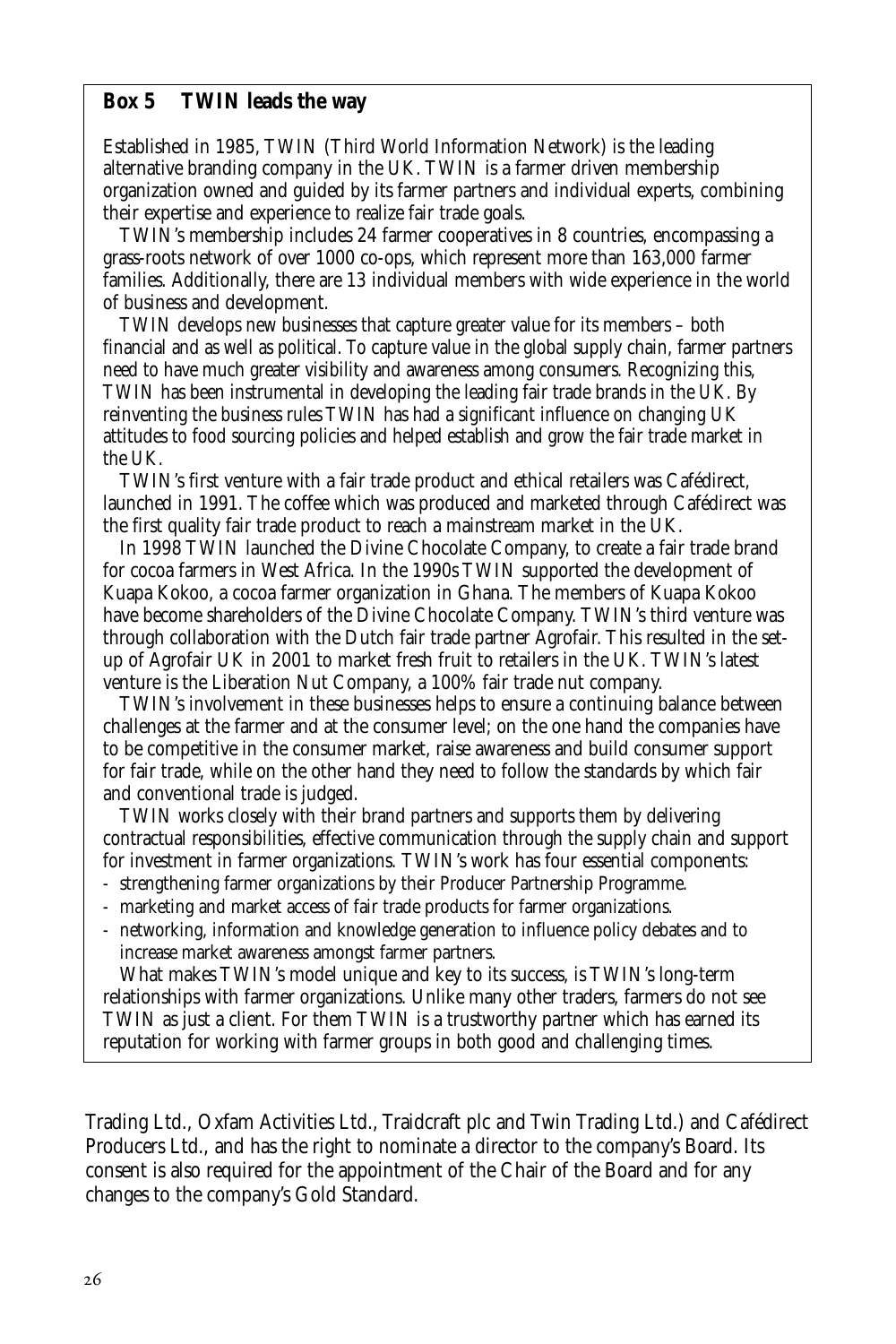**Benefits to growers**

Cafédirect provides a social return as well as a financial return to its farmer cooperative shareholders. For example, in 2006/2007 the company paid nearly £1.0 million above the market price (financial benefit) for the coffee, tea, and cocoa they delivered. Growers also received £1.3 million via the unique Producer Partnership Programme, including £0.7 million of matched funds raised by the implementation partners, Twin Trading and Imani Development.

The Producer Partnership Program (PPP) consists of business development training programmes tailored to the needs of the farmer organizations which supply Cafédirect. The training covers marketing, quality control, crop husbandry and crop diversification projects. The company invested £0.6 million in PPP programmes during the year 2007. During three years following the public share issue, Cafédirect invested a further £1.9 million (or 60% of its profits) in the PPP. This is a discretionary investment by Cafédirect aimed at strengthening the farmer organizations to enable them to meet the Cafédirect's Gold Standard. It ensures Cafédirect product quality is second to none, and even exceeds Fair Trade Foundation standards.

What then are some of the key lessons from this case? Remaining competitive requires constant effort and new investment to keep ahead of the big coffee sellers. So far, Cafédirect has succeeded in this by developing new products and diversifying market outlets, such as out-of-home sales. Another vital strategy has been to maintain superior quality by reinvesting profits in continuing training and strengthening farmer associations.

Perhaps most significantly (for other fair trade companies) Cafédirect has shown that it is possible to raise large amounts of money for marketing and promotion campaigns by providing a public share issue. This has also helped the company broaden its community of shareholders.

## **Case 4 Nshili Tea Corporation: bringing processing closer to home**

**Rwandan tea sector overview**

The world tea market is in a phase of over production and low prices. Despite this, demand for high quality tea has been growing, resulting in a price premium for quality teas, such as Darjeeling and Assam teas from India and some Sri Lankan and Kenyan teas. Since Rwandan tea is considered among the very best in the world this offers great opportunities for the tea sector. Crucial for the production of premium quality teas are good climatic conditions, high soil fertility, adequate pruning and harvesting techniques and correct processing of tea leaves in the tea factory.

Since its introduction in Rwanda 1952, tea production has increased steadily, from 60 tons of black tea in 1958, to 19,000 tons in 2009. Over 90% of the production is exported, but Rwanda's share of 1.2% million of the global market (1.4 million tons)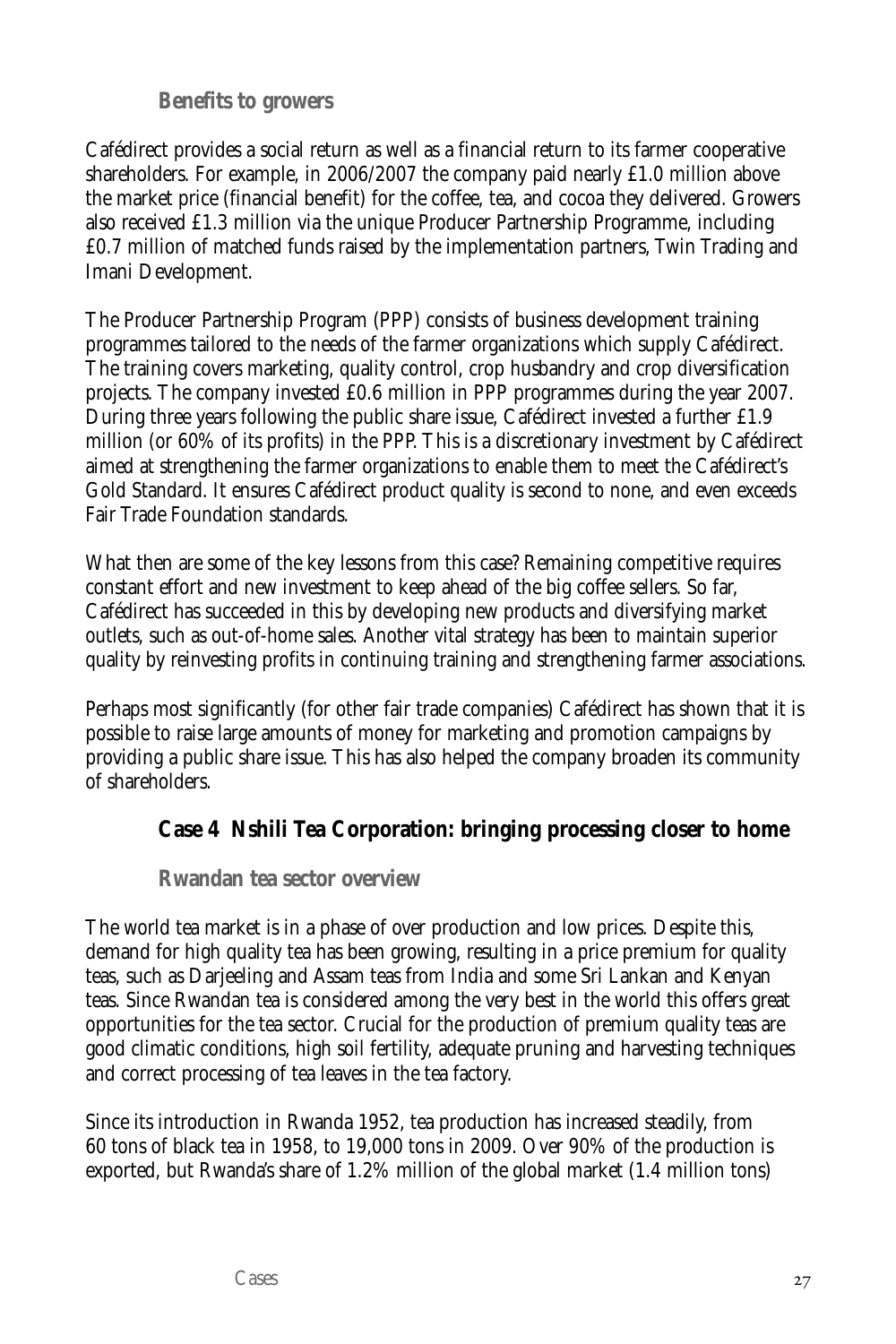is small. The Rwandan state agency OCIR-Thé<sup>3</sup> plays an important role within the tea sector. It owns 8 of the 10 tea processing factories and several large plantations. Each of these plantations, of between 300 and 1000 hectares, is integrated with a tea factory that employs wage labour. Rwanda also has privately owned tea plantations, which tend to have yields that are twice as high, and plantations owned and managed by cooperatives.

In Rwanda tea is also grown by smallholders, who typically have 0.2-0.25 ha under tea bushes in family holdings which they work in addition to other crops. Often smallholders are united in tea growers associations which sell their tea to nearby OCIR-Thé factories. Tea helps reduce poverty because even at the low price paid by OCIR-Thé it provides a regular source of cash income.

In order to increase the income for smallholders, the quality and quantity of processed tea needs to be improved so that it can fetch higher prices on the world market. Access to inputs, most notably fertilizer, proper harvesting and pruning techniques and a system where higher prices are paid for quality to the farmers are crucial, as well as prompt processing in the tea factories.

## **Nshili Tea Corporation**

Due to ideal climatic conditions, the Nshili District in Rwanda has the potential to produce high quality tea leaves. Tea is produced on a large OCIR-Thé plantation, as well as by thousands of smallholders. However, because the nearest factory is four hours away, the harvesting time on the plantations is limited to a few hours to avoid leaves arriving after closing time at the factory. Even with these precautions many leaves arrive after factory closing time and are thrown away, causing losses of up to 40%.

After the war in 1994, the Rwandan government asked the International Fund for Agricultural Development (IFAD) to fund a new tea factory amidst 1,000 ha. of existing tea plantations. These plantations support 4,000 families who earn their living as tea harvesters. The stable market demand for high quality teas and the potential for better incomes for smallholders were attractive to IFAD.

IFAD' proposed to fund the construction of the tea factory and the development of the plantation, but on the condition that the tea company is fully owned by smallholders. By setting up a trust fund, IFAD would pre-finance the smallholder's shares in the factory and hold them on their behalf. Any dividends on those shares would be used to repay the IFAD loan and transfer shares to the organization representing the smallholders.

## **A trust fund to pre-finance shares for smallholders**

To enable the smallholders/farmers to acquire the equity capital of the Nshili Tea Corporation, IFAD would lend the funds necessary to purchase the shares. The shares, issued in the name of the participating smallholder societies, would be deposited in a trust fund with the Rwanda Development Bank, opened on behalf of the smallholder societies.

<sup>3</sup> Office des Cultures Industrielles du Rwanda.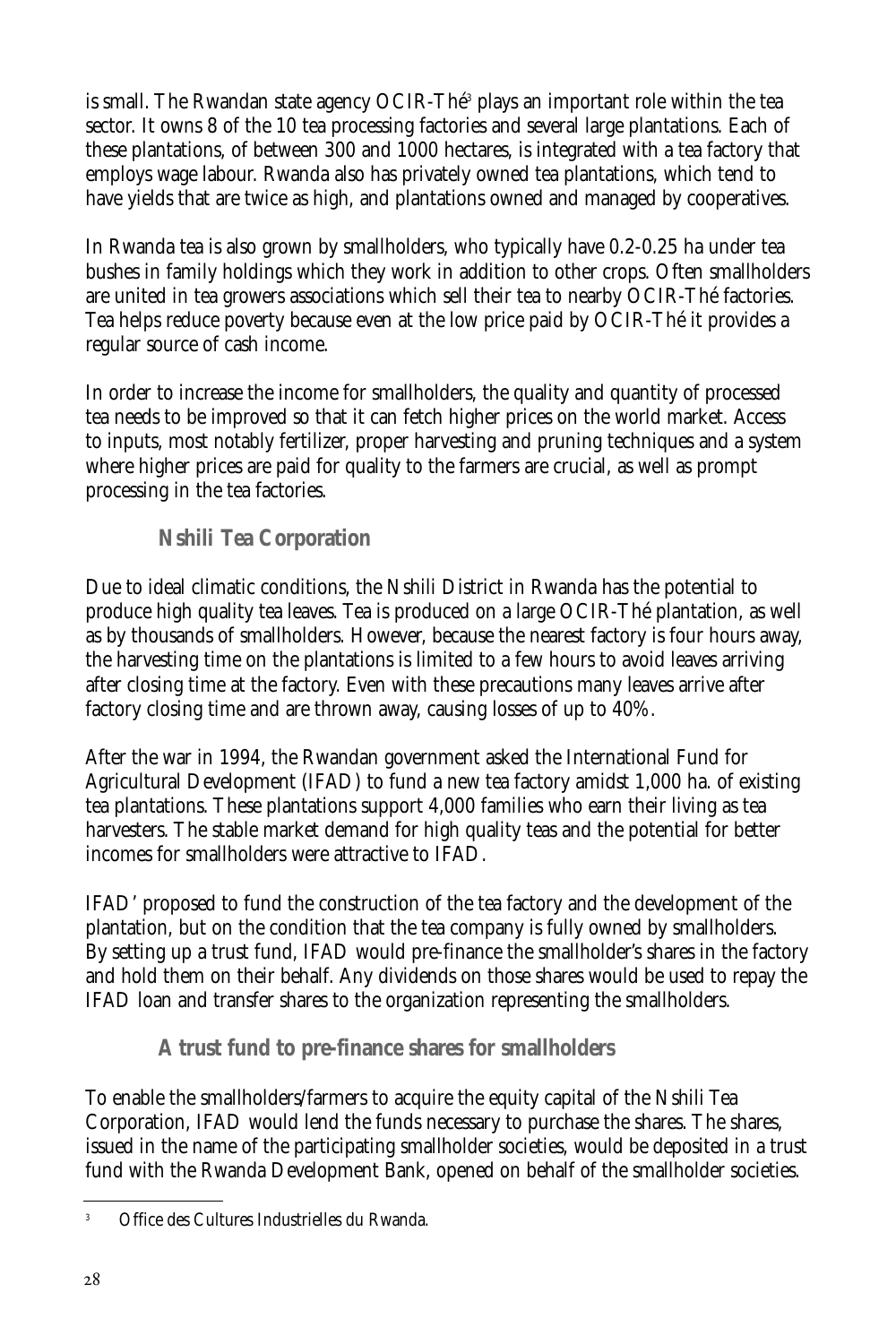The trust fund was supposed to be established with the understanding that the shares will eventually be purchased by the smallholder societies through a mortgage on future dividends paid by the company. The cooperative societies would also acquire control of the company when full payment for all the shares deposited in the fund has been completed.

By this procedure, the smallholder society obtains formal ownership of the company, but the related right to control it must be earned through the cooperatives' full participation in the efforts of the company to make profits. As the payment of sufficient dividends to buy back the shares would take several years, the IFAD project would have time to provide training in business management to the smallholder society members and their leaders. Training for the management staff of the new company is a major objective of the project.

During the interim period, when the shares of the primary societies are kept in the trust fund of the Rwandan Development Bank, the smallholder society and the Nshili Tea Corporation will be controlled by the board of directors. The bank participates in the board, on behalf of the smallholders but is also accompanied by these smallholders. This set-up only lasts until the shares are paid for and are fully in the possession of farmers. During this interim period, representatives of farmers societies attend the board meetings but do not have voting rights.

**The actual project set-up**

All of the project plans described above were made with the intent of smallholders playing an important role. Unfortunately, the Rwandan government preferred that business people from their personal networks become shareholders, and *not* the farmers. Conflicting interests between IFAD and the government lead to the expulsion of the IFAD project manager from Rwanda. When, in 2004, the government designated the entire plantation to private sector investors, IFAD withdrew all support for the project.

But the story does not end here! No local private investor was interested in the enterprise because of the extremely high cost of connecting the factory to the electricity grid (an estimated US\$ 10 million). Unable to move ahead with the project, the Rwandan government returned to IFAD for support in 2005. This time the government presented a South African-based Rwandan millionaire, who was not part of the local elite, as a major investor. After negotiations between IFAD, the Rwandan government and farmer society representatives, a new financing plan with these key elements was developed:

- The government pays for connecting the factory to the electricity grid.
- US\$ 4 million to be borrowed from commercial banks and international organizations including IFAD.
- The private investor provides US\$ 1.4 million in exchange for 70% of the shares. A new locally-owned company – Smallholders Financial Holding Ltd. – capitalized and managed by smallholders' associations, invests US\$ 0.3 million and receives a 15% stake. As before, IFAD agrees to pre-finance these shares through a loan. The dividends on those shares will be used to repay the loan. The remaining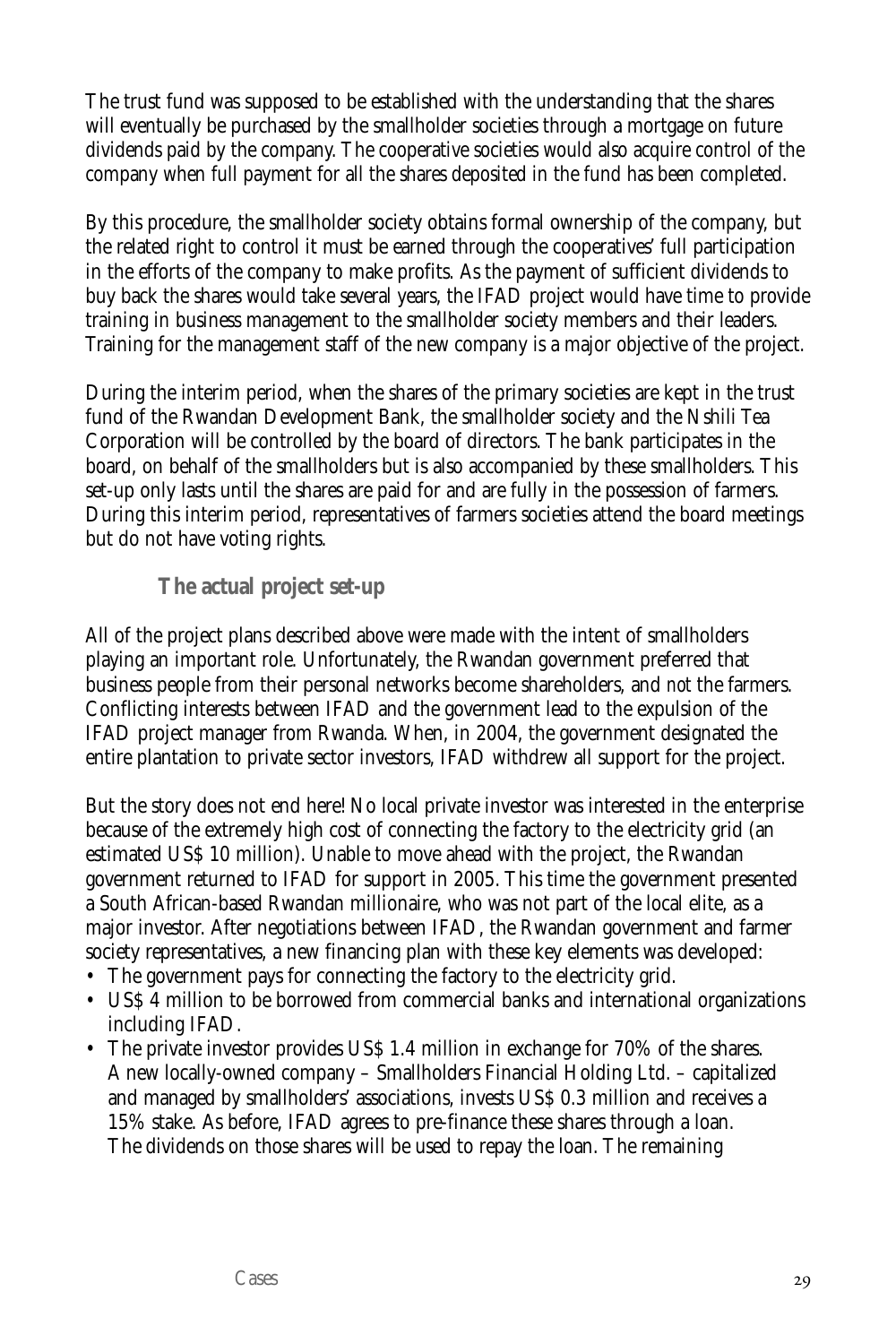US\$ 0.3 million to be invested by Gikongoro<sup>4</sup>, who will buy the balance (15%) of the shares.

• The farmers will contribute labour for the development and extension of tea plantations in their home gardens (valued at US\$ 0.61 million), and a cash contribution to the smallholders' financial holding (representing US\$ 0.46 million).

In the event of a future sale of shares, the shareholders' agreement states that Smallholders Financial Holding Ltd. has priority over other shareholders or investors.

The construction of the factory and planting of tea bushes started in 2007. The teaprocessing/packaging factory has been completed, and the first of three production lines became operational in early 2009. Sri Lankan experts have also been brought in to manage the factory (see photo section).

**The role of smallholders** 

As shareholders of the Nshili Tea Corporation, the smallholders society has a representative in the board of directors, through whom they can influence the price they receive for their tea. They will also receive dividends in the future, which may be used as additional income, or reinvested in new tea plantations or expanding factory capacity.

Although the smallholders society currently owns 15% of the shares, they have yet to operate as regular shareholders. Owning part of the factory has been a source of pride and motivation for them, but they are not yet confident enough to take on the role of an active shareholder. They speak about 'their' factory, but they rely almost exclusively on their representatives to influence the company policy, supervise the factory management and explain the company policy to them.

The largest challenges (from IFAD's perspective) are to raise awareness among farmers of the benefits of shareholding, help smallholders understand their role and responsibilities as shareholders and encourage more active involvement in the company. The farmers especially need to understand their responsibilities when big decisions are taken in the future, for example, whether profits should be used for paying dividends or reinvesting in the business; and setting higher prices for their tea.

What is interesting about this case is the proposed trust fund. Box 6 below, describes another approach in India, where a cotton marketing organization, Zameen, uses a more direct method of funding shares for small-scale cotton farmers.

As we can see, there are major differences in the approach between formation and establishment of Nshili Tea Corporation in Rwanda, and the other shareholding societies described in earlier cases – Kuapa Kokoo, Oro Blanco, and the in the next case described, Cafédirect. The final chapter will look at these differences and draw out some of the

<sup>4</sup> MIG is a limited company registered in 2004 with 1,600 shareholders of whom around 400 are natives from the Gikongoro region but living elsewhere and the remaining 1,200 are mostly farmers living in Gikongoro province.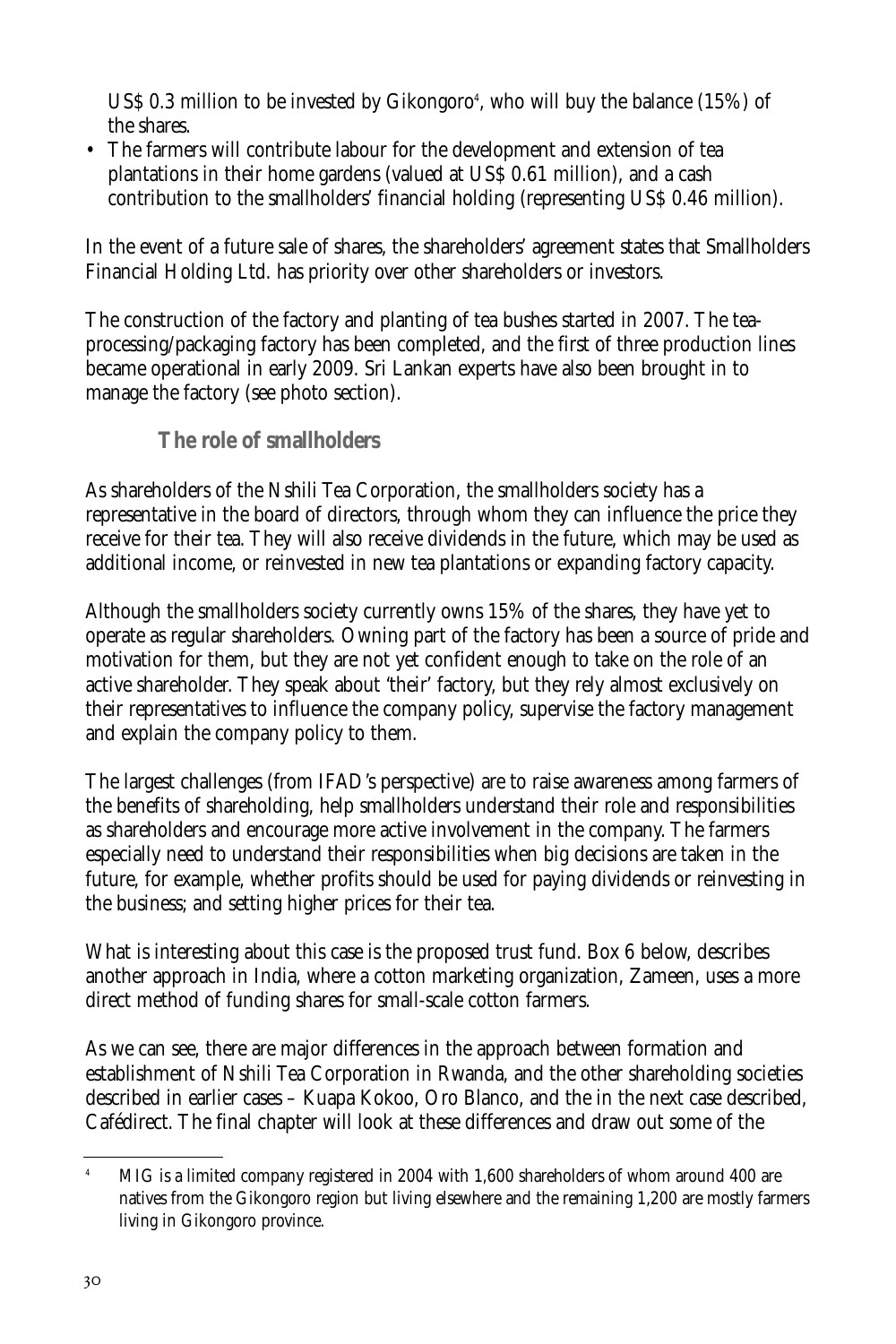important learning points and issues that need close attention when bringing farmers' organizations into the shareholding fold.

## **Box 6 Zameen, India**

#### **Small-scale cotton farmers pay for shares through sales price premiums**

Just like their counterparts in Africa, small Indian cotton farmers find it increasingly difficult to compete with heavily subsidized farmers in the US, and rural poverty is an increasing problem. In addition, cotton farming takes a heavy toll on the environment. With only 5% of India's agricultural production, cotton farming accounts for 50% of total pesticide use.

Zameen is a marketing organization for 6,000 farmers in Southern India, producing around 2,000 tonnes of pesticide-free and fair trade certified cotton fibre per year. Zameen has 15 full-time staff, but it's backbone is formed by 30 clusters of farmers organizations, who each have a professional manager.

Zameen charges a fixed premium of US\$ 0.67 on every kg of fibre used for garments sold in Europe. For example, if a T-shirt consumes ? kg of fibre the premium charged is US\$ 0.33. This premium provides a more direct and transparent method of funding shares for small farmers than the trust fund approach IFAD uses in Rwanda.

Agriculture and Organic Farming Group (AOFG) is a service provider to small farmers in India, provided the start-up capital of US\$ 268,000 for Zameen in 2006. AOFG is funded by two Dutch donors: Cordaid and 'Het Groene Woudt'. When additional capital was needed, shares were sold for US\$ 400,000 to Aavishkaar, an Indian social venture capital fund.

Currently AOFG holds 43% of the shares, Aavishkaar 33% and the farmer's organizations 7%. Zameen's earnings from cotton sales in 2007 were used to buy the 7% of shares from AOFG and Aviscar and transfer them to the farmers organizations. The remaining 17% of the shares remain unissued, but are reserved for future bonuses of the personnel of Zameen (10%), and 'sweat equity' (7%) for the founders, which is a reward for the hard work put in and the personal risks taken by them.

Over the next four years Zameen aims to transfer an additional 44% of the company's shares to the farmer's organizations, so that the farmers will eventually own 51% of the company. It intends to raise the US\$ 938,000 needed to buy out AOGF and Aavishkaar by charging a direct premium to the end customer. For this purpose it has established a unique partnership in the value chain with Alok, one of India's largest textile mills, and a network of supply chain ambassadors targeting end customers including well known brands and retailers. The premium that these brands collect from the consumers will be directly transferred to Zameen.

On a standard cotton shirt costing US\$ 33 a consumer will pay US\$ 0.44 extra to finance buying the shares for small farmers. This is only 1.3% of the price, and therefore not a disincentive for most consumers. Out of these 44 cents, 11 cents are paid directly to the farmer, 11 cents go towards village development (education, health care), 11 cents are needed to cover organizational costs, i.e. training to farmers, and 11 cents to transfer shares to smallholders.

The reason that a few cents can make such a large impact for farmers lies in the fact that cotton fibre accounts for only 2% to 6% of the retail price. Furthermore the partnership with other actors in the value chain reduces the mark-up on the fair trade premium. With an average of 7 links in any clothing value chain, this is a significant cost savings.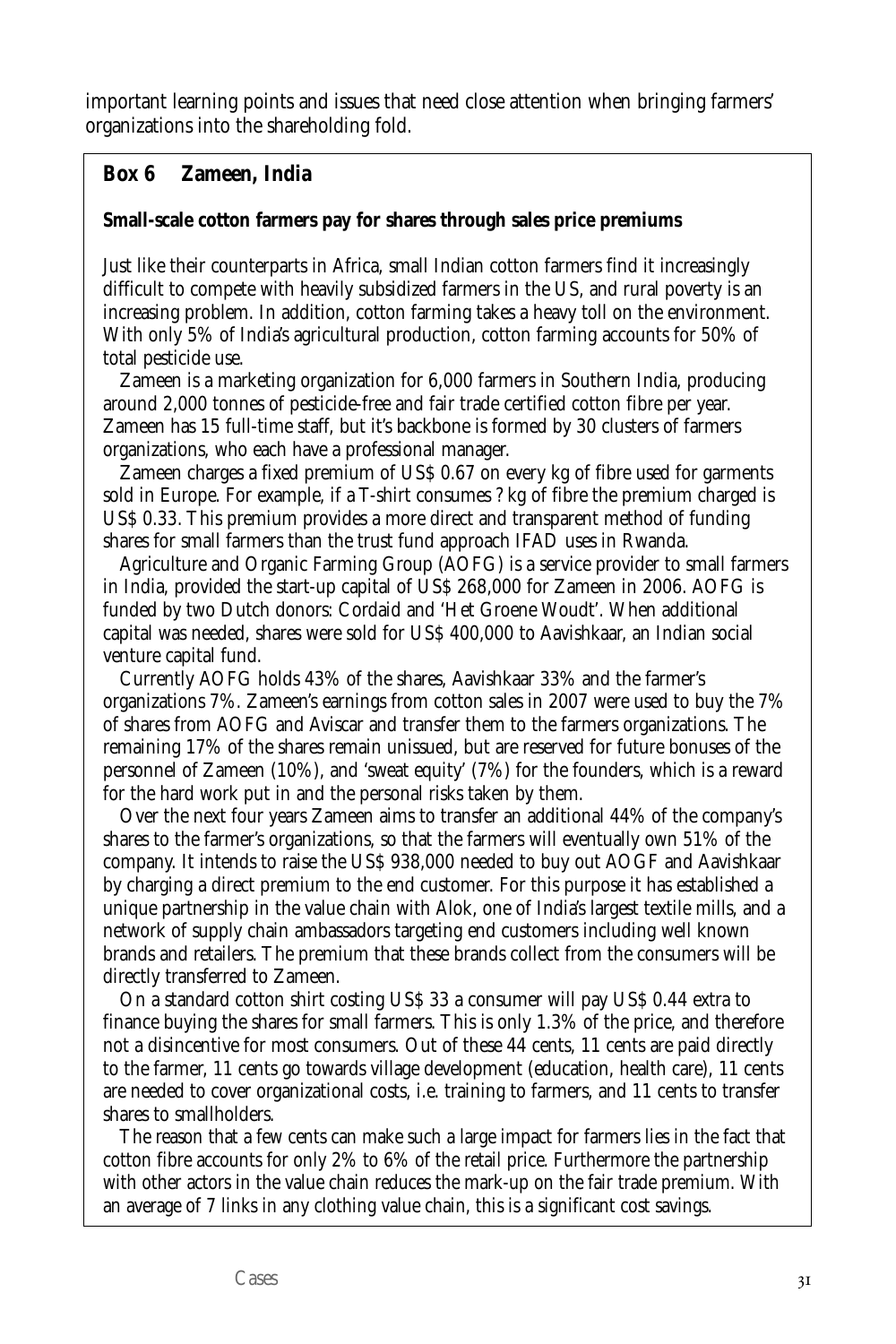## **<sup>3</sup>** Analysing the experience, drawing out lessons

Based on evidence from literature and review of practice a trend emerges: fair and organic trade oriented businesses invite their suppliers to become shareholders in their company. Donors readily promote the idea and positively review any corporate initiative that includes farmers as shareholders. Looking at actual cases, as well as the general opinion on the issue, clearly some degree of mystification is evolving. The idea of farmershareholding appeals to many people, but few people refer to evidence when making up their opinion.

Evidence presented in this book shows that with farmers as shareholders investment and governance processes become more complex. Shareholding is based on a set of formal rules and related investment behaviour. Investors also share commercial interests. It is only recently that activist shareholding emerged on the investment scene, introducing ideological conflicts and opposing interests during shareholding meetings. Venture capitalists may sometimes remember with a degree of nostalgia the days that all investors pursued a common goal of optimizing their investments.

Farmers as shareholders is not a concept for promoting investment activism, but is based on improving value chain coordination merging stakeholder interests. Though public opinion is positive about the concept, little is known about its implications, benefits and success factors. Better understanding of the concept is required to demystify it and give it a real chance to sustain and prove itself. The four cases presented in the previous chapter are evidence of genuine efforts to involve farmers as shareholders. The initiators of these efforts, as well as other shareholders besides the farmers, have been confronted with major challenges and constraints. They have followed a long and winding road instead of choosing the direct route of project approach or public investment.

This chapter reveals some of the lessons learnt from each of the cases presented earlier. We also highlight the key aspects among these lessons which have value for replication or careful consideration by those who wish to invite or support farmers as shareholders.

We will start with a review of interests and leitmotiv for stimulating or welcoming farmers and shareholders. This review focuses on the ultimate objective of farmers as shareholders: who benefits and what benefits can be expected? These questions are answered from the perspective of corporations, as well as farmers and donors. Secondly we will address the issue of financing farmer shareholding and its implications for the transfer of ownership. Finally we will present some lessons learnt on the sustainability of shareholding by farmers and identify critical steps towards a stable shareholder structure.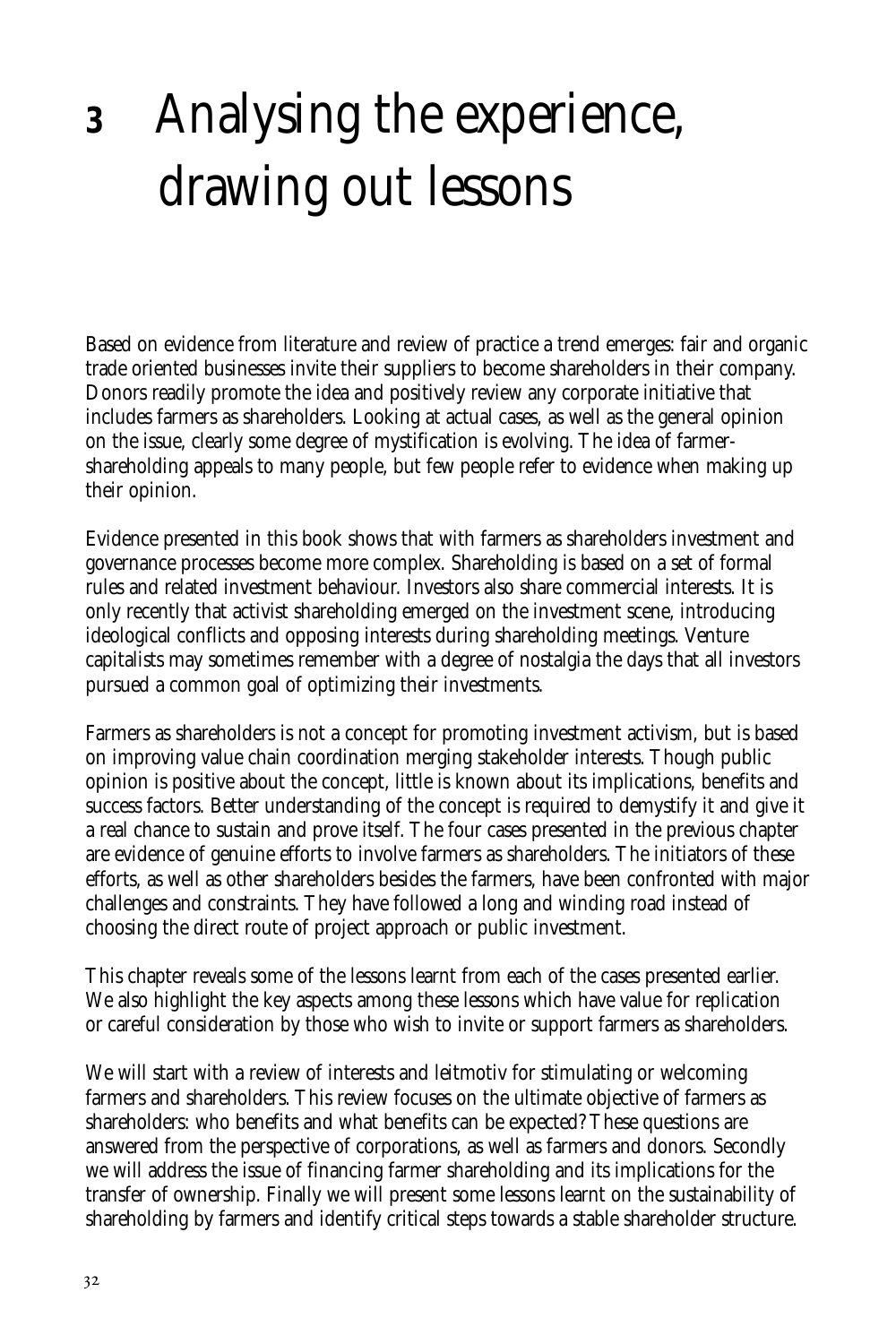**Scenes from Ghanaian cocoa grower Kuapa Kokoo, the cooperative that co-owns Divine Chocolate**



After fermenting, the cocoa beans are dried in the sun © Kim Naylor

Co-op member's raw beans are weighed and recorded before processing © Kim Naylor

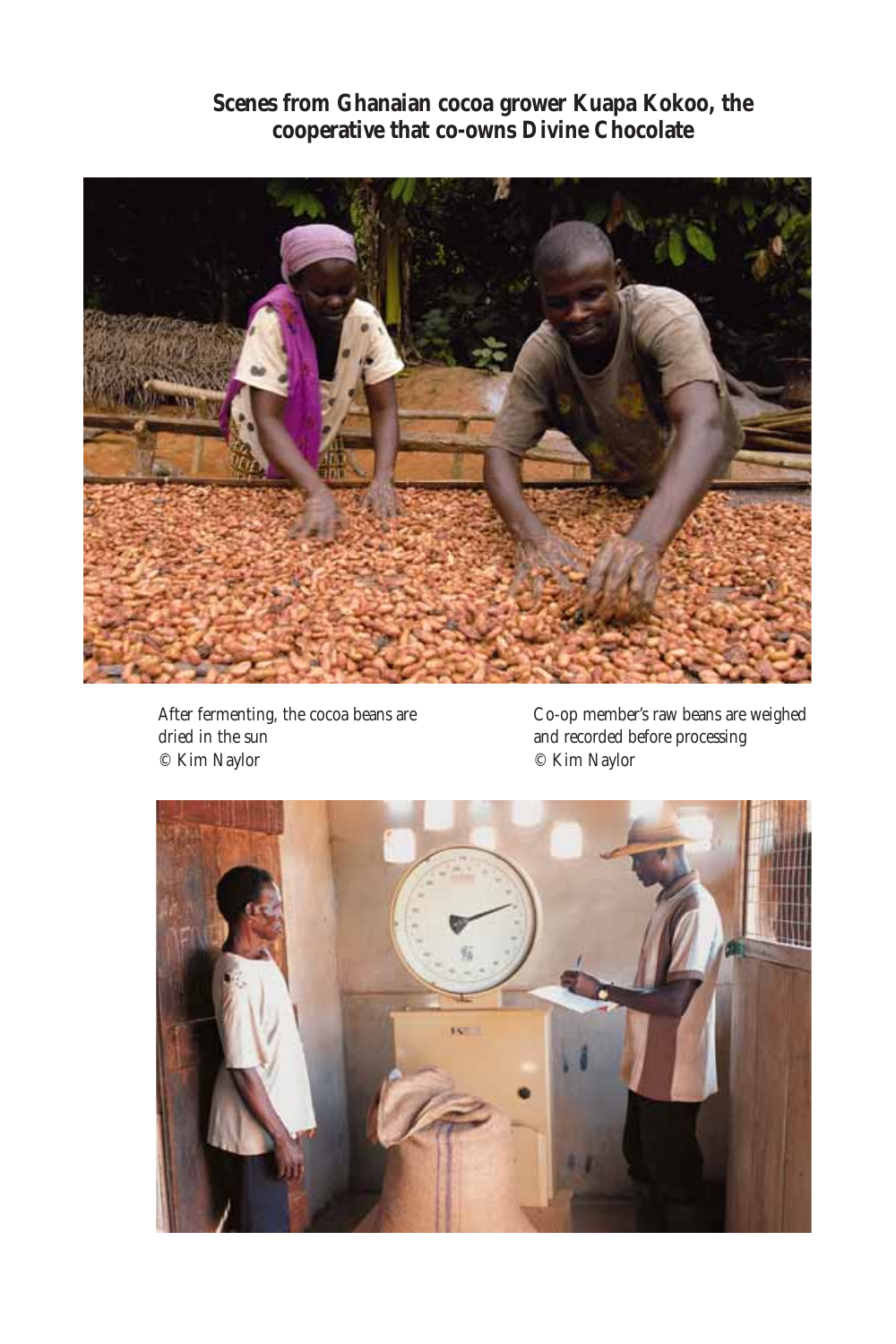

The final product, proudly presented by Adwoa Asianaa © Kim Naylor

Women farmers participate in the 2008 Annual General Meeting © Divine Chocolate Ltd.

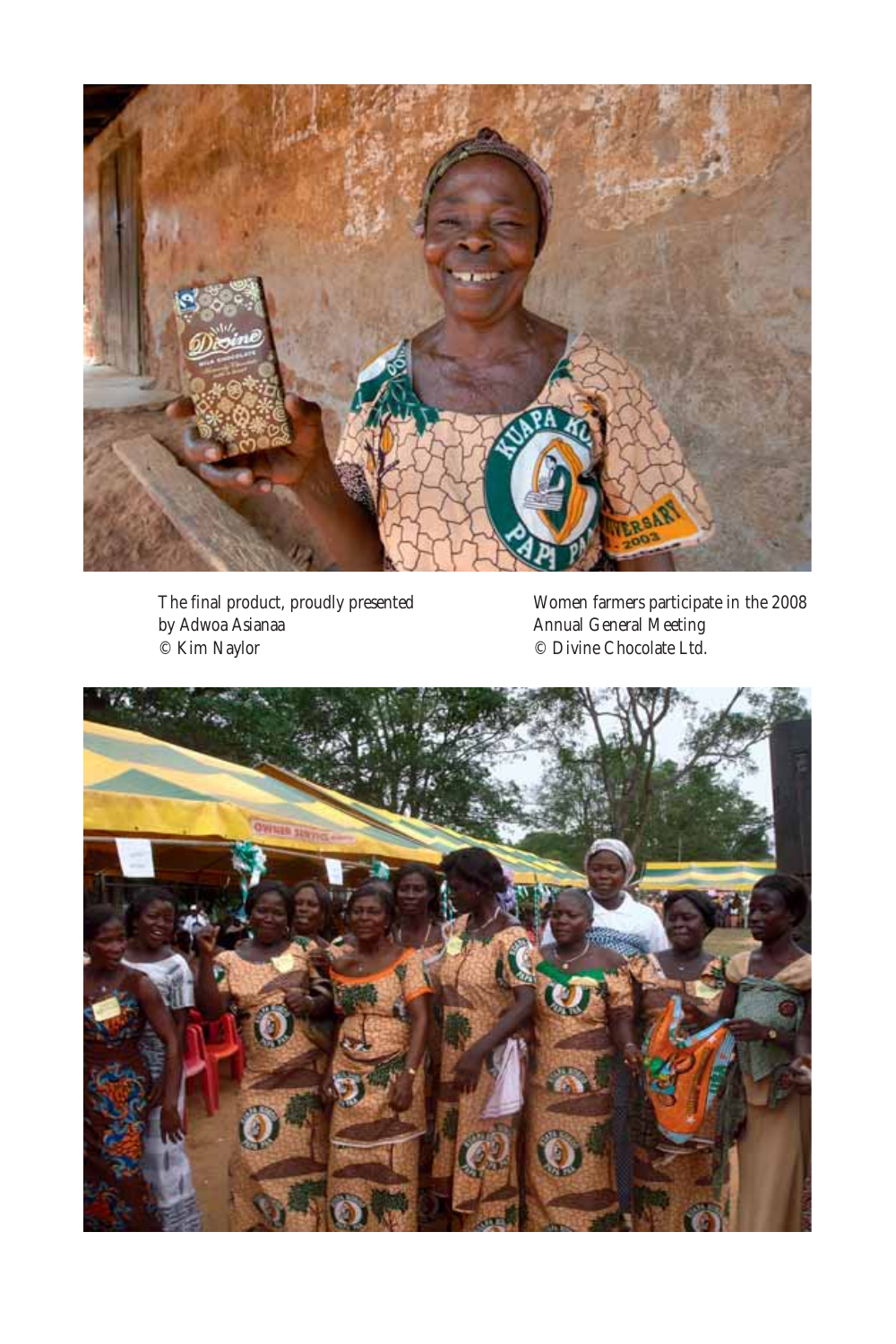



Divine Chocolate Variety

Dark Fruit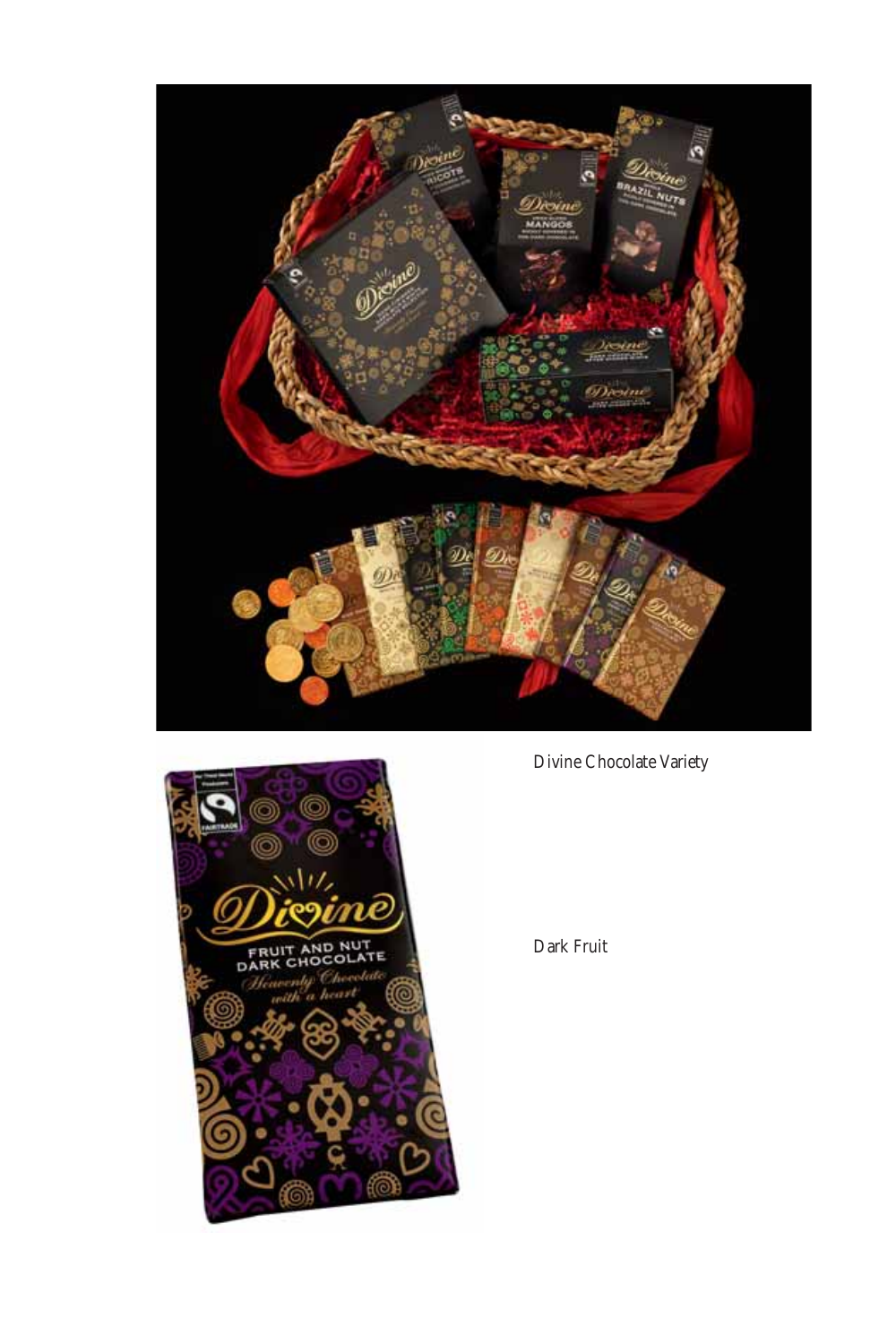## **Scenes from the Nshili tea plantations**



The rolling landscape of Nshili District, Rwanda and the newly-built Nshili Tea Corporation factory, surrounded by tea plantations IFAD photo by Claus Reiner

Workers take a break from tending the tea nursery IFAD photo by Claus Reiner

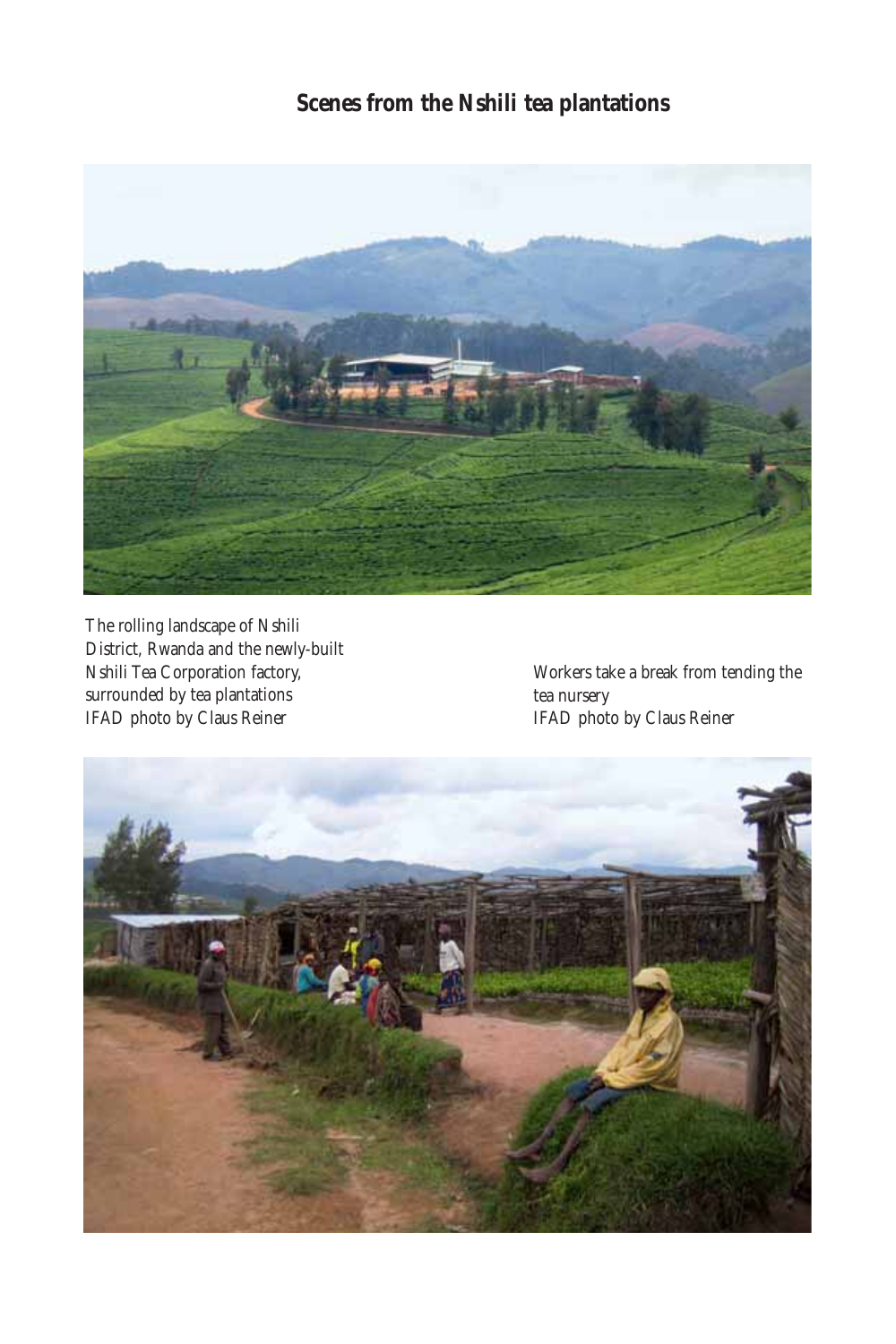

Recently planted tea seedlings follow the contour, reduces erosion and allow easier harvesting IFAD photo by Claus Reiner

Tea pickers (who are part owners of the new factory) deliver the day's harvest IFAD photo by Claus Reiner

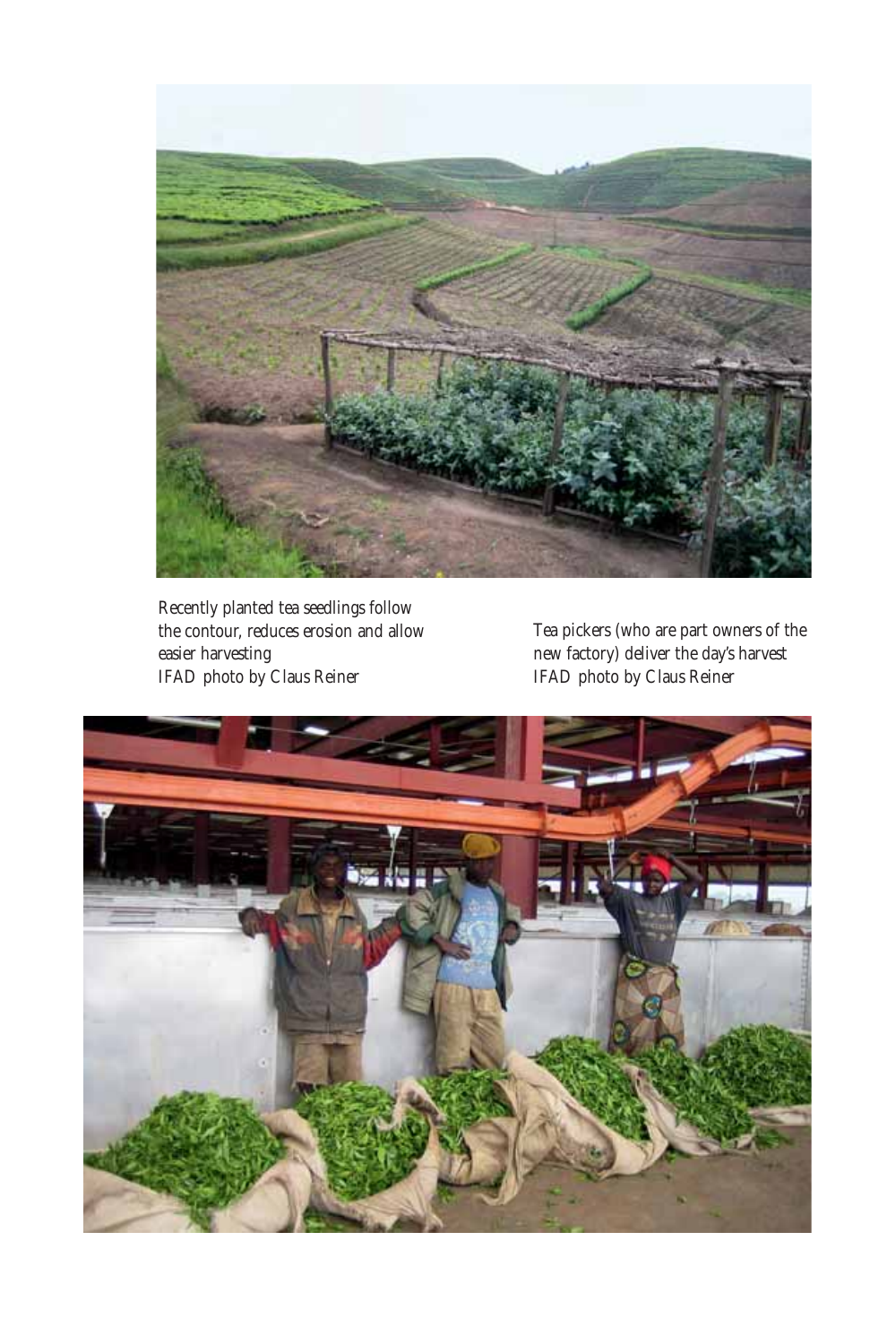## **Scenes from the new Nshili Tea Corporporation factory**



Looking over the main production room, with one of the automated tea leaf processors in the background IFAD photo by Claus Reiner



Tea processing uses large quantities of fuel wood – providing work for tree plantation workers and wood cutters too IFAD photo by Claus Reiner

plant

Fermented and dried, the black tea leaves pour over a conveyor into the packing IFAD photo by Claus Reiner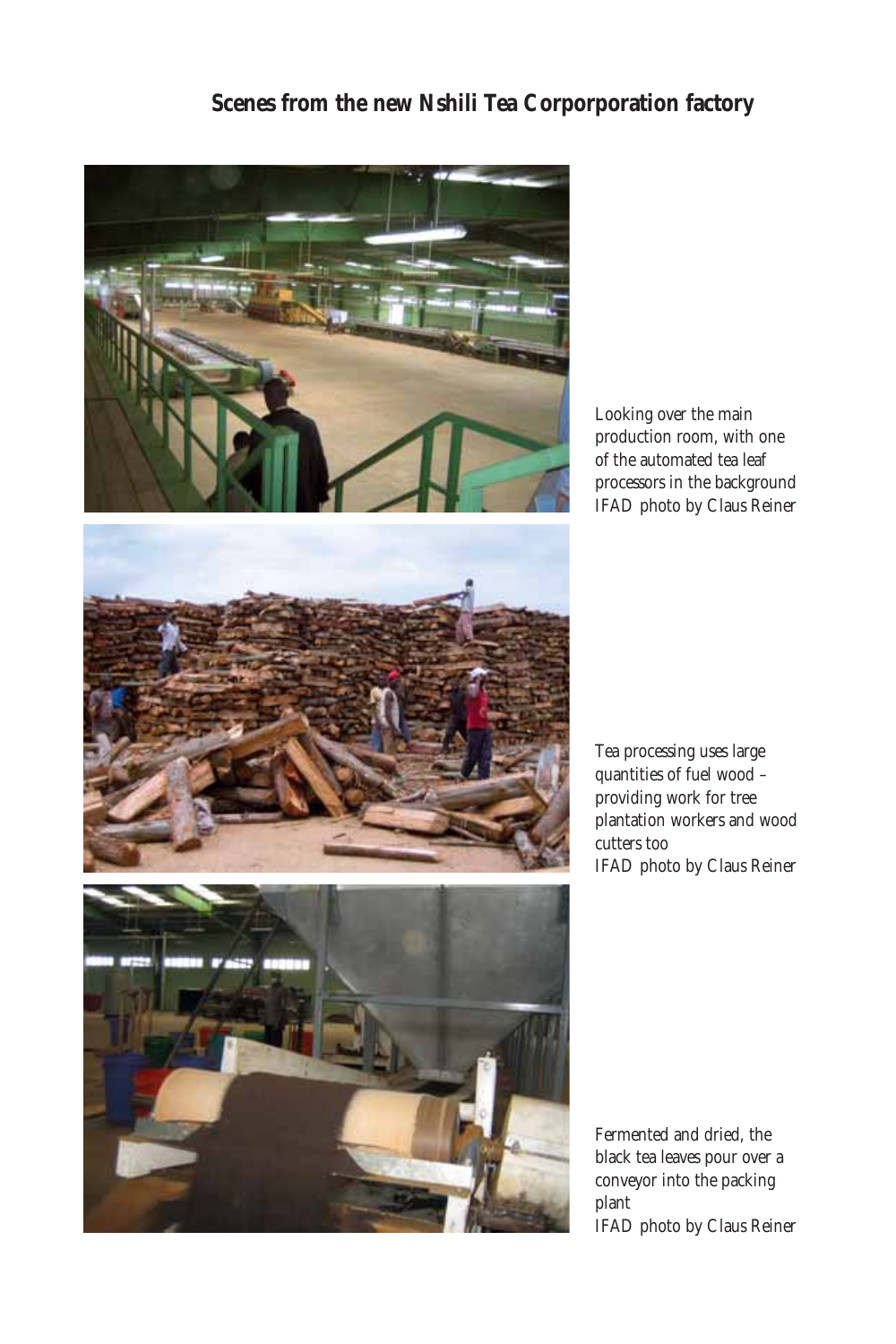

The final product being packed in bulk, ready for export IFAD photo by Claus Reiner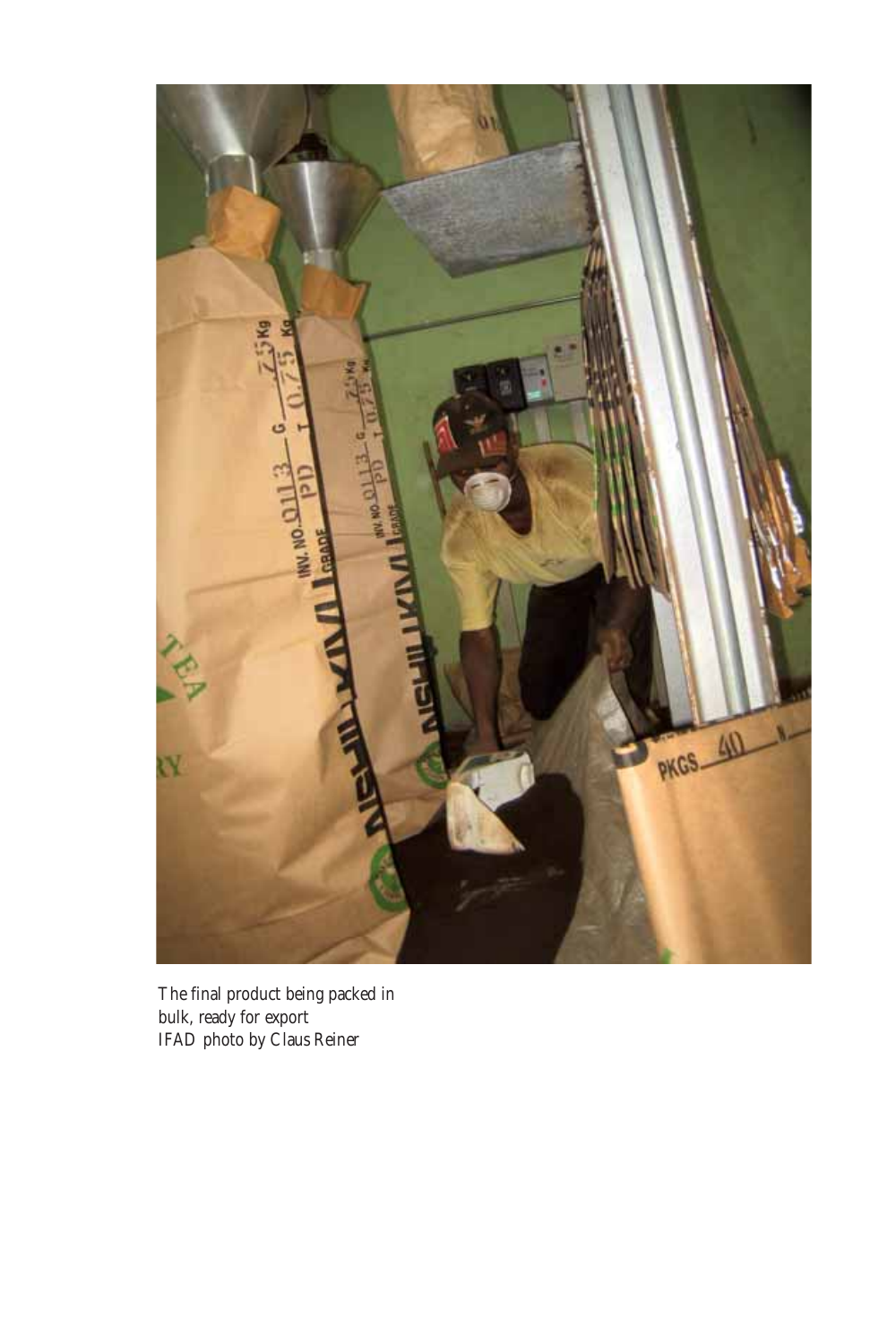## **Scenes from Oro Blanco**



At a cotton mill, owned by Oro Blanco. Raw organic cotton being spun into yarn

A bale of organic cotton cloth is compacted and tied, ready for shipping

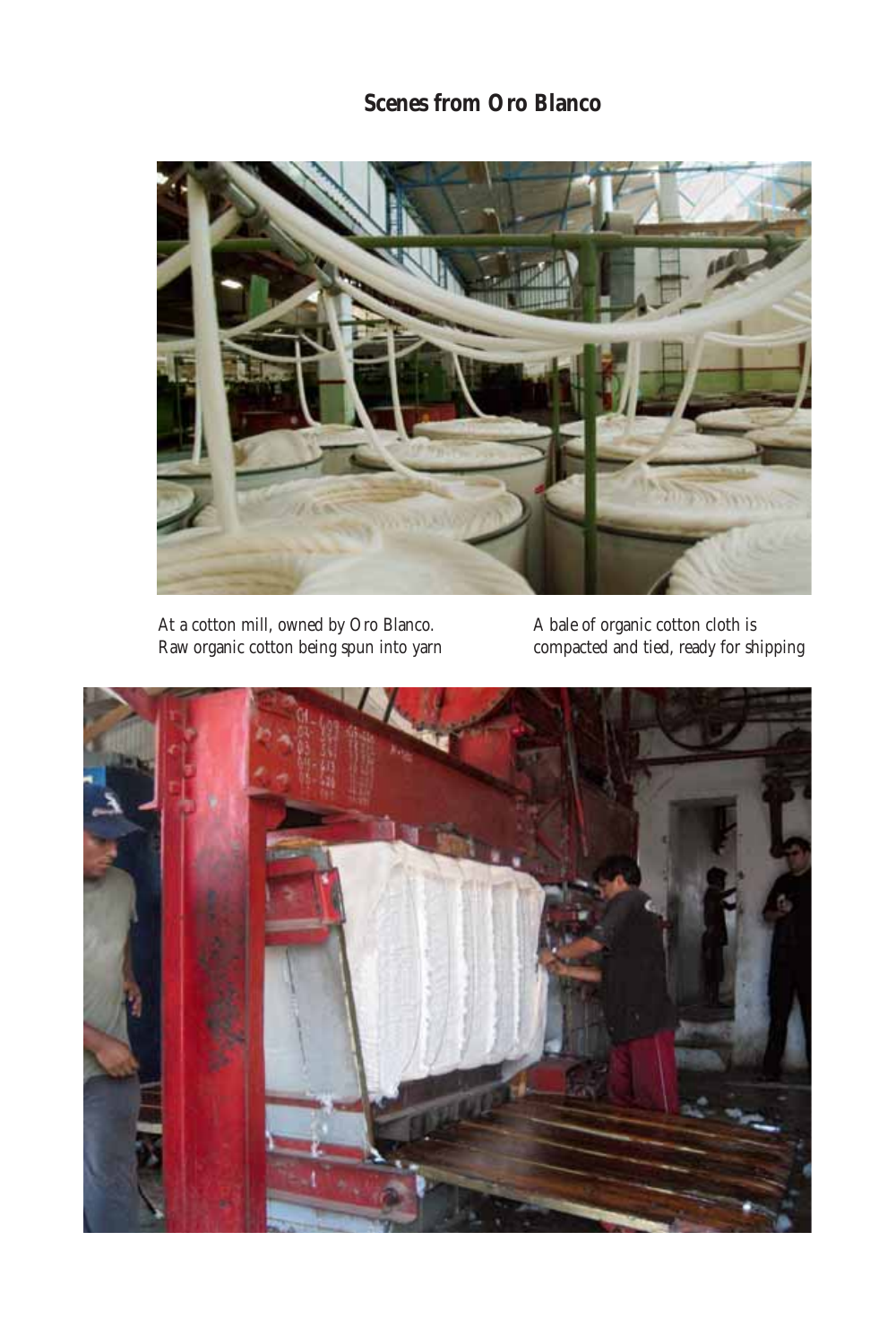

Harvesting organic cotton in the Cañete Valley, South of Lima, Peru

Workers put finishing touches on T-shirts destined for distant markets

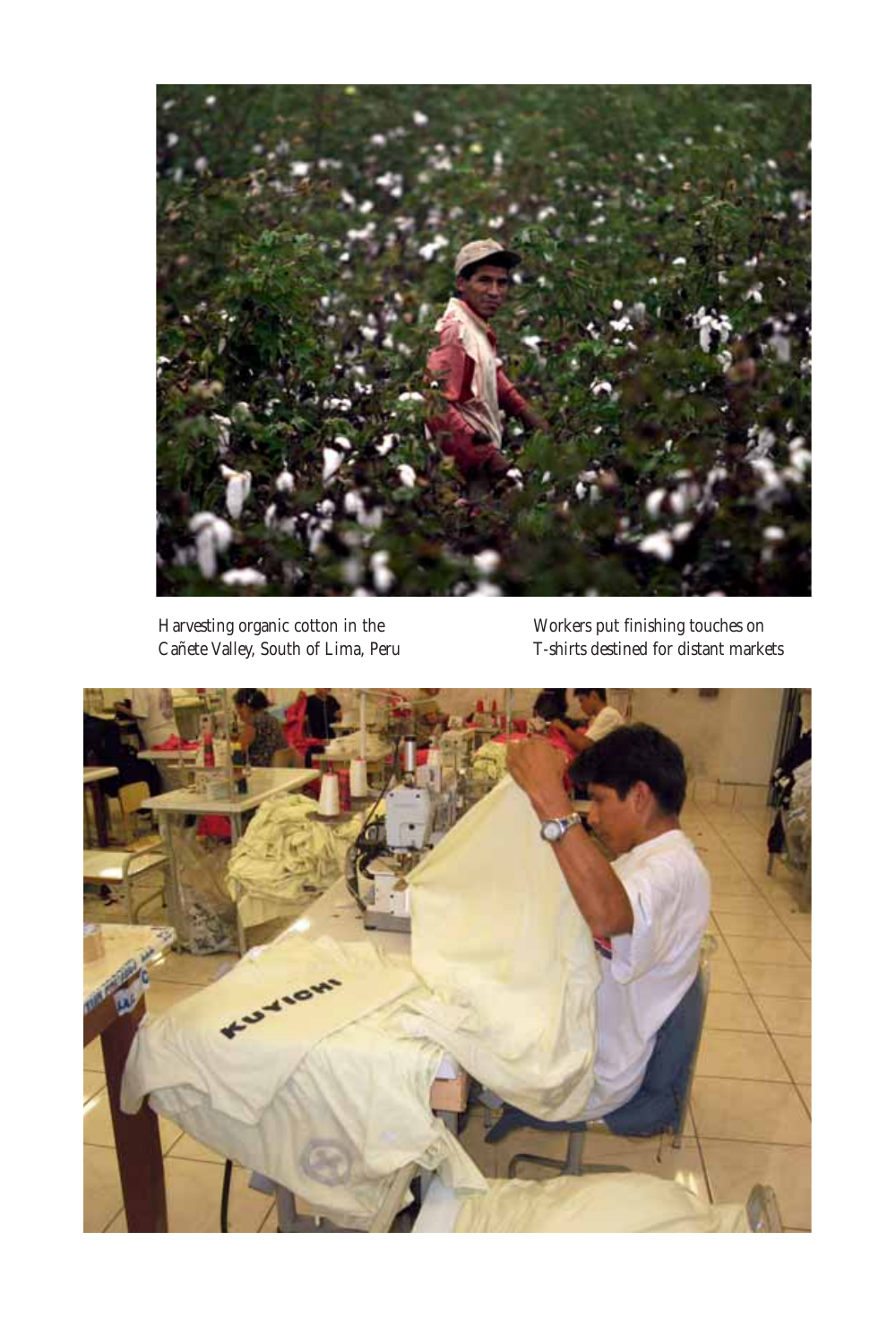

Knowing she will receive a 25% premium for her crop puts a smile on this farmer's face

Delivering the harvest to the mill. A guaranteed return on investments and fair trade pricing means farmers earn more and become self-reliant

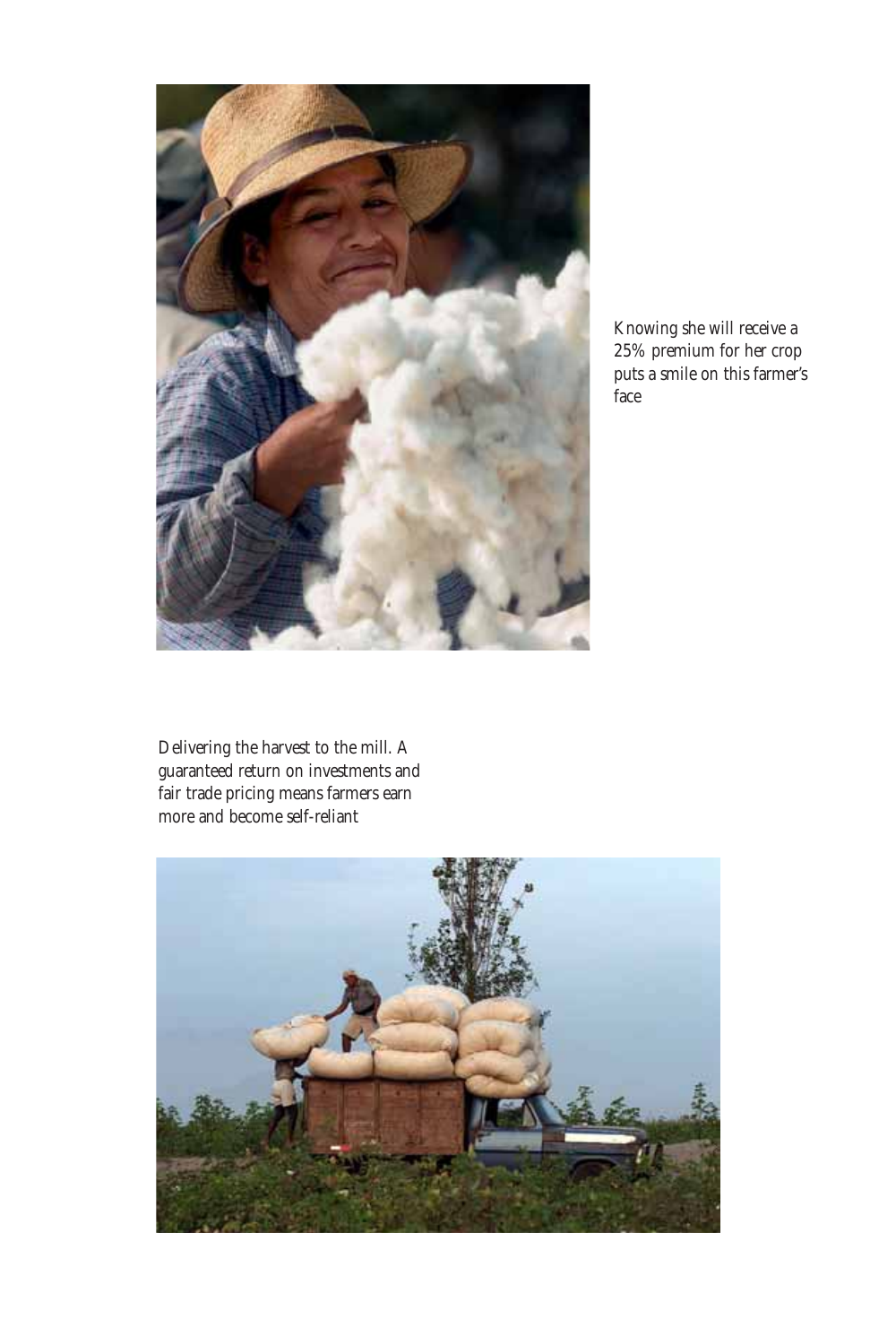## **Scenes from Kuyichi**



The mission of Kuyichi is to be an innovative and global brand that designs, produces and distributes fair trade jeans and fashion

In 2007, in Lelystad in the Netherlands, the first Kuyichi outlet opened

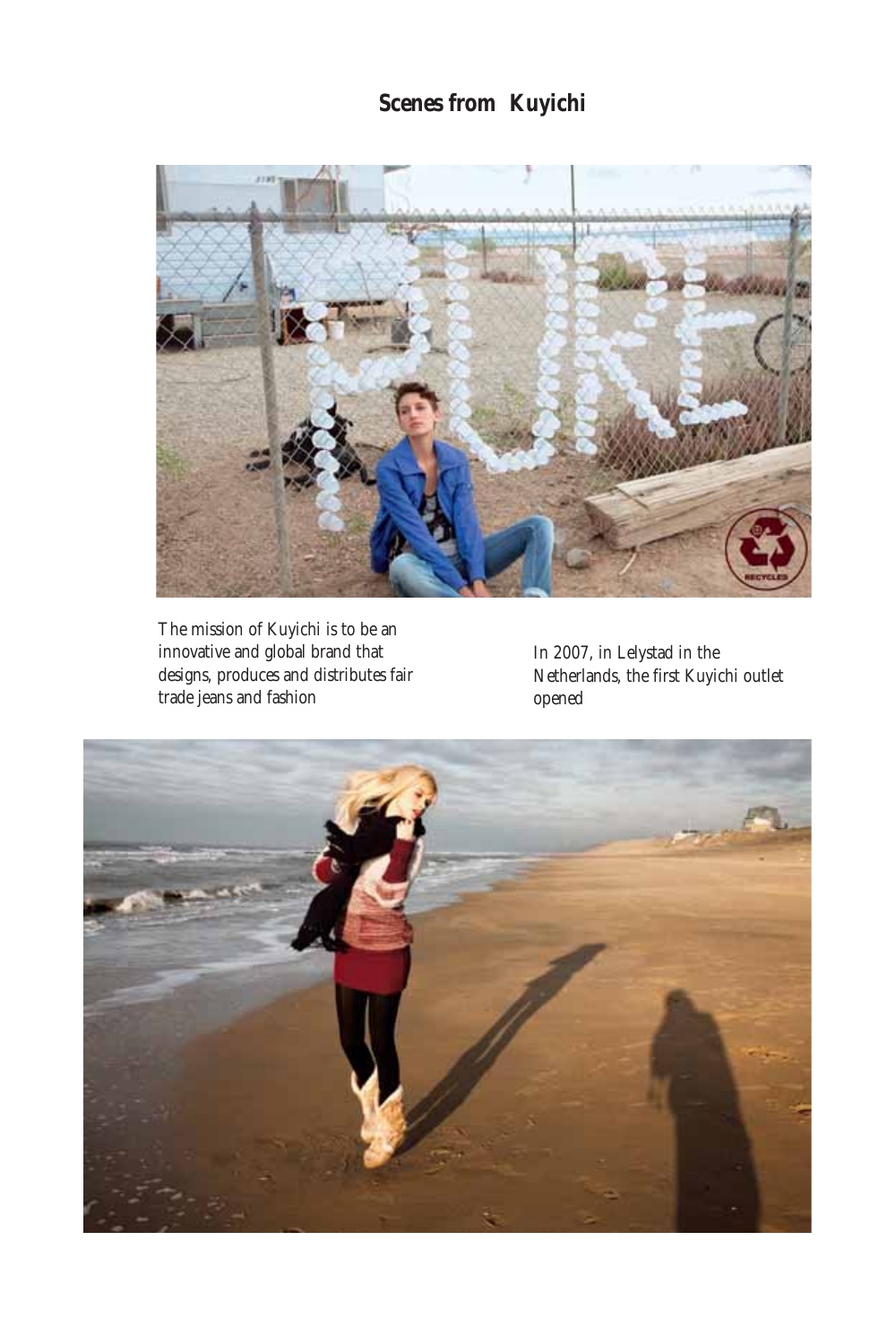

Kuyichi jeans are now available in more than 650 shops in 13 countries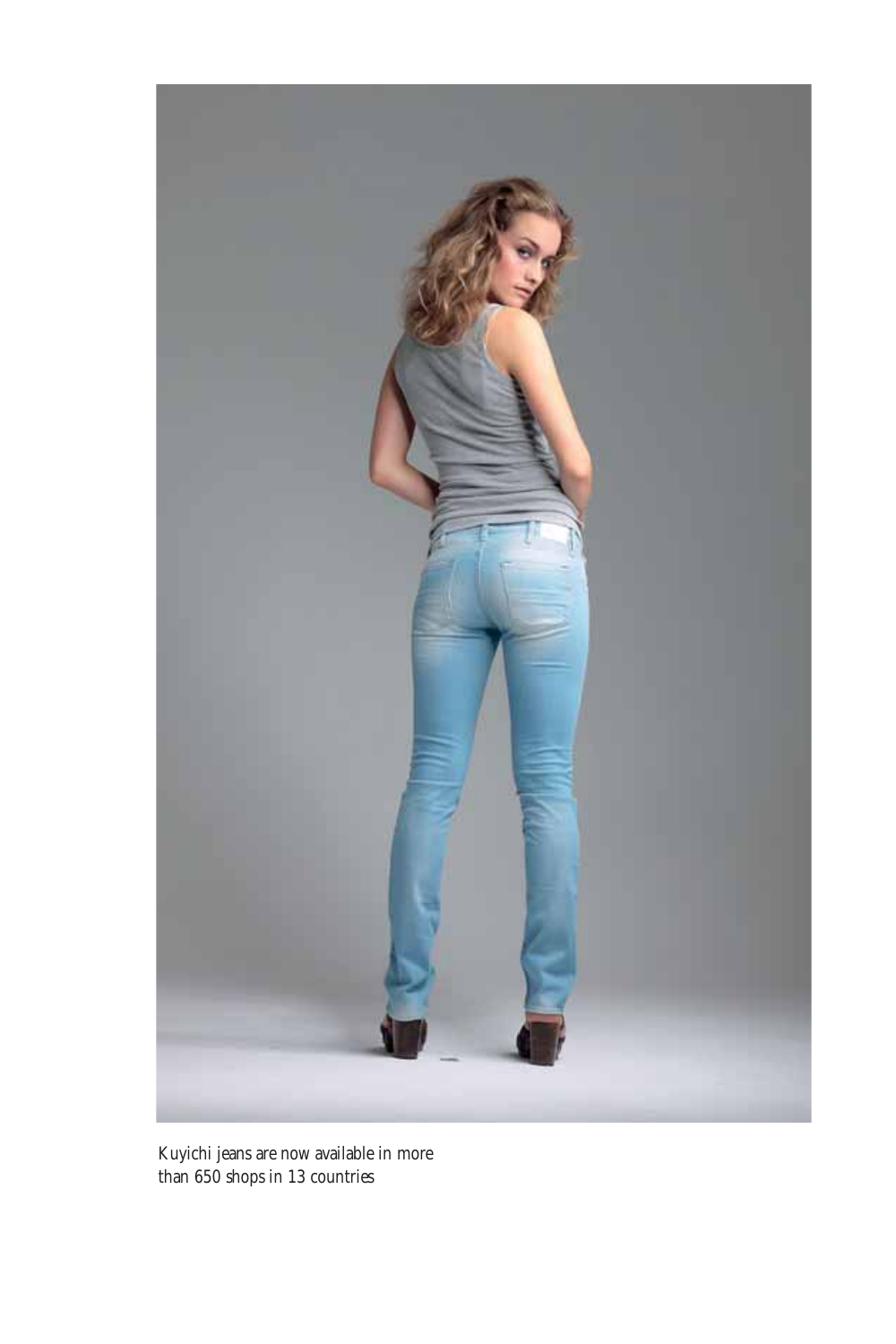## **Scenes from Cafédirect**



Coffee beans spread out to dry before bagging

A coffee farmer and Cafédirect shareholder, displays the end result of his hard work

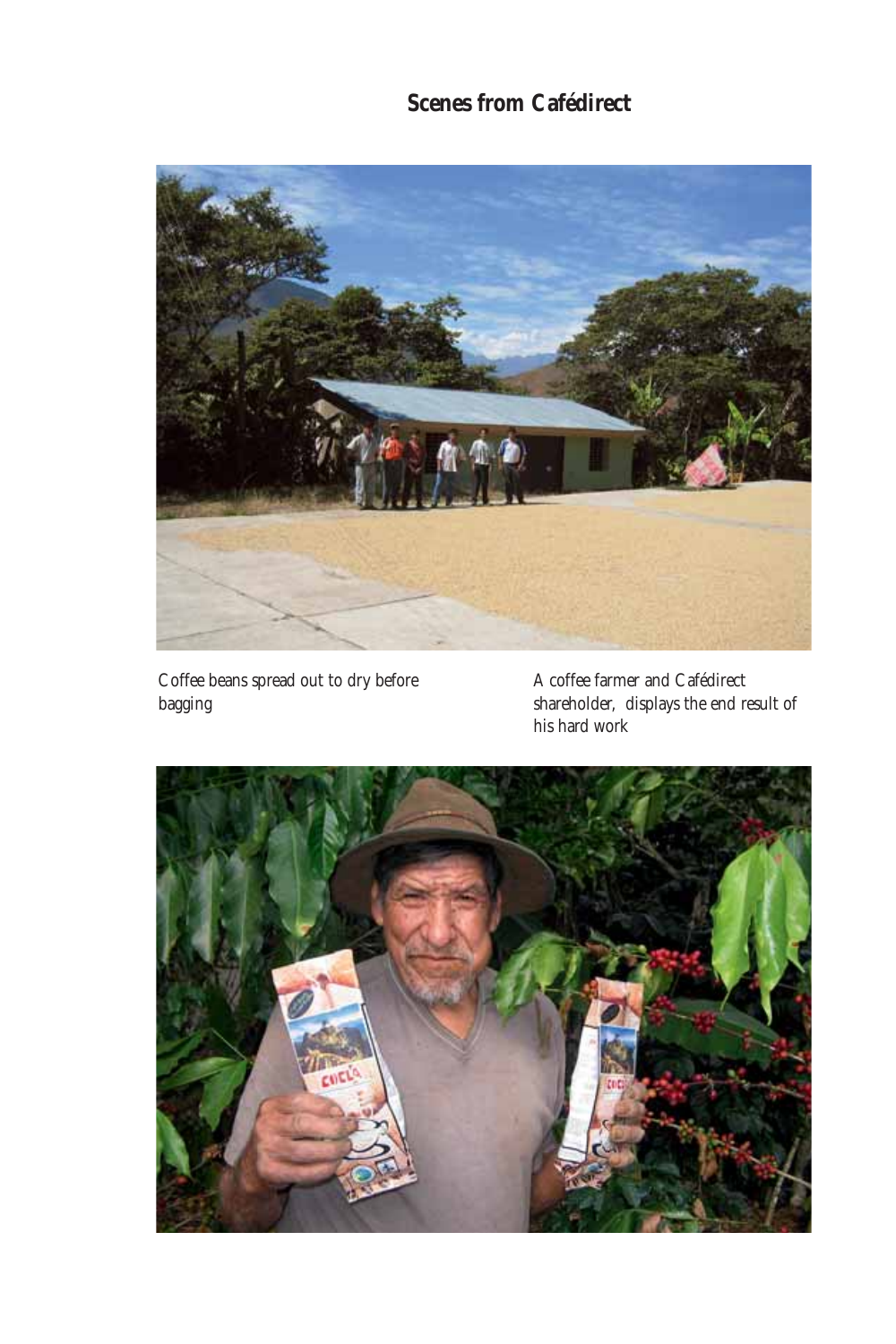

A coffee tasting session to ensure highest quality beans are selected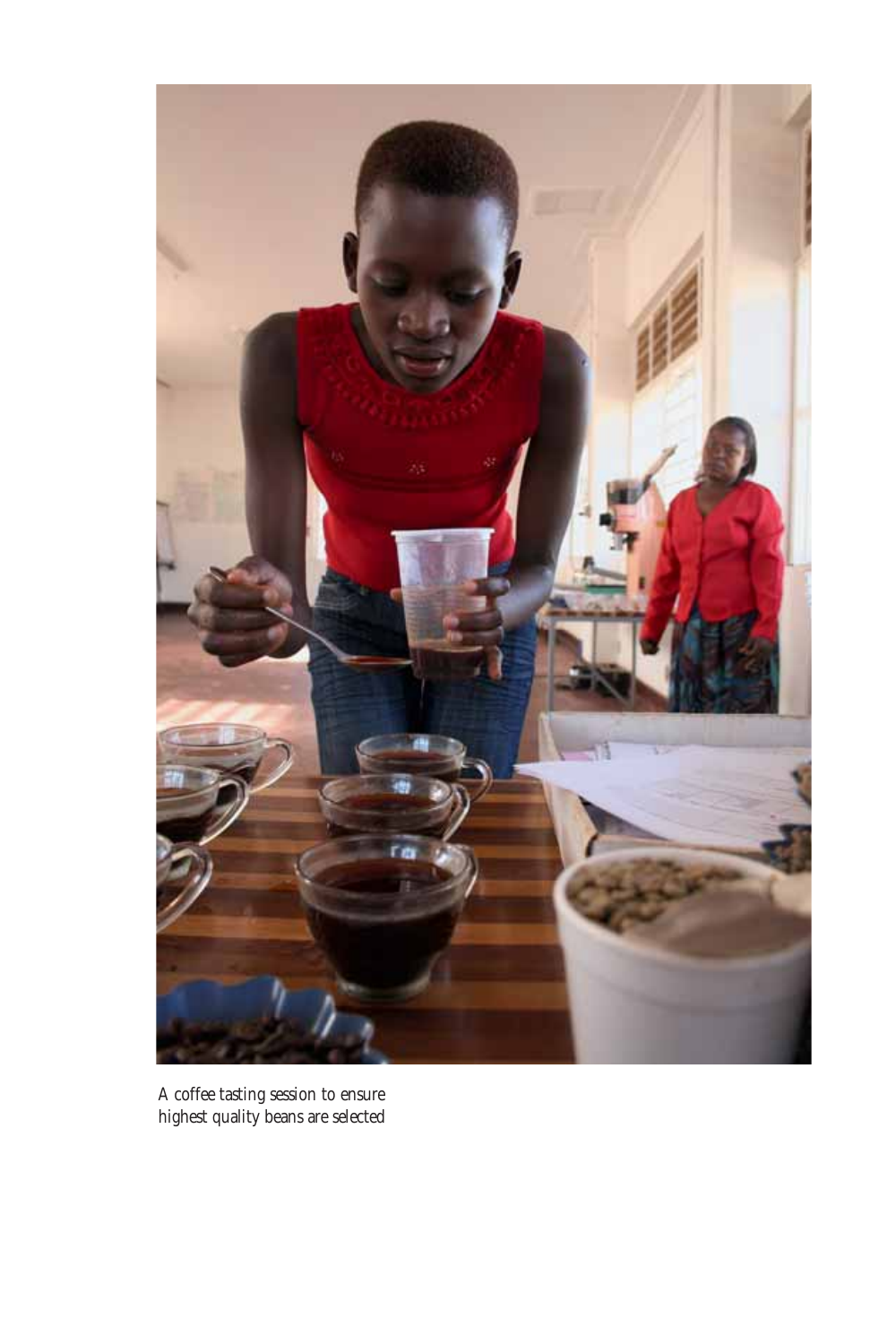

Je, unajua kwamba migomba ni mizuru Did you know bananas are good kwa kabawa? Tunapanda migumba karibu to coffee? We plant boronta trass close to na mibuni yelu. Katika kiwili cha migumba, our coffee plants. In their stude, kabawa hukomaa polepole na pia kiasi cha buum matuu mutu slowly and sukari yake ya asili huongazeka, naturai nupers increase.<br>Hiyo huongaza ladha. That ontonoes the flavour C.) Hii ni kahawa yetu This is our coffee and na tunaijali, we care for it Kadri ubora wake unavyoongezeka, The better it gets, nasi pia.<br>Iwanubiika, the better we get.

Raymond Kimaro, Tanzania, Kilimanjaro ground coffee

## WE ARE THE **GROWERS**  $-MD -$ YOU CAN TASTE IT



Kilimanjaro Press Master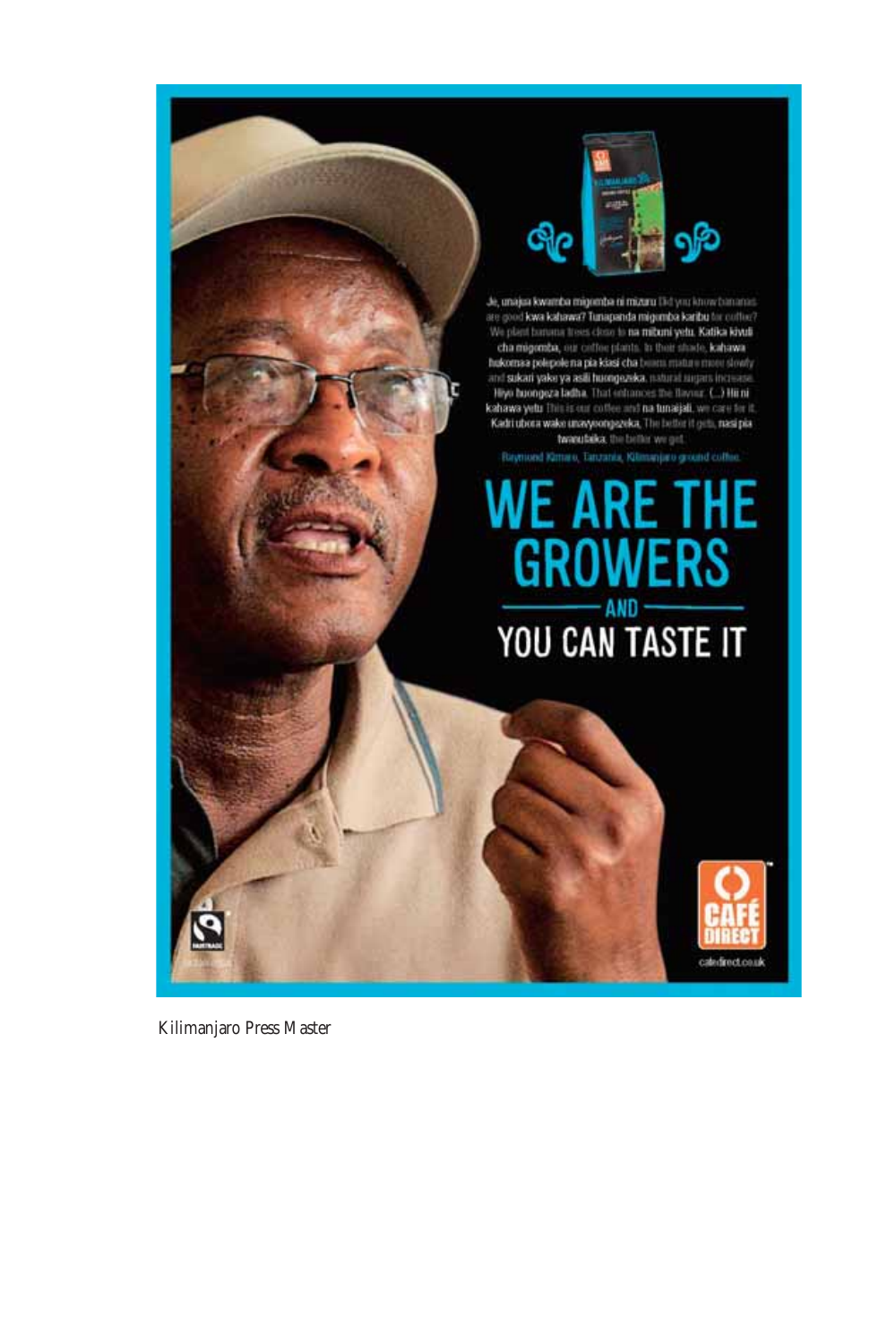

Consumer awareness – a key element of Cafédirect promotion efforts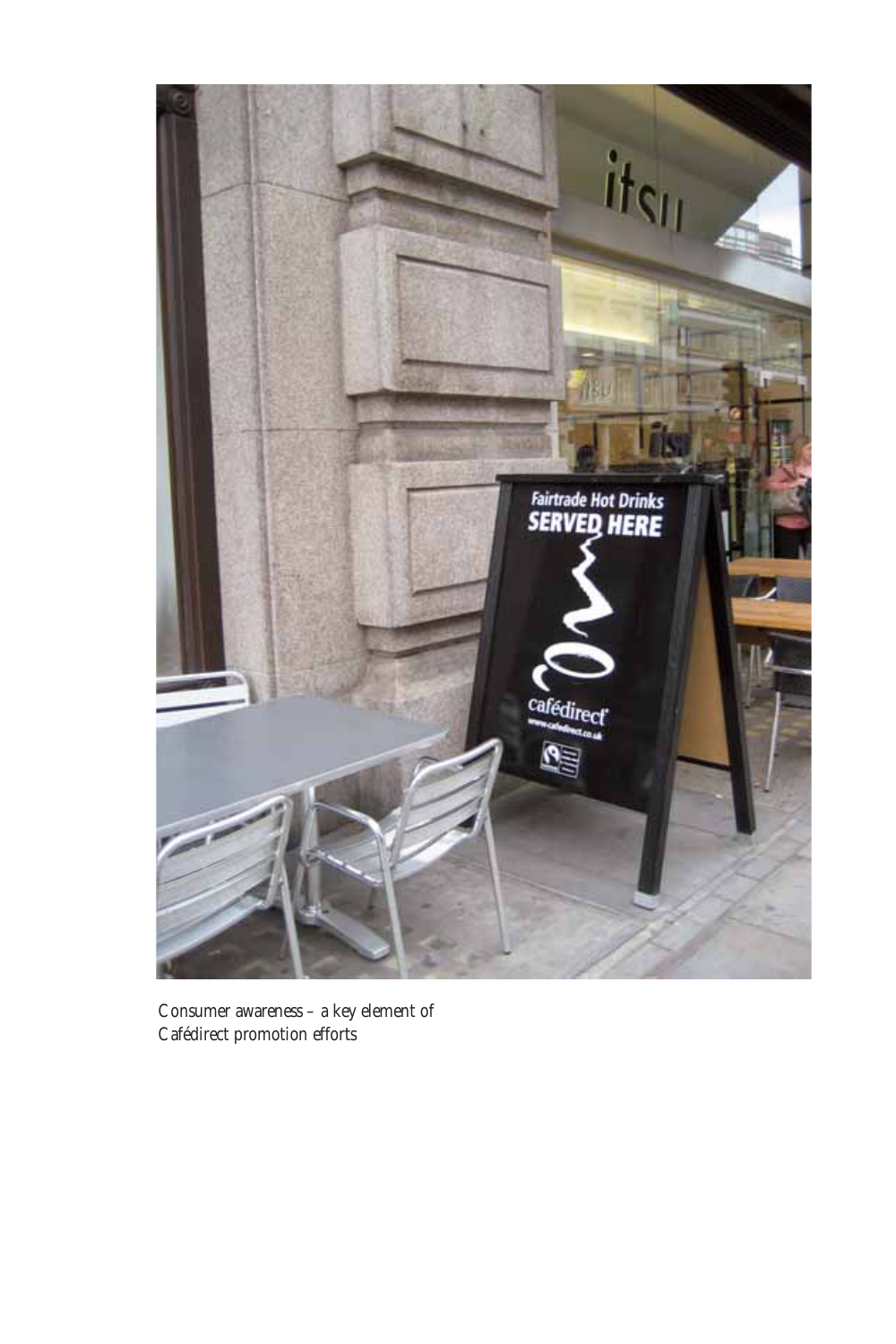Corporate investors, corporate boards or CEOs pursue other interests when inviting farmers as shareholders, than farmers themselves or public donors. We will review these motives from each of these perspectives.

## **The corporate perspective**

From the perspective of the (trade) companies, having farmers on board as shareholder can make sense for four reasons. First of all, there is often a genuine interest in the development of the suppliers. "If we make good profits, we want our suppliers to benefit as well by letting them share in our profit. We are in this together." Since farmer organizations normally lack the means to invest in the company, this normally translates in shares being granted to the farmers. We can call this the *altruistic motive*. Second, there is the motive of self-interest. Making suppliers shareholders in a company assures that they will sell their products to that company rather than 'side-selling' to a competitor. We will call this the *secure sourcing motive*.

Thirdly, and this is also a matter of self-interest, having farmers as shareholders tells a good story to the company's clients. "Our suppliers are our shareholders. In fact, the products you buy come directly from our farmers." We refer to this as the *branding motive*.

Finally, a company may seek local co-ownership for reasons of social protection. This refers to the hypothesis that a company that is co-owned by members of a community enhances its social capital. The relationship between the company and farmers organizations thus becomes more personal than contract farming or other one-dimensional business relations. The company increases its social capital through farmer shareholding and may benefit from social and political protection. We call this the *social capital motive*.

None of the four cases described in the previous chapter have been set up 100% by private companies. In the Nshili Tea Corporation case a private investor was involved at the start up stage. The altruistic motive, in combination with the secure sourcing motive has been leading here.

In the Kuyichi case and more so in the Cafédirect and Divine Chocolate cases, the branding motive (farmer co-owned) was predominant and key to the latter two companies successes. These are good examples of successful fair trade product branding strategies that can actually strengthen the original ethical interest of a fair trade venture. In the Divine Chocolate case, the fact that they paid dividends to the farmer shareholder for the first time in 2007 was given high-profile coverage by the press. The media focused on Divine Chocolate's unique farmer ownership model, the impact on cocoa farmers lives and the "bean to bar" story.

## **The farmer perspective**

Farmers pursue totally different objectives with shareholding from the companies and their investors. We will discuss three categories of benefits of shareholding for farmer organizations: first – financial benefits, second – improved access to information and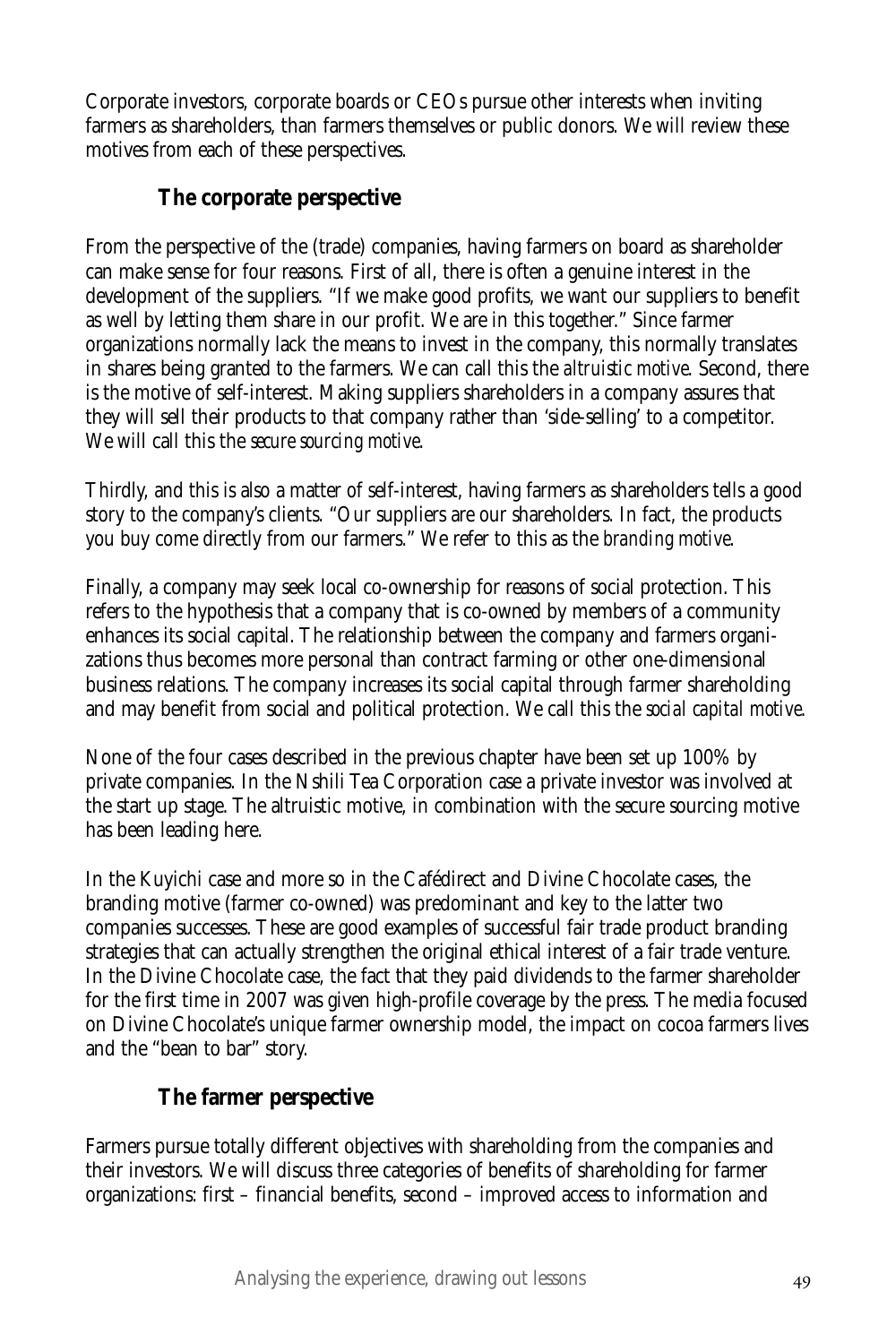increased chain transparency and, third – enhanced value chain empowerment/farmer influence.

Prominent among the financial benefits are the premiums (fair trade, organic) paid to farmers who are shareholders. Market access and secured sales are also very important benefits observed by farmers. Having a marketing channel that structurally pays a better price for their products (cocoa, coffee and cotton) is the most valued financial benefit for farmers in these three case studies. Farmers are very motivated to supply all their produce to these companies because of their attractive pricing regimes.

Dividend payments also belong to the financial benefits. Only in the Divine Chocolate case study has a dividend been paid to the farmers. In 2007 the dividend received per farmer was US\$1, or a total of US\$ 47,000. In comparison to the premiums paid, (\$ 213,000) and social benefits (\$ 260,000) received by farmers in the same year, this amount is not that relevant. However the symbolic value for the farmers has been significant, because it was the first time to receive such a reward for co-ownership in the company.

Shareholding is instrumental for farmers who need bank credit (for purchasing inputs), as seen by the increased eligibility among the cases reviewed. However, in none of the cases reviewed was the objective of owning shares to then sell them (for financial gain). This distinguishes the businesses in the cases presented from business models of other companies.

## **Access to information and chain transparency**

In Divine, Cafédirect and Kuyichi the smallholder farmer organization as shareholders have access to corporate information which provides them with insights in the governance and management of the company. In Kuyichi, for example, that's the reason why the smallholders accept the fact that the company is sourcing most of its cotton somewhere else in stead of from it's own shareholder farmer organization. Oro Blanco, the smallholder farmer organization, is aware of the difficult situation in which the company finds itself at the moment and accepts the high level of independent decision making of the Management team.

In the Cafédirect and Divine cases we see the same. The smallholder shareholders recognize the capacities of both female managing directors who are qualified professionals doing a great job for the companies. They make the companies grow. They look for new markets and share their vision with them. With shared visions they work on joint action plans, to strengthen the chain even more. In Divine Chocolate's case, the company and the farmer organization – Kuapa Kokoo – jointly undertake marketing campaigns. In Cafédirect the management, the Board, and the farmers work together to introduce new coffee varieties for specific market segments. Such joint efforts assure reliable and growing markets for the farmers, which have positive impacts on their livelihoods.

The Producer Partnership Programmes of the Divine Chocolate Company and Cafédirect are million dollar programmes with an important role for TWIN (see box 5). Capacity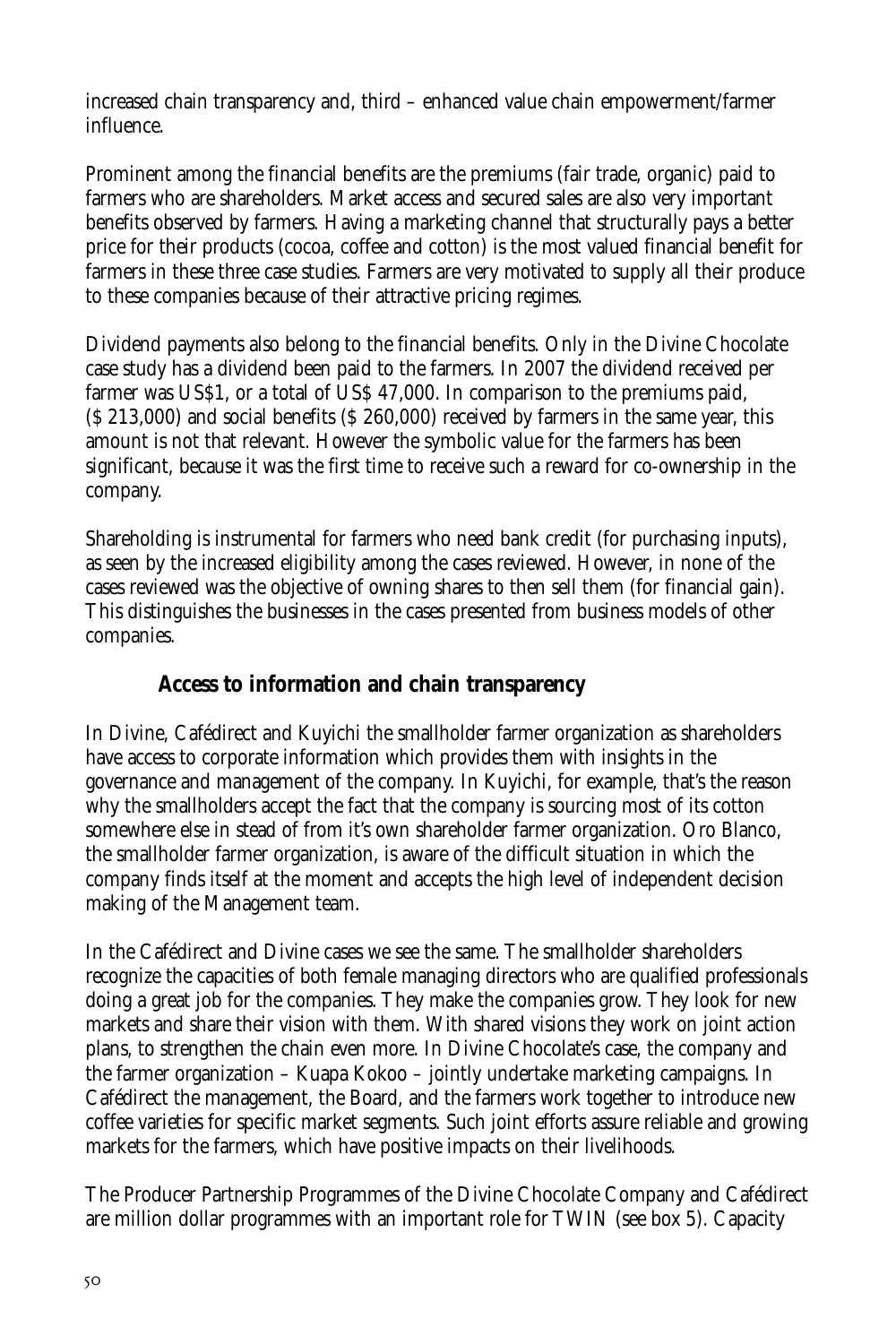building for farmer organizations is the priority while innovation and the introduction of new technologies are other important aspects of this programme. These are important indirect financial benefits to farmers who have increased production and/or improved the quality of their produce. Yet another aspect that the farmer organizations of Cafédirect highly appreciate is the opportunity to exchange experiences with other farmer groups during annual shareholding meetings.

Interestingly, none of the cases specifically mention any problems with the supply. One possible reason for this is the transparency seen in all of the cases. Farmer organizations generally highly value this transparency, which contributes to building trust and confidence between farmers and the companies.

Access to, and understanding of global markets is a key route for small-scale farmers out of poverty. The governance structures of the farmer cooperatives and companies described in the case studies strive to provide such access. These structures mean that farmer members own shares in the marketing companies, that they have influence over the end product in the marketplace and develop an excellent understanding of the value chain. Their profiles in marketing communications of the companies establishes an (inter) national reputation as a successful business. Raul de Aquila, board member of Cafédirect, states that this reputation makes it possible for his farmer organization, COCLA, to access bank credit.

## **Chain empowerment and farmer influence**

Shareholders are the ultimate owners of a company and have a right to vote on strategic decisions in shareholder meetings. In case of significant shareholding, farmers organizations may hold seats in the Board of Directors. As shareholders they can use their right to vote during annual shareholders meetings to influence business policies, for example addressing the price policy of a company, but they can not interfere in day-to-day operations.

The extent of influence by shareholders and principles of decision making through voting are defined by the articles of establishment of the company. What, then, is the relation between the numbers (and percentage) of shares smallholders posses and the number of seats they have in the company board? Do smallholders really care about or value the percentage of shares they have in the company?

Table 4 shows an overview of the percentage of shares the farmers have in the different cases, as well as the number of seats held in the different Boards.

### **Table 4 Levels of ownership/representation among farmer organizations**

| Case                   | % shares          | % Seats on board                    |
|------------------------|-------------------|-------------------------------------|
| Kuyichi                | 19%               | None                                |
| Divine                 | 45%               | 2 seats out of 13 $(15%)$           |
| <b>Cafédirect</b>      | 4.9%              | 2 seats out of 10 $(20\%)$          |
| Nshili Tea Corporation | 30% (2 times 15%) | 2 seats out of 5 (40%, 2 times 20%) |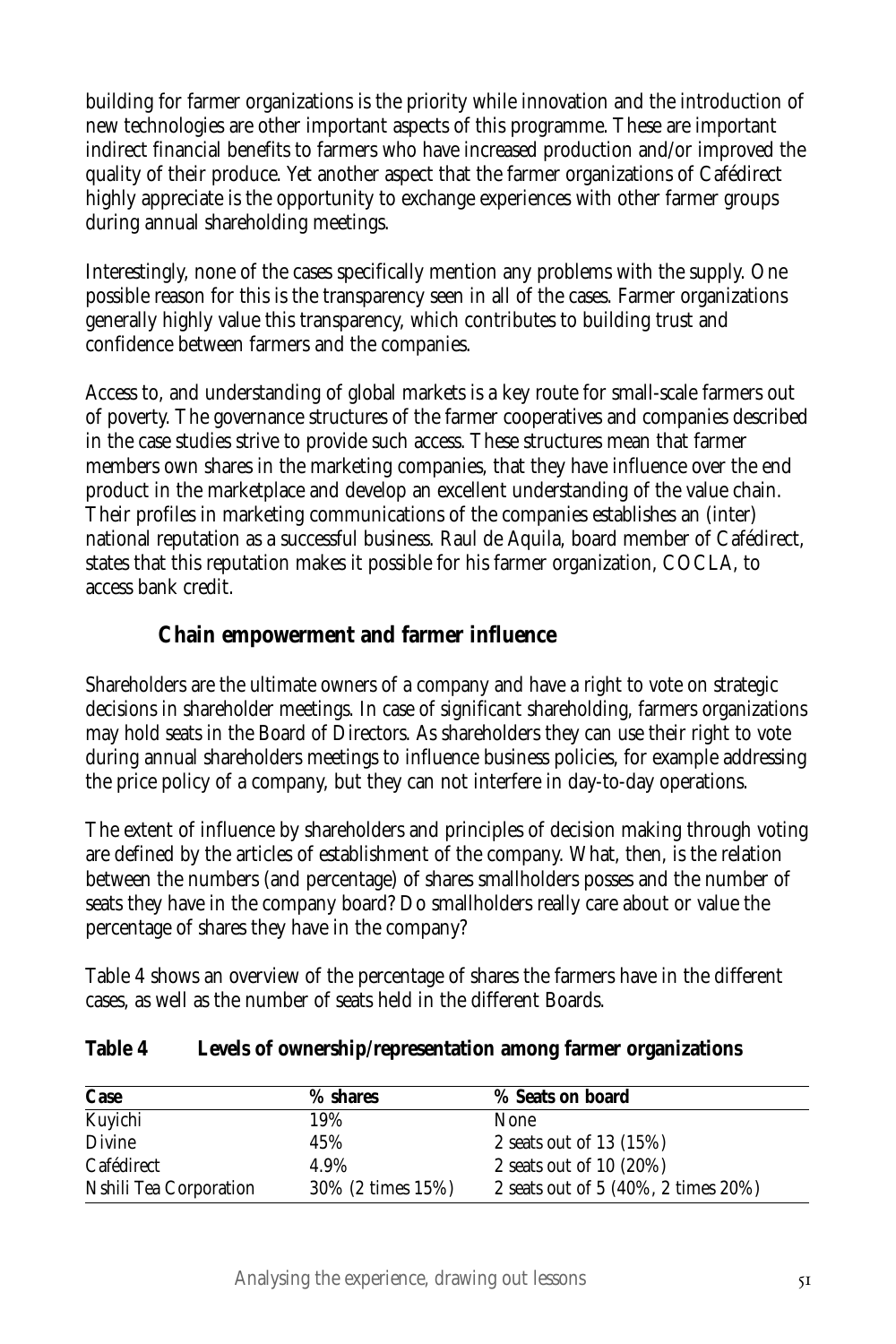In Kuyichi the smallholders (represented by the Association of Kuyichi Producers and Oro Blanco) have no say or control through the Board. The shares they own do not entitle them to decision-making/voting power in the Board. Even though a representative of the farmers participates twice per year in the Board meetings, he does not have voting power and is only there to remain informed of the developments within the company (the information and transparency motive). The role of the farmer association so far has been limited. Kuyichi opted for a management team that has far-reaching decision making power and responsibilities. This team is put together by the investors who kept Kuyichi solvent as described in the previous chapter.

In Divine Chocolate there are 6 independent board members with as much voting power as the remaining 7 board members (the shareholders). The independent members' strengths (in finance, chocolate industry expertise) is fully acknowledged, so their greater decision making power has not been an issue. Conflicts are rare. At the same time, the contribution of the farmer leaders whose experience includes running a million-dollar company and thus know how to do business, is seen as very important.

Illustrative is the opinion of one of the representatives of the farmers in the Board of Cafédirect, who said that the coffee farmers often do not know how many shares they have. Owning shares is less important for these farmers than growing the best quality and largest volume of coffee and selling it at premium prices through Cafédirect. They see the company as a marketing channel. In the cases of Kuyichi and Divine Chocolate the same applies.

In reviewing the four case studies we conclude that there is no direct correlation between the number (percentage) shares and control or a say in decision making, nor between the capital invested and degree of control. The farmer representatives in the boards of Kuyichi, Divine Chocolate and Cafédirect stated that there is almost always consensus at the board meetings. This corporate harmony probably has more to do with the type of business, where the ethical, social, cooperative spirit is prominent. The general interest they serve is that of the farmers. That's the most important thing. These are companies in which the shareholders have greater commitment and are not short-term thinkers who seek return on investment (and therefore have an interest in decision making power (large percentage of the shares) in the Board.

Ethical business is not just about price premiums but primarily about changing the relationship between farmers and consumers into one that is more balanced – i.e. based on a "relationship between equals."

When there are no significant dividend payments, or exit strategies profit-taking (i.e. selling shares in order to make money) the farmer organizations are not concerned about how many shares they own or seats they have in the board. Even 1% of the shares is enough as long as it guarantees a seat in the board which enables them to get informed of and involved in the decision making process of the company. They are involved in price negotiations, in decisions about how and where to spend the social benefits.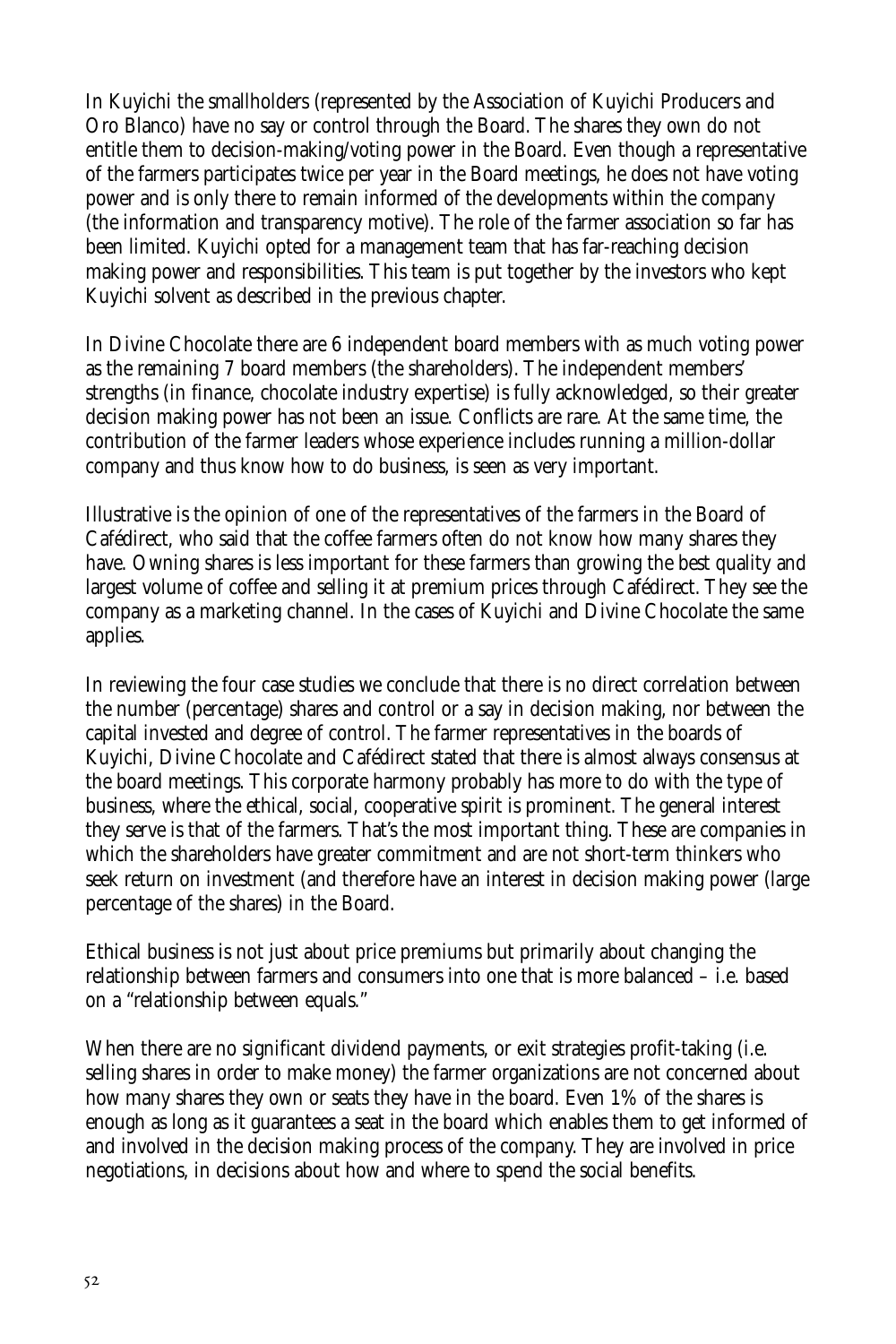## **The donor perspective**

Why should donors consider capitalizing farmer shareholding? To measure the impact of shareholdership by farmers on poverty relief there is a need for strong monitoring and evaluation of the cases. This goes beyond this study.

Donors support the businesses described in the case studies not only because they have a pro-poor aspect, but also to have an influence on the consciousness of the consumer and ultimately on how the industry works to raise living standards in the developing world.

After several years, Divine Chocolate and Cafédirect show themselves to be viable business models, achieving both their social and business objectives. Kuyichi is reaching its social objectives and is close to the break-even point. In the Nshili Tea case factory we see an interesting combination of public, private and donor money. But we must wait to say anything about the impact on the livelihoods of Rwandan smallholders relative to the donors investment.

On the other hand, donor money invested in Divine Chocolate and Cafédirect has achieved definite results: increasing numbers of farmer families are benefiting from doing business with the company, improving their incomes and livelihoods (see figures on Divine in table 1). The number of farmers participating in the companies through their organizations has grown steadily to impressive numbers: 39,000 farmers in Cafédirect and 46,000 in Divine Chocolate.

This impact is less visible in the Kuyichi case, where the number of farmer/shareholders is still very small (60 farmers). However Kuyichi's potential impact on sustainability and the cotton industry is huge, even though it faces major challenges (e.g. an extremely competitive market, and continuing government subsidies for northern cotton farmers).

## **Financing farmer shareholding**

Smallholder farmer cooperatives and individual farmers generally lack financial means to buy shares. Shares are most often granted to them by the other shareholders in the trading company, as we have seen in Kuyichi and the Divine Chocolate cases. An alternative method is for the cooperative to apply for a loan to purchase the shares. However, lending money to buy shares is a high risk venture. Shares can lose all or part of their value, thereby complicating repayment of the loan. In the case of investments in relatively new companies risk is extremely high and is in fact a form of venture capital. Besides the risk of shares loosing their value, the shares are also non-liquid. There is no open market where the shares can be sold in case of the need to convert shares into cash. It is therefore generally recommended that farmers' organizations do not take loans to buy shares.

The four cases show very different approaches to achieve ownership for the smallholders. Ownership (or its transfer) takes place gradually or immediately at the establishment of the company. Donors may opt to finance farmer shareholding through a grant as a form of social investment. But farmers may also gradually gain ownership over shares through a reimbursement system. When speaking of gradual ownership, the more common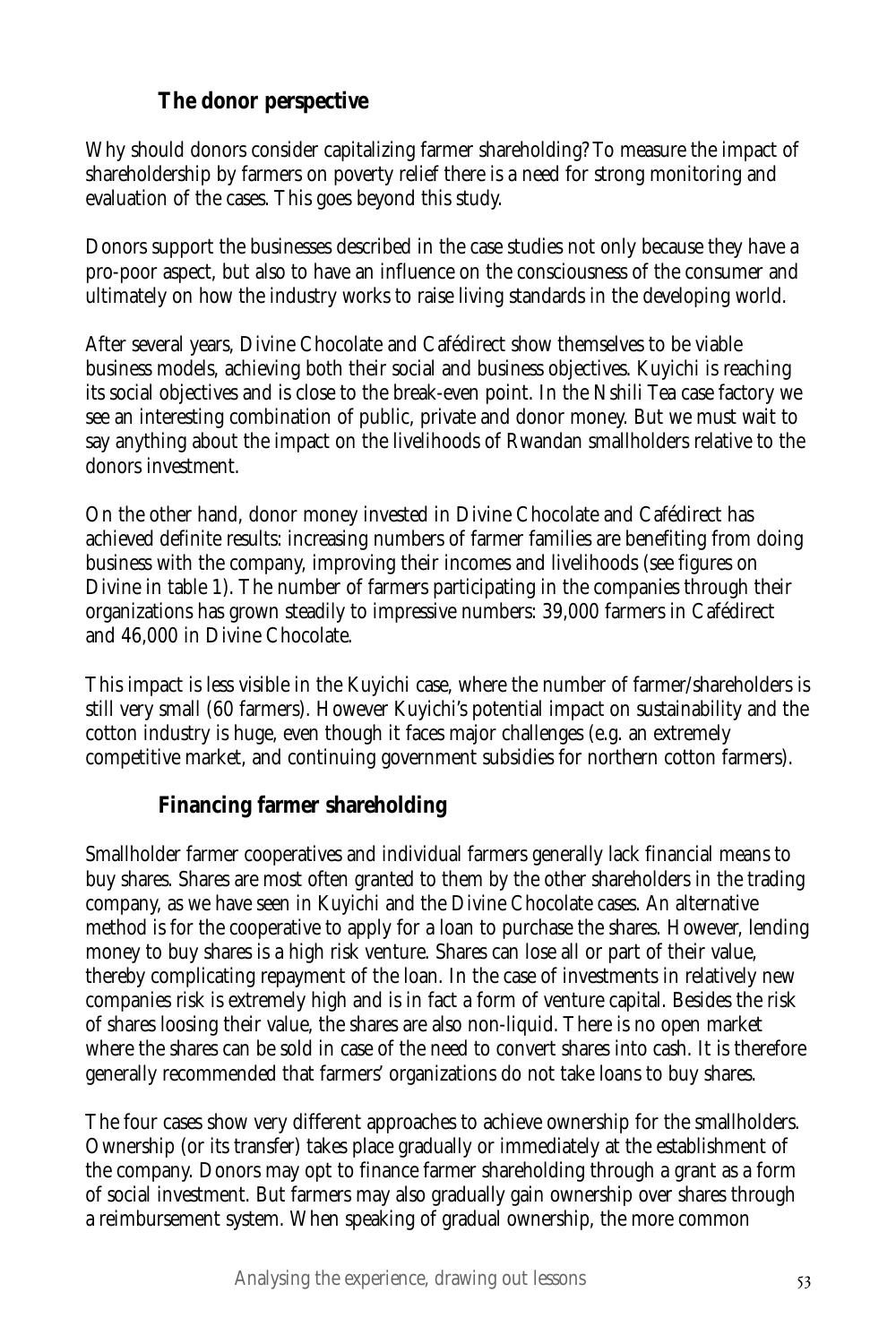approach is via a trust fund. Nshili Tea Corporation uses such a structure, which allows the farmer organization to buy the shares over time. The farmer organization does not have to own equity to buy shares.

When grants from donors to buy shares outright are not available, the trust fund is also a good option. Several constructions are possible. At Nshili Tea Corporation (NTC), the dividends on the farmers' shares are used to pay of the loan from IFAD and transfer shares to the organization representing the smallholders. IFAD pre-financed the smallholder shares. The smallholders got a loan from IFAD through the national bank of Rwanda. In box 6, we see that in the Zameen, India case, a fixed premium is levied on sales prices to the farmers with which the farmers pay the shares reserved for them. Here there is no donor organization involved that puts a guarantee for a loan through a local bank to the smallholders.

In the Zameen case, the company works with farmers' organizations they have already known for a long time. Remember that, (after a false start due to disagreement with the Rwandan government), the Nshili Tea Corporation is just getting going (having opened its tea factory in early 2009). This helps explain the different strategies with regard to prefinance and creating a trust fund for the shares to be transferred as the business generates revenue in the future.

We should summarise how the company handles representation in the board meetings; In NTC farmers can participate in board meetings without voting rights until they fully own the shares. The farmers are assisted by 'observers' appointed by IFAD, as a form of training and to gain experience with governance. Another option is for farmers to be represented by the bank which holds their shares in its trust fund. The bank participates in the board, on behalf of the smallholders. During this period, representatives of farmers join them in the board meetings. This continues until the shares have been paid for.

In the case of Kuyichi the business idea came from the donor organizations. They had possible smallholders as future shareholders in mind, but were unsure if these pre-selected smallholders organizations were the 'right' shareholders and if more smallholder organizations were going to join the company. Kuyichi created an instrument for potential shareholders who can join the Association after demonstrating their capability. In other words the Association of Kuyichi Producers is like a "waiting room" were identified potential future shareholder are parked and giving an opportunity to prove themselves as strong, structural partners of Kuyichi. After a certain time and after proven capability they will be invited as official shareholder. However, after 8 years, only a single prospective member has become a full partner of the Association of Kuyichi Producers. This situation is a result of two factors; the difficult start of Kuyichi as well as the high demands that are made on the prospective members. The reserved shares are bought with a loan from a donor (in this case Cordaid), which holds them in trust until the time arrives to transfer them to the APK members. Whether and how these shares will be distributed in the future is not yet clear.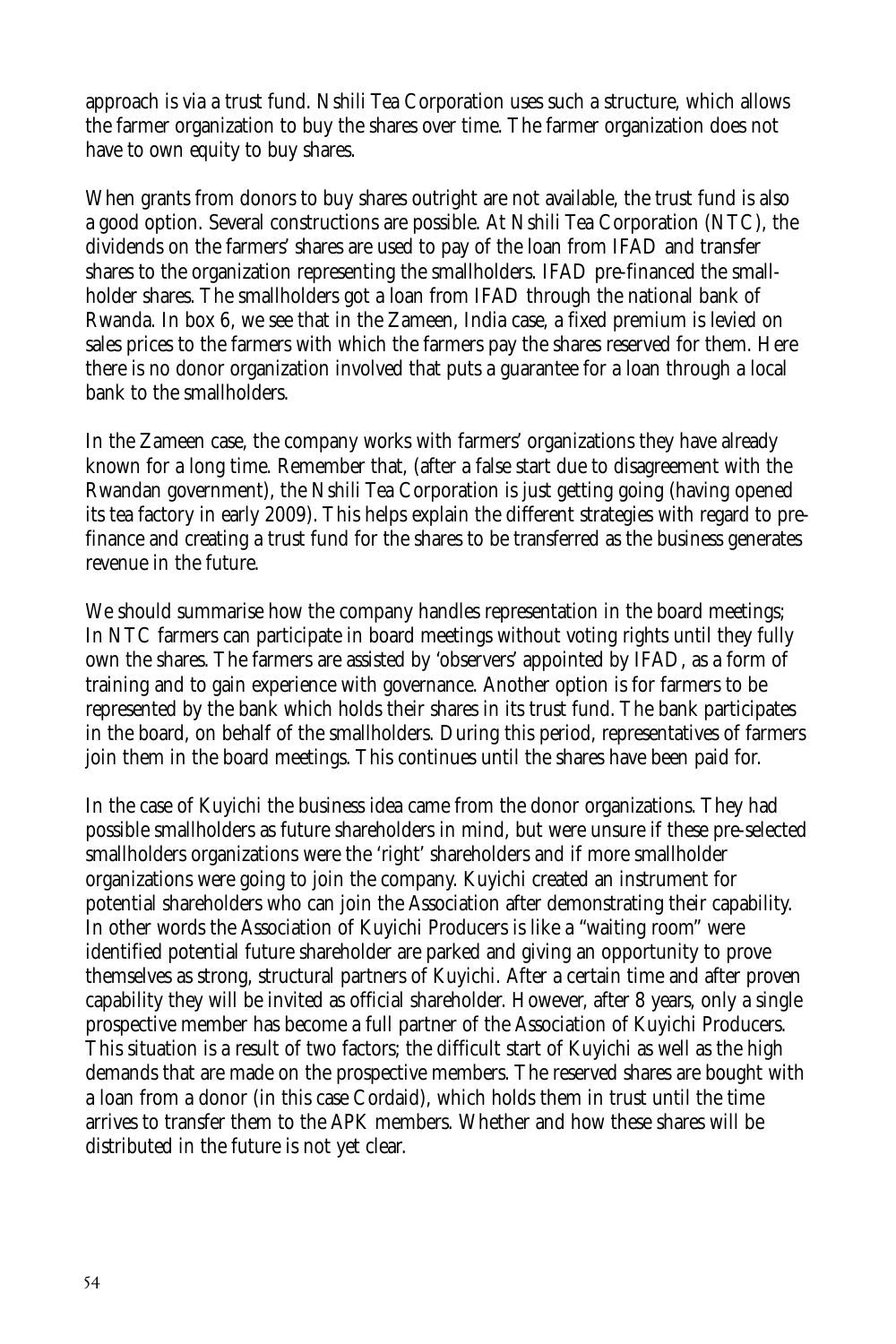In the Cafédirect case, ownership was built in from the very beginning. At present there are 48,000 farmers who own shares, affiliated with 39 farmer organizations/cooperatives. These farmer organizations own 4.9% of the company's shares, which they have partly paid for and partly obtained as grants. New farmers organizations either receive or purchase shares from a trust fund consisting of 110,000 shares made available by the four original founders of Cafédirect.

Cafédirect's shares are traded on a matched-bargain basis, meaning buyers and sellers who have registered are matched when shares become available. Farmer organizations are free to buy or sell their shares, although this has not happened that much. The most recent price paid for Cafédirect shares was  $£ 1.10$ . In comparison the price at the time of the share issue was £ 1.

The Divine Chocolate Company was established by the farmer organization Kuapa Kokoo, and received 33% of initial shares. Scaling up production and marketing was made possible by an investment of Oikocredit. Kuapa Kokoo's equity subsequently increased to 45% when it received a 14% block of shares held by the Body Shop, which withdrew from ownership in 2006. However, Kuapa Kokoo is also the sole provider of cocoa beans to Divine, which gives them a very strong marketing position.

Based on the above discussion, we propose the following decision model for financing shares by farmer organizations.

| Does the farmer organization possess<br>private equity?                                           | Yes        | Finance shares as regular investment<br>opportunity including assessment of risks<br>and return on investment (share value and<br>dividends). |
|---------------------------------------------------------------------------------------------------|------------|-----------------------------------------------------------------------------------------------------------------------------------------------|
| N <sub>0</sub>                                                                                    |            |                                                                                                                                               |
| Does the farmer organization have<br>access to public subsidies?                                  | Yes        | Obtain shares through a grant application.                                                                                                    |
| N <sub>0</sub>                                                                                    |            |                                                                                                                                               |
| Can a trust fund be established for the<br>purpose of shareholding by the farmer<br>organization? | <b>Yes</b> | In time, buy the shares from the trust fund<br>using dividends.                                                                               |
| No.                                                                                               |            |                                                                                                                                               |
| Is the farmer organization eligible for<br>obtaining a bank loan?                                 | Yes        | Apply for a loan, buy the shares and<br>refund the loan with dividends (note that<br>interest will be paid on the loan).                      |
| N <sub>0</sub>                                                                                    |            |                                                                                                                                               |
| The farmer organization is not eligible                                                           |            |                                                                                                                                               |
| for buying shares.                                                                                |            |                                                                                                                                               |

#### **Table 5 Decision model for financing shares by farmer organizations**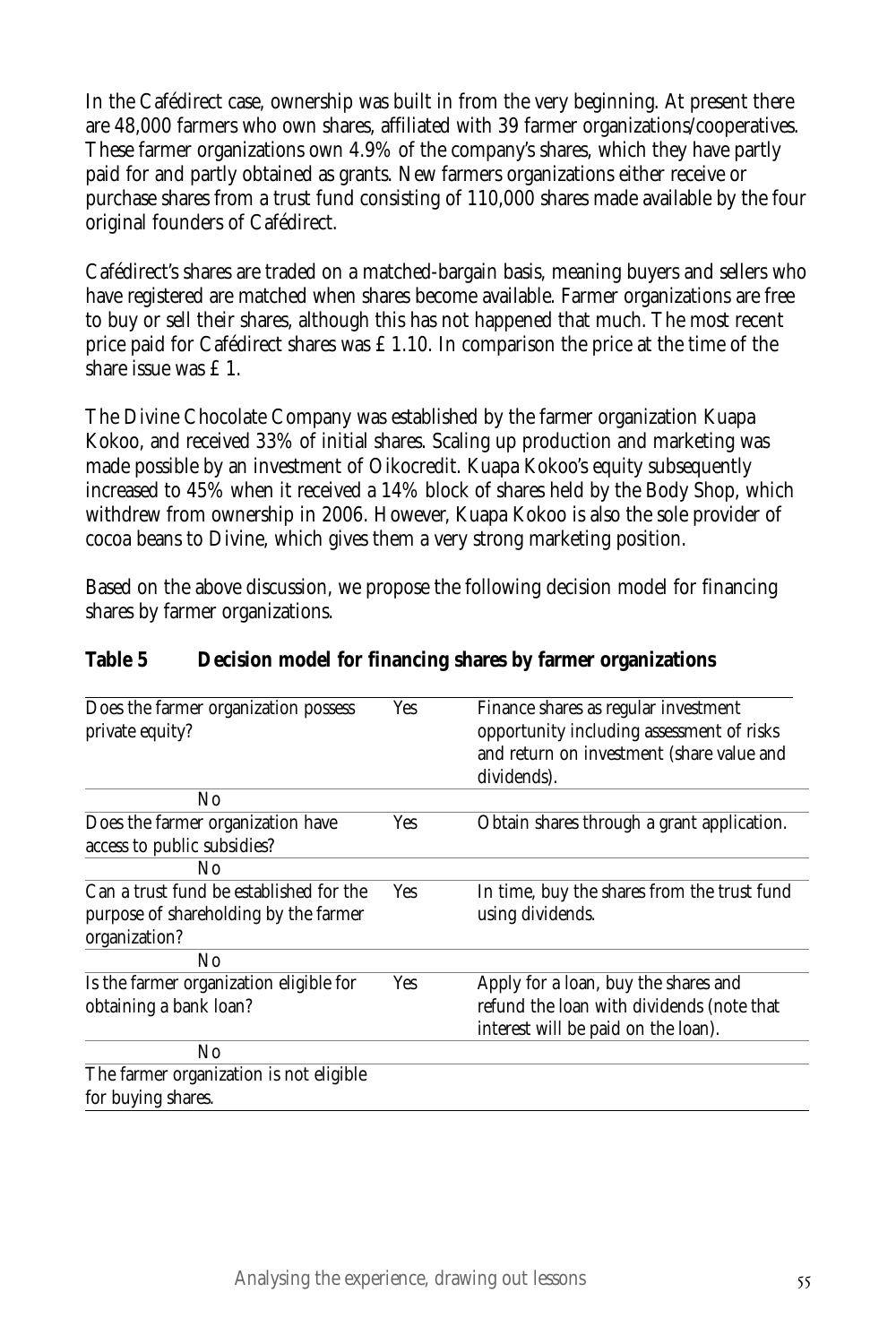## **Sustaining farmer shareholding**

Two of the four companies described in this book are now profitable (Divine Chocolate and Cafe Direct). Kuyichi is just breaking even after a long start-up phase. The fourth (Nshili Tea Corporation) started in 2008 and has yet to prove its profitability. For Divine Chocolate and Cafédirect, the business idea came from the farmer organizations. The concepts appealed to, and were readily supported by, donor organizations. TWIN Trading played a catalyzing role in building both companies. The genesis of Kuyichi came more from a donor-driven angle in which Solidaridad played the leading role. Nshili Tea Corporation also emerged from a donor initiative, wherein the original plan came from the African Development Bank and IFAD picked it up and put it into practice.

Cafédirect and Divine Chocolate achieved almost immediate success, at least break-even and making small profits, mainly attributable to the involvement of partners that could market the products. Divine's chocolate and Cafédirect's coffee found its way to consumers in the network of the charity institutions before going mainstream in the supermarkets. It is also important to mention that professionals from the private sector were recruited. Both companies are run by business professionals with an understanding of corporate management and governance. This was initially not the case with Kuyichi. The company contracted professional managers only when serious constraints were encountered. Since then the company has managed to break-even.

The start-up of one of the four companies was fully funded by donor parties (Cafédirect). In Kuyichi's and Divine's cases there was a mixture of donor money and social investment banks either working with or without guarantees of donor organizations. Divine Chocolate's business plan was so convincing that a commercial bank was willing to provide finance. However, the role of DFID was important, because it guaranteed the bank loan. Meanwhile, Divine repaid the entire £400,000 loan.

In almost all cases there are clearly two (or more) phases we can distinguish. The start-up phase, in which the farmer organizations and donors play an important role, and then a second expansion phase where new financial investors come on board or investment funds are raised. Capital investment is needed for scaling up or to give a financial injection to allow the business to move forward. In the case of Divine Chocolate this was a social investor (Oikocredit) which also became shareholder. They provided working capital and made it possible to launch Divine Chocolate in the USA. Cafédirect chose a more conventional approach, by offering shares to the wider public they quickly raised the 5 million pounds needed. Now, five years later, the shares are freely traded, under certain conditions.

In the case of Kuyichi a social investor came on board (Triodos Innovation Fund). Similar to the Divine Chocolate case, the new investor became a major owner of shares (32%). Unlike the other cases however, and to Kuyichi's advantage, the new shareholder claimed a major role in company management as a condition for investing.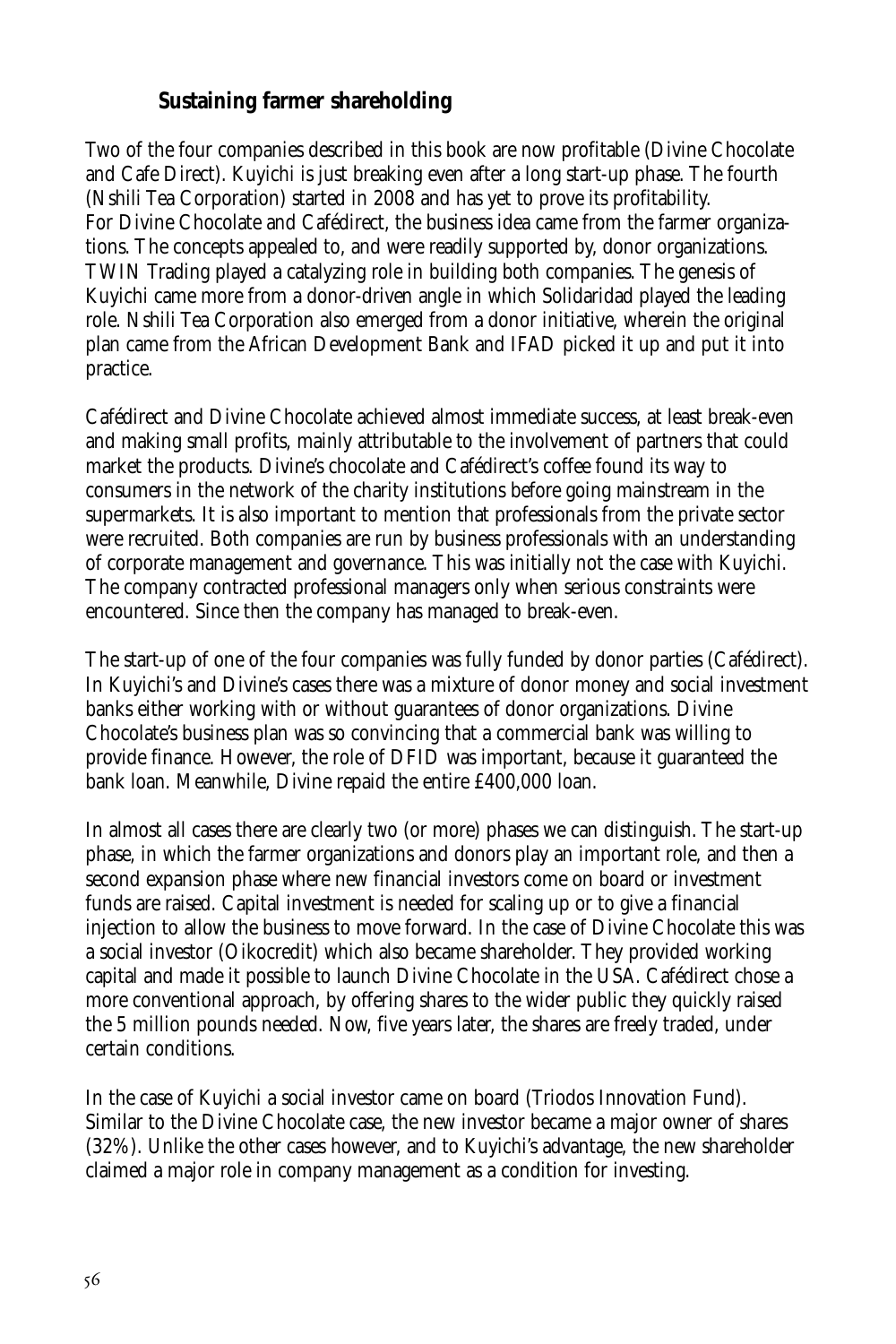## **Success factors in the start-up and expansion phases**

There are certain key factors that we can extract from the cases that lead to early success, or profitability of the company. One of these especially in the start-up phase is the composition of the shareholders in the business. Looking back at the Divine Chocolate case, the principal problem facing a new fair trade chocolate company was the highly competitive environment prevailing in a sector dominated by large corporations with brands built on decades of expensive advertising. Divine met the challenge of gaining distribution by bringing in the national high street retailer The Body Shop in the ownership structure. The Body Shop allowed Divine to sell its products in its 256 stores from the start.

Christian Aid, with their active network of consumers, and Comic Relief, with their strong brand recognition and innovative marketing approach, assisted in raising consumer and retailer awareness of the fair trade chocolate. This was an effective way to overcome the limits a low marketing budget in such a market sector.

Communicating the human element of sustainability is one of the key challenges for ethical companies. Divine and Cafédirect offer examples of how to communicate this human element (see websites listed after References). A key is the ability to communicate the unique story of the companies (fair trade, farmers, farmer-ownership) and achieve good media coverage!

Again, in the first phase it is important to contract a qualified management team, preferably from outside the donor world. In Divine's and Cafédirect's case the Managing Director's role has been very important. Another key factor is the composition of the Board where shareholders representatives are present along side independent board members with a relevant background.

And then we have the level of organisation of the farmers' organisations which is key to success. We see this clearly in the Divine case where Kuapa Kokoo is well organised and a strong partner. The waiting room (Kuyichi) and trust fund construction (Nshili Tea Corporation) are also examples of tools to strengthen the farmers organisation during the first years of the company.

## **Shareholding in good and bad times, more questions than answers**

Farmers as shareholders is not a typical business model that can be replicated in every situation. The concept distinguishes itself from conventional business-as-usual through the specific motives of farmer organizations to obtain shares, or investors to welcome farmers as shareholders. These motives can be complementary, but may also introduce conflicts of interest. Shareholder management and assistance to farmer organizations, in terms of capacity development, should therefore feature prominently in any initiative that promotes farmers as shareholders.

A more difficult question is how to finance new investments. Growth needs further (and often large) capital injections. Who provides that? The evidence shows that small-scale farmers generally have minimal or no spare cash to raise the 'big money' needed. Now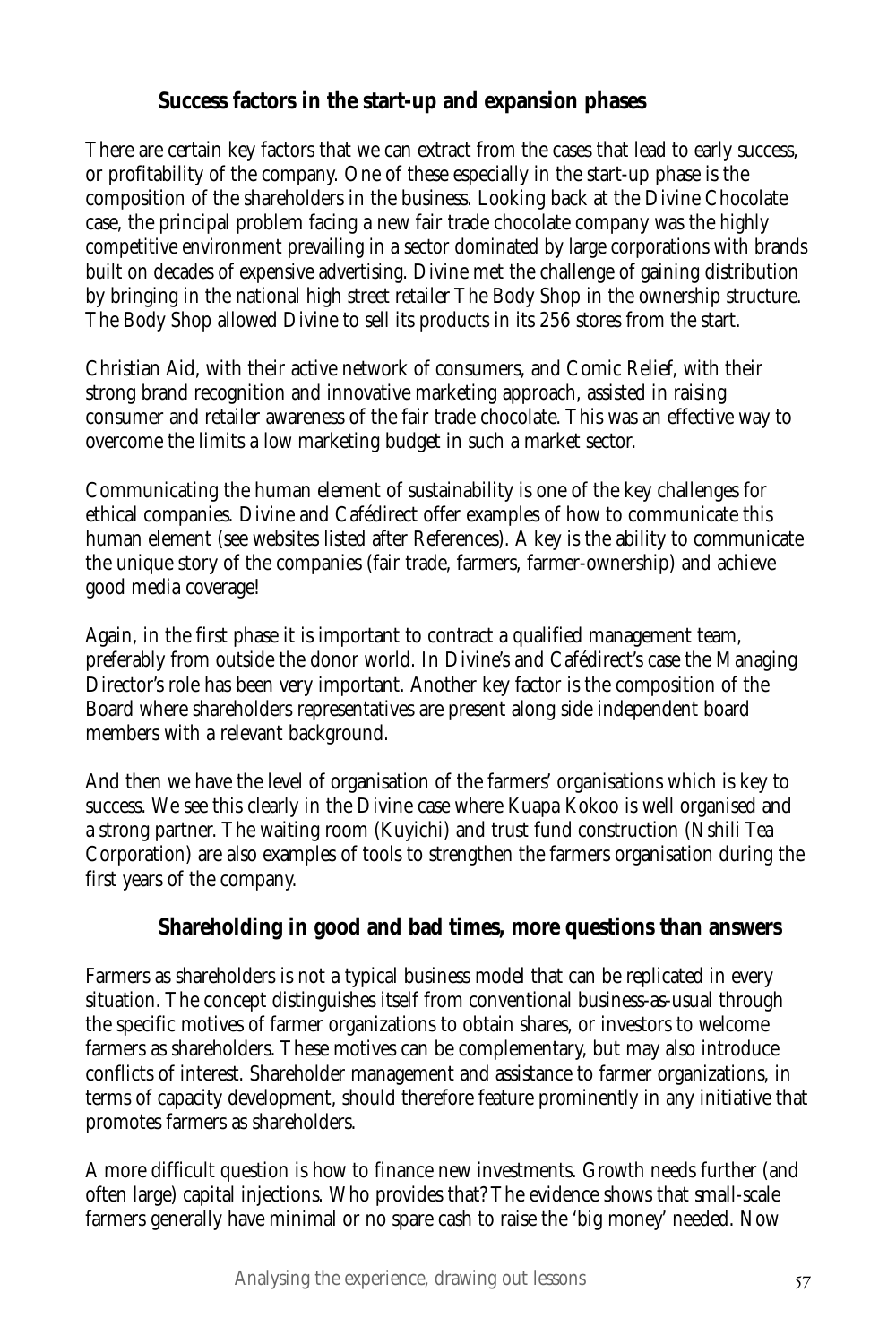another set of questions arise: How willing are the other shareholders to increase their investment? Which new investors should be invited to buy shares? How many shares have to be issued? This last question implies that the shareholding farmers see their stake getting smaller. If however a fixed percentage of shares has been allocated to the farmers, then they will need to invest in order to maintain their percentage at the agreed level. Farmers can appeal to donor organizations to provide additional capital for expanding their shareholding. But this process takes time and appeals for more capital to acquire additional shares may not be eligible for subsidy. As such, this method of further capitalization will impose constraints on the expansion of the company or significantly change shareholding balances.

In bad times, such as when strong competition develops or sales prices drop, the company sees its market share decline and may even lose money. This could happen to Cafédirect, which faces growing competition on the fair trade coffee market in the UK. A company's decreasing performance may also result from bad management, which impacted the start-up phase of Kuyichi. Here, the farmer-shareholder model is put to the test. Another, more challenging series of questions must be addressed when agreed production volumes cannot be sold and the company must reduce its procurement. How swiftly can the company management react and what will be the response from the board? How will farmer-shareholders react to a company strategy to mitigate negative financial results? Will farmer-shareholders be allowed to start selling to a competitor, a phenomenon that previously was considered as highly undesirable?

Bad times may not only be a question of market difficulties or poor management performance. They can also originate from the farmer side. Some farmers may face quality problems. Farmers might lose loyalty to their cooperative if they can get better prices elsewhere. With soaring commodity prices and fierce local sourcing competition this is the reality of today. Here we reach the limits of the secure sourcing motive. The board of a smallholder farmer organization might be loyal to the company, their farmer members may not be. For them, receiving better prices or earlier payment elsewhere is critical. They do not have the luxury of letting the long term value of fair trade relationships and shareholding prevail over their daily struggle for survival. Having farmers as shareholders in a company is certainly no guarantee they will supply under all circumstances. The situation may come to a point where the fair trade company has good performing and bad performing farmers. Now what to do? It would make normal business sense to discontinue sourcing from the bad performers and seek new suppliers. But taking such a decision may be difficult. Poor performers also have voting rights. and although they may not be in a majority position, neglecting their vote is – certainly in a socially oriented company – not easy to do. Also, an escalating conflict between the company and some of its shareholder-farmers may create a reputation problem. The branding motive now happens to have a downside.

Does the above mean that the smallholder-shareholder model is simply not sustainable from a company's perspective? No, that is not our conclusion. But we do conclude that one should think through this model in all possible future consequences before embarking on it.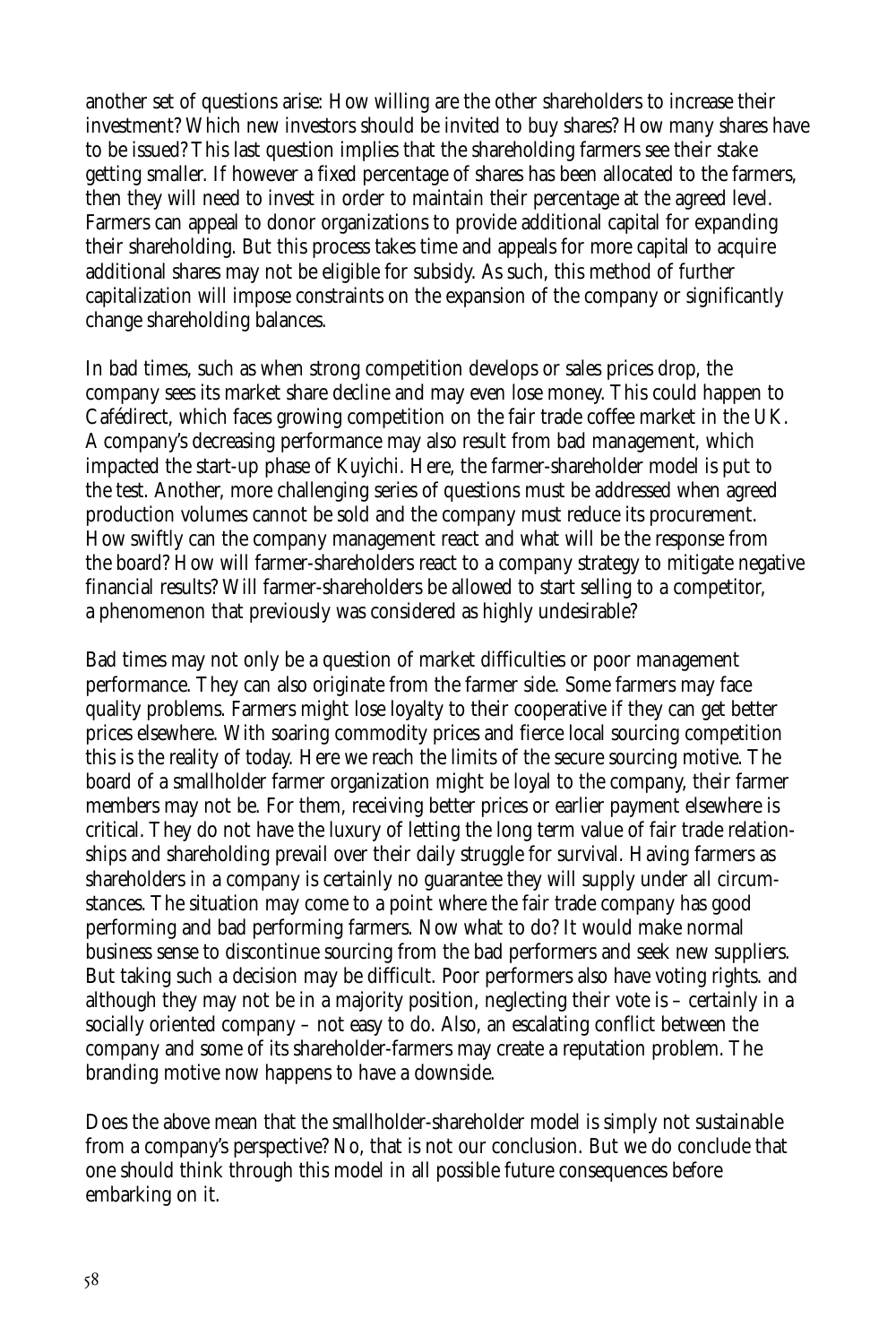Manage expectations; discuss the pros and cons of the model thoroughly with all (potential) shareholders before implementing it. Be clear about each others roles and responsibilities: a farmer must deliver products in the right volume and quality and a trading company has to market and sell them. Make clear rules about what happens if one no longer performs his/her function's properly. Agree on procedures beforehand.

Shares represent value. Giving out shares (as a kind of grant) may be justified from a social point of view, but the practice violates general corporate thinking and reduces the respect of other investors. Granting shares in difficult times makes little sense and might jeopardize the continuity of the company.

Donor organizations can play an important role in supporting shareholding, but must change their practice from granting shares to enabling innovative financing modalities that are accessible to smallholders. Donors should spend their money on strengthening farmer organizations, so that they develop business management competence and achieve strong internal organization. Through these competencies farmer organizations will become real shareholders, exercising all the related rights and gaining the full benefit.

#### **References**

- Barton, D.G. 1989. ´What is cooperative?´ In: D.W. Cobia (ed), *Cooperatives in agriculture*. Prentice Hall, Englewood Cliffs, NJ, pp. 1-20.
- Bebchuk. L.A. December 2005. ´The Case for Increasing Shareholder Power´. *Harvard Law Review*, 118, pp. 833-917.
- Berdegué, J.A., E. Biénabe and L. Peppelenbos. 2008. *Keys to inclusion of small-scale producers in dynamic markets – Innovative practice in connecting small-scale producers with dynamic markets*. Regoverning Markets Innovative Practice series, IIED, London.

McConvill, J. 2006. *Shareholder Participation in the Corporation: A New Perspective*. Cavendish, London. Peppelenbos, L. (ed). 2007. *Chain Empowerment, Supporting African farmers to develop markets.* KIT/CTA.

Rottger, A. (ed). 2004. *Strengthening farm-agribusiness linkages in Africa. Summary results of five country studies in Ghana, Nigeria, Kenya, Uganda and South Africa*. FAO Occasional Paper.

Santacoloma, P. and A. Rottger. 2003 *Strengthening Farm-Agribusiness Linkages*. FAO Occasional Paper.

### **Useful websites**

www.agrofair.nl www.cafedirect.co.uk www.coclaperu.com www.divinechocolate.com www.ifad.org www.kit.nl www.kuyichi.com www.oikocredit.org www.oroblanco.com.pe www.triodos.com www.twin.org.uk www.zameen.org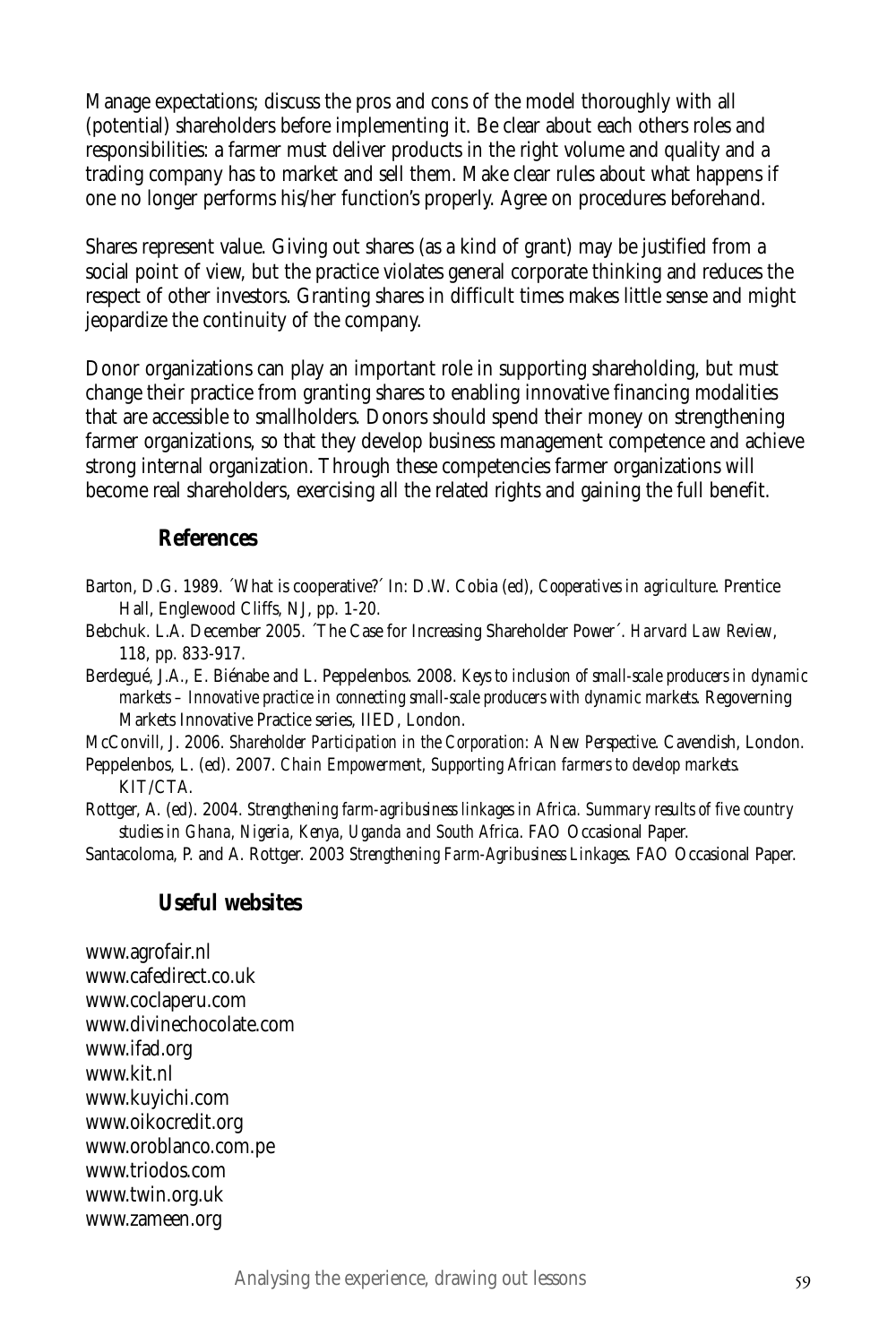## Annex 1

## Answers to common questions about shareholding and farmer organizations

The following six common questions and recommendations are based on a literature review and an analysis of several cases of farmer organizations that have experience in obtaining shares.

Farmer organizations contemplating the purchase of shares must be well-informed as to what they are entering into. They must evaluate the advantages and risks of shareholding, communicate these risks to their members and allow time for thorough discussion amongst members of the risks. In addition to financial risks, a farmer organization buying shares is entering into new territory – for example, governance of the company – and faces challenges such as how to handle the dividend. It is only through a better understanding of the issues at stake that shareholding becomes an asset to farmer organizations, empowering them as actors in the value chains on which their income and livelihoods depend. Shareholding may give farmers more influence on their destiny and increase their share of the added value generated through their commodities.

#### **What is shareholding?**

A shareholder is an individual or business that legally owns one or more shares in a company. Collectively, shareholders own the company in which they hold shares. Thus, such companies strive to enhance shareholder value. Shareholders are granted special privileges, such as the right to vote (usually, though not always, one vote per share) on matters like: elections to the board of directors; the right to propose resolutions; the right to share in distribution of the company's income; the right to purchase new shares issued by the company; and the right to a company's assets during liquidation. However, a shareholder's rights to a company's assets are subordinate to creditors' rights. This means that shareholders typically receive nothing if a company is liquidated after bankruptcy.

Directors and officers of a company are bound by their duty to act in the best interest of the shareholders. Shareholders play an important role in raising capital. Companies typically provide all necessary evidence to shareholders to convince them that they are investing in the right business. For example, accurate audit figures from income statements and balance sheets that indicate overall performance.

#### **How is a joint stock company5 governed?**

A board of directors is a body of elected or appointed persons who jointly oversee the activities of a company or organization. The body sometimes goes by a different name, such as board of trustees, board of governors, board of managers, or executive board. Often it is simply referred to as "the board." A board's activities are determined by the power, duties, and responsibilities that are delegated to it or conferred on it by an outside authority. These matters are typically detailed in an organization's bylaws.

<sup>&</sup>lt;sup>5</sup> A joint stock company (JSC) is a type of business entity: it is a type of corporation or partnership. Certificates of ownership or stocks are issued by the company in return for each contribution, and shareholders are free to transfer their ownership interest at any time by selling their stocks.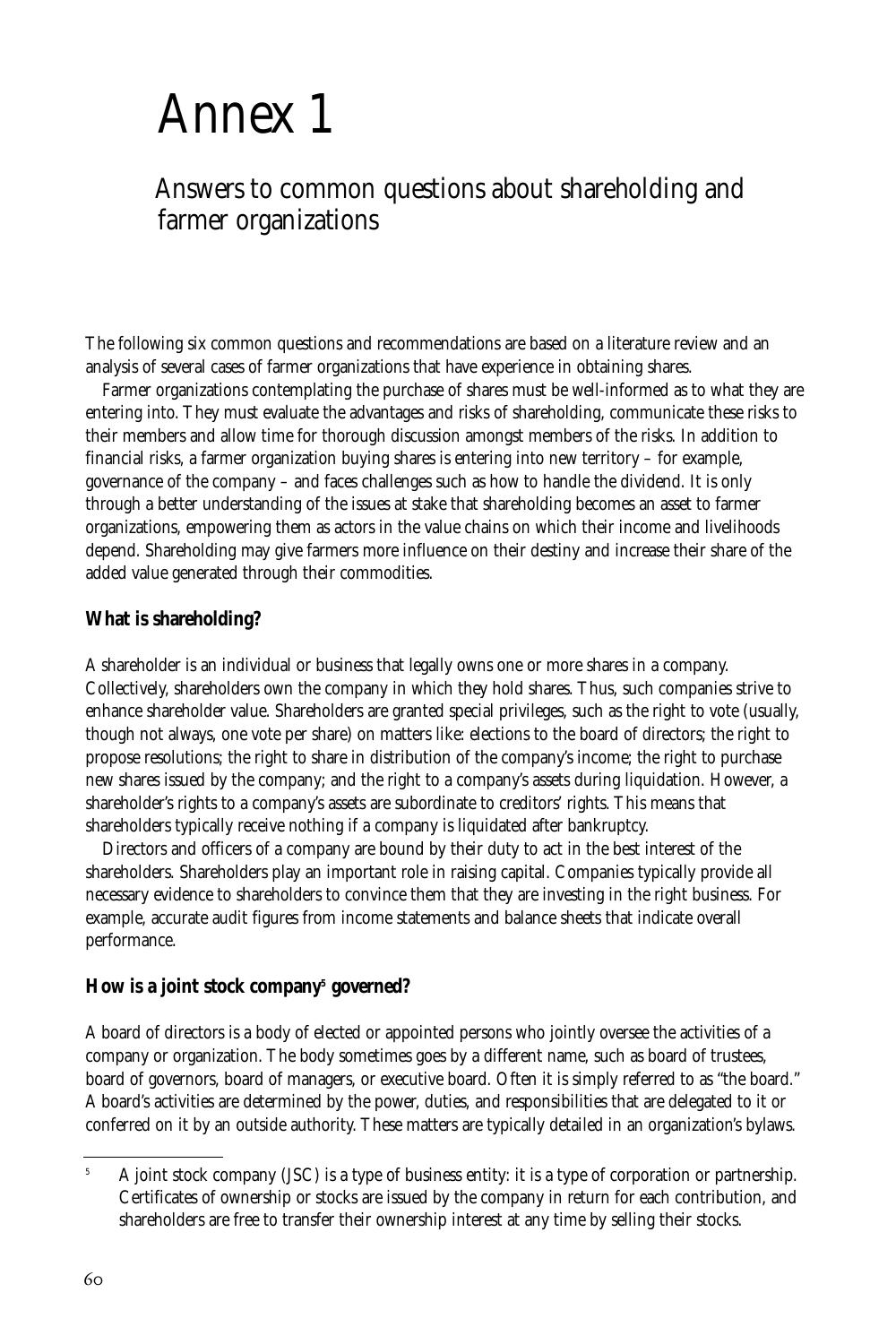Bylaws also specify the number of members of the board, the board member selection process, and how often and when aboard must convene. In a stock corporation, the board is elected by the shareholders and is the highest authority in the management of the corporation. Its responsibilities include governing the organization, selecting the manager/CEO, approving annual budgets and accounting for the organization's performance to stakeholders.

In summary: shareholders elect the board and have annual shareholder meetings to review performance and propose resolutions of general nature. The board of directors governs the organization and appoints or supervises the manager/CEO. The manager/CEO is responsible for the day-to-day management and performance of the company.

#### **What are the advantages of shareholding by farmer organizations?**

Farmers as shareholders implies that individual or organized farmers own shares in an agribusiness company. This company can be – for example – a farm input supplier, a processing company or a trade company procuring produce from farmers. Chapter 2 provides different examples of these. The farmer or farmers' organization can exercise influence through the ownership of shares, be it during annual shareholders' meetings or when elected to the Board of the business corporation. The latter will normally only apply to significant shareholding portfolios or majority shareholding. Four advantages of shareholding for farmer organizations are mentioned in Chapter 1.

#### **What are the risks of shareholding?**

Shareholders in a limited company are not personally liable for any company debts apart from the value of their investment in that company. Although a shareholder's liability for the company's actions is limited, the shareholder may still be liable for his/her own actions. For example, the directors of small companies (who are frequently also shareholders) are often required by lenders to give personal guarantees. They will then be liable for the debt should the company be unable to make the repayment.

Boards are fully responsible for company actions, including financial performance but also internal and external corporate conduct. For example, boards can be made responsible for a company's respect for labour rights or the pursuit of a fair price policy.

Managers of a firm are only responsible for the application of the corporate strategy and financial performance based on approved work plans and agreed projections.

For farmer organizations the risks of shareholding are limited to:

- 1. Financial risks of participation: farmer organizations can lose their capital if a company goes bankrupt. Investments may yield little or no dividend if there is poor financial performance.
- 2. Risks to reputation and public relations: if a company fails to act in a socially responsible manner that benefits farmers, then farmer organizations that are shareholders may be made responsible both by members and the general public.
- 3. Risks of internal instability: shareholding by farmer organizations requires intensive communication and accountability to members. For dividends, transparent management of financial assets is necessary. Owners may have unreasonably high expectations of shareholding which are not possible to satisfy in practice.

#### **What are the requirements for effective shareholding by farmer organizations?**

Shareholding as an instrument to share in the benefits of a company or influence its corporate policy is only effective if the legal power obtained through shareholding is supported by knowledge and capacity. A farmer organization may own shares but fail to reap the benefits and exercise its rights. Critical requirements for effective shareholding include: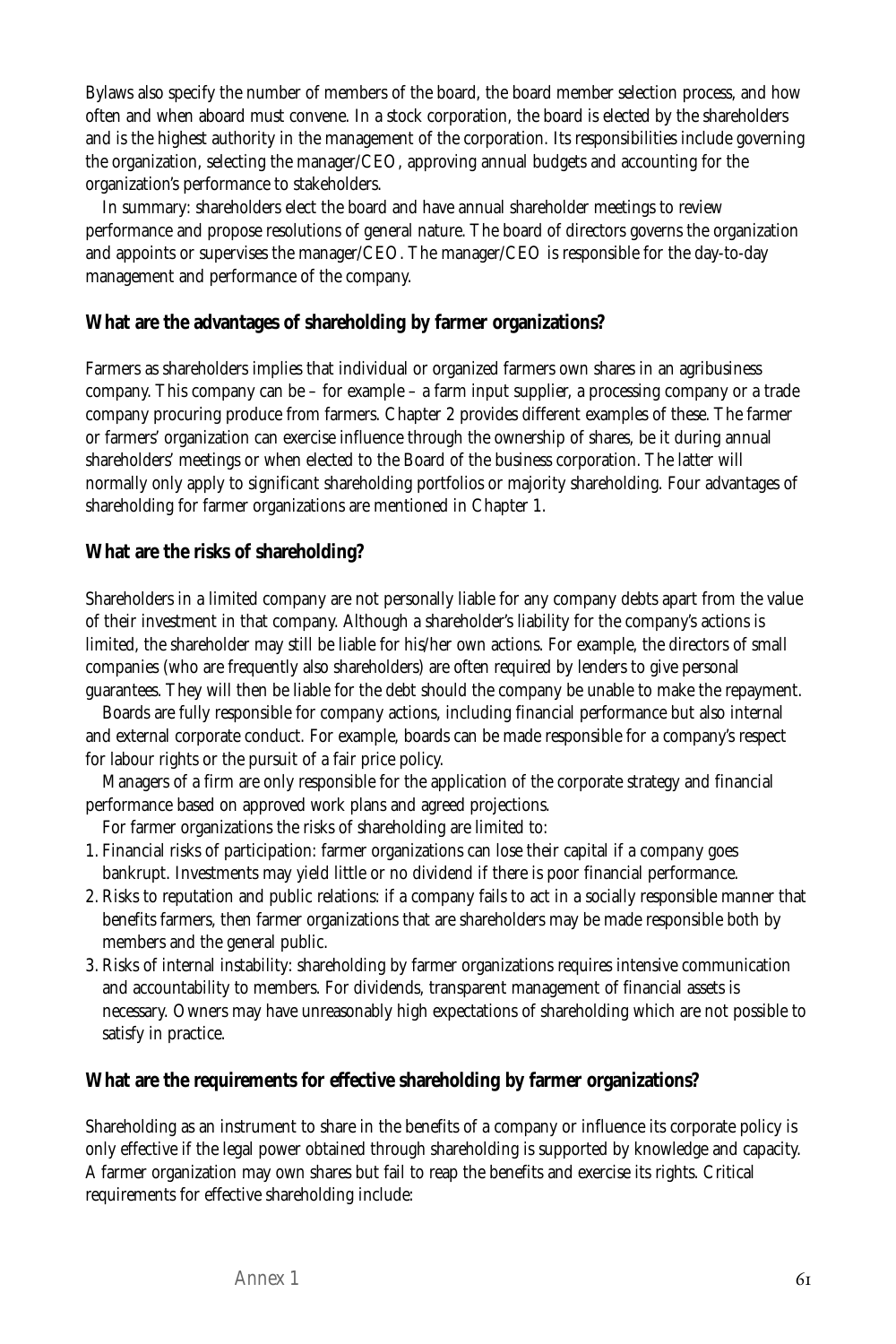- 1. Legal status of a farmer organization: in order to qualify as a shareholder, a farmer organization must be able to provide equity capital. Often access to a bank loan or trust fund is needed in order to provide equity for the purchase of shares. A farmer organization will therefore have to be eligible for a bank loan or trust fund, which requires a formal legal status that includes member liability.
- 2. A farmer organization needs its members to represent the interests of the organization at shareholder meetings. Where there is significant shareholding by farmers, the farmer organization may be invited to have representation on the board. These representatives must have a background and sound understanding of corporate governance in order to be effective.
- 3. Internal transparency and good communication among members of a farmer organization are critically importance for effective shareholding. While the leadership of a farmer organization may be convinced of the benefits, individual members may be unaware or may not agree with shareholding. A farmer organization must share information and address potential conflicts prior to becoming a shareholder.
- 4. Internal stability: shareholding comes with risks, which may affect the internal stability of a farmer organization. Shareholders lose their capital if the company goes bankrupt. For farmer organizations this impacts on planned investments that are meant to benefit members. On the contrary, dividends paid to farmer organizations sometimes cause disharmony and conflict around how they should be used. A farmer organization must therefore have a clear policy for risk mitigation and dividend use.

#### **How can farmer organizations finance shareholding?**

Farmer organizations that are contemplating the purchase of shares have several financial modalities available. Those with access to equity – obtained from revenue – can buy shares directly. A decision to use equity for this purpose should include a careful balance of investment options. Is shareholding a top priority to the farmer organization? What are the expected returns on investment proposed by the company and supported by business facts and figures?

There are three options for obtaining shares in cases where a farmer organization has no revenue generating equity. The first option is to seek a grant from a public or non-governmental source. This option poses minimal risks to the farmer organization. However, such grants are only possible for farmer organizations that pursue developmental goals that match public or civil society goals. The farmer organization will therefore be compelled to argue its impact on, for example, the livelihoods of resourcepoor people through shareholding. The rationale for shareholding in situations where grant applications are made, tends to be more 'activist' or development-related than commercial.

A second option is to establish a trust fund. Capital can be held in a trust; that is, property held legally by one party (the legal owner) for the benefit of another party (the equitable owner). The legal owner, or trustee, has the right of possession and the right of property use, but must exercise those rights to the benefit of the equitable owner, or beneficiary, such as a farmer organization. The goal of the trust fund can be to facilitate the purchase of shares for a farmer organization. These shares will be gradually bought from the trust fund by the farmer organization, for example through dividends. The advantage is hat the farmer organization is not exposed to financial risks, does not have to pay interest rates and buys shares when financial revenue allows for it.

A bank loan is the last and least attractive option. Few banks provide loans for buying shares. A farmer organization will need considerable collateral and therefore runs significant risk in terms of losing its assets. Moreover, interest must be paid to the bank even when dividends have not yet been paid. A farmer organization will need revenues to pay for the interest or transfer those costs to individual members.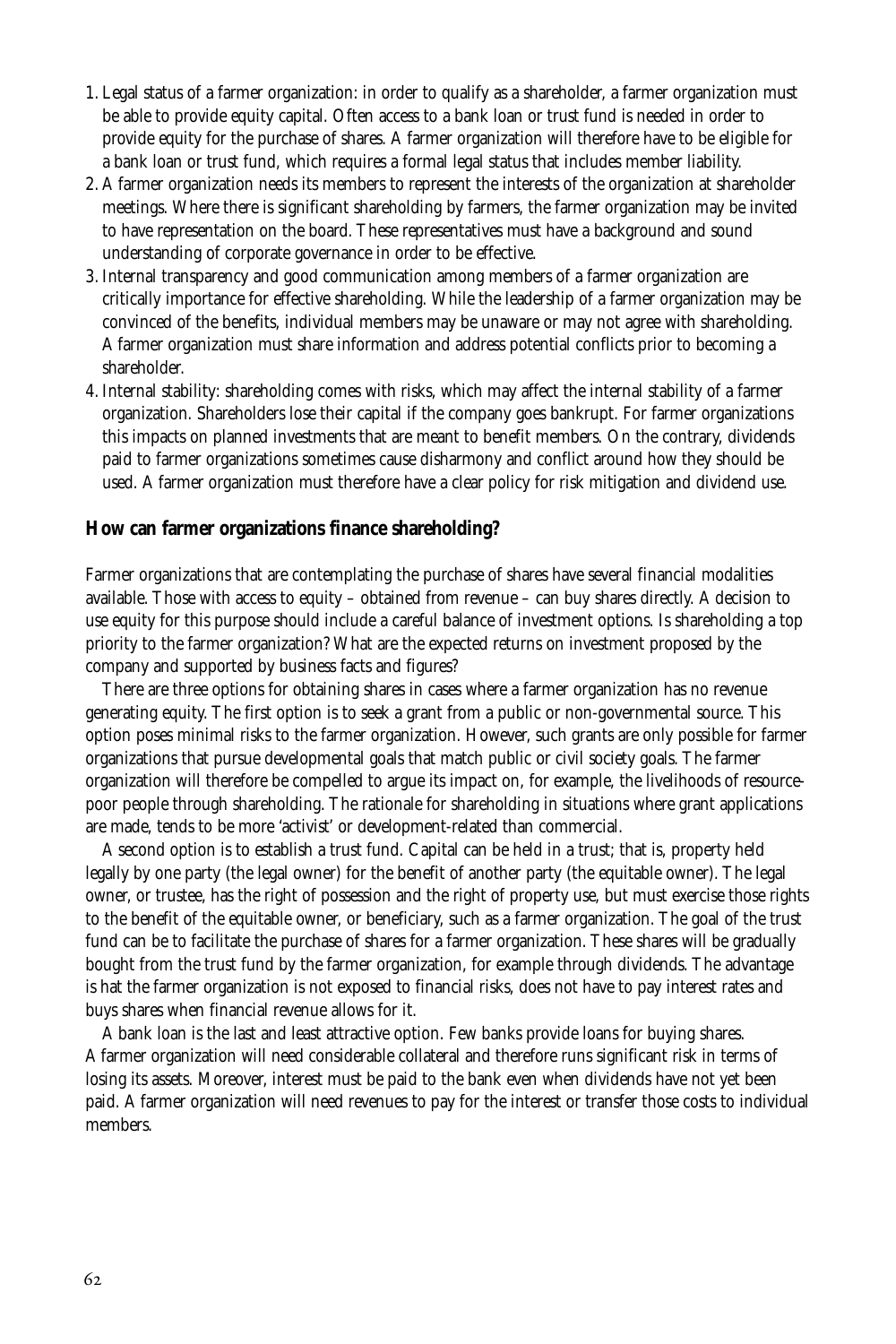## Acknowledgements

The authors would like to thank the staff of the following entities for their valuable inputs and contributions to this bulletin:

- Agrofair: Wim Nienhuis and Hans-Willem van der Waal
- Cafédirect: Anna Watt
- COCLA: Raúl del Aquila
- Divine Chocolate Company: Sophi Tranchel
- IFAD: Benoit Thierry and Claus Reiner
- Kuapa Kokoo: Kwabena Ohemeng-Tinyase and Comfort Krumaah
- Kuyichi: Bert Bruinink and Frank van Santen
- Oro Blanco: Gonzalo la Cruz
- Solidaridad: Jeroen Douglas
- Triodos Investment Management bv: Koert Jansen
- Twin Trading: Ian Barney
- Zameen: Gijs Spoor

The author acknowledges Anna Laven and Michiel Arnoldus of the Royal Tropical Institute for their valuable contributions to the manuscript. Finally the authors would like to thank Robert Wagner for editing.

Maurits de Koning Bart de Steenhuijsen Piters

## About the authors

**Maurits de Koning** is a business economist and cultural anthropologist with more than 12 years of working experience. He is specialized in sustainable economic development. He has considerable experience in advisory work, in capacity development and in market and business development through chain development and marketing strategies. He worked in the private and public sectors in Europe and Latin America.

From January 2006 until August 2009 Maurits de Koning was senior advisor for sustainable chain development at KIT in Amsterdam.

He is co-founder and co-owner of two private companies. El Castillo de Cacao, which is a small chocolate factory in Nicaragua and ReyPaca, a Dutch design label. Presently he is working for Wallaboo as international sales manager.

**Bart de Steenhuijsen Piters** is area leader Sustainable Economic Development at the Royal Tropical Institute. He holds a PhD in agro-system theory and is a known advocate for diversity thinking. His activities concentrate on value chain development and sustainable equity investments in developing countries.